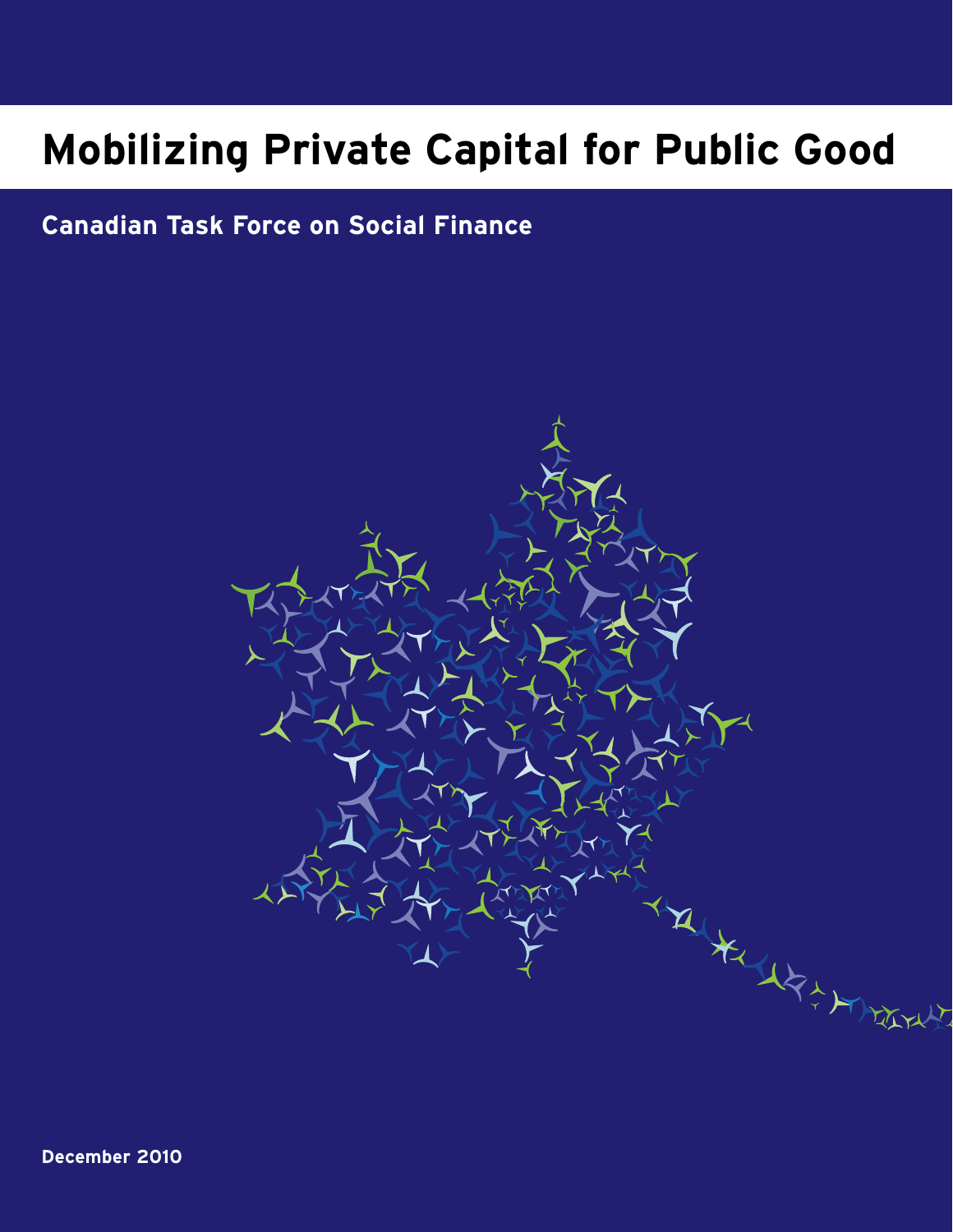The Task Force on Social Finance was conceived by Social Innovation Generation (SiG)\* to identify opportunities to mobilize private capital for public good, within either non-profit or for-profit enterprises. In the spring of 2010, the Premier of Ontario, Dalton McGuinty, encouraged the Task Force in a letter to SiG to: "help social enterprise and social purpose business adopt social innovation business models; and develop recommendations to enhance public and private sector support of social finance to unleash its full potential in Ontario."

## **The members of the Task Force are:**

- **• Ilse Treurnicht**, Task Force Chair and CEO of MaRS Discovery District
- **• Tim Brodhead**, President and CEO of The J.W. McConnell Family Foundation
- **• Sam Duboc**, Chairman of Pathways to Education Canada and Founder of Edgestone Capital Partners
- **• Stanley Hartt**, Chairman of Macquarie Capital Markets Canada
- **• Tim Jackson**, CEO of the Accelerator Centre and Partner of Tech Capital
- **• Rt. Hon. Paul Martin**, Former Prime Minister and Minister of Finance and Founder of Cape Fund
- **• Nancy Neamtan**, President and Executive Director of The Chantier de l'économie sociale
- **• Reeta Roy**, President and CEO of The MasterCard Foundation
- **• Tamara Vrooman**, CEO of Vancity Credit Union
- **• Bill Young**, President of Social Capital Partners

## **Research and policy support was provided by:**

Jed Emerson, blendedvalue.org; Len Farber, Ogilvy Renault; Aaron Good, Public Policy Forum; Tessa Hebb, Carleton Centre for Community Innovation; Tom Huibenreisser, TCH Consulting; Charmian Love, Volans; Susan Manwaring, Miller Thomson; Liz Mulholland, Mulholland Consulting; and Nora Sobolov, Community Forward Fund.

## **The Task Force staff team includes:**

Robin Cory, Tim Draimin, Allyson Hewitt, Adam Jagelewski and Joanna Reynolds.

The Task Force recognizes the pioneering efforts of Sir Ronald Cohen's Task Force on Social Investment in the UK, and their process served as a model for this report. Other significant contributors to the Task Force initiative can be found on the last page of this report.

> Further information on the Task Force can be found at www.socialfinancetaskforce.ca

## **The Task Force on Social Finance secretariat and research were kindly supported by the following organizations:**



<sup>\*</sup> Social Innovation Generation (SiG) is a national partnership comprised of The J.W. McConnell Family Foundation, MaRS Discovery District, PLAN Institute and the University of Waterloo. Its aim is to create a culture of continuous social innovation to address Canada's social and ecological challenges. Canada's ability to conceive, build and scale social innovations will require more capital than available through philanthropy and government. Canada's emerging social finance marketplace will allow public and philanthropic capital to leverage significantly more private capital to achieve long-term benefits for Canadians.



Plus an Anonymous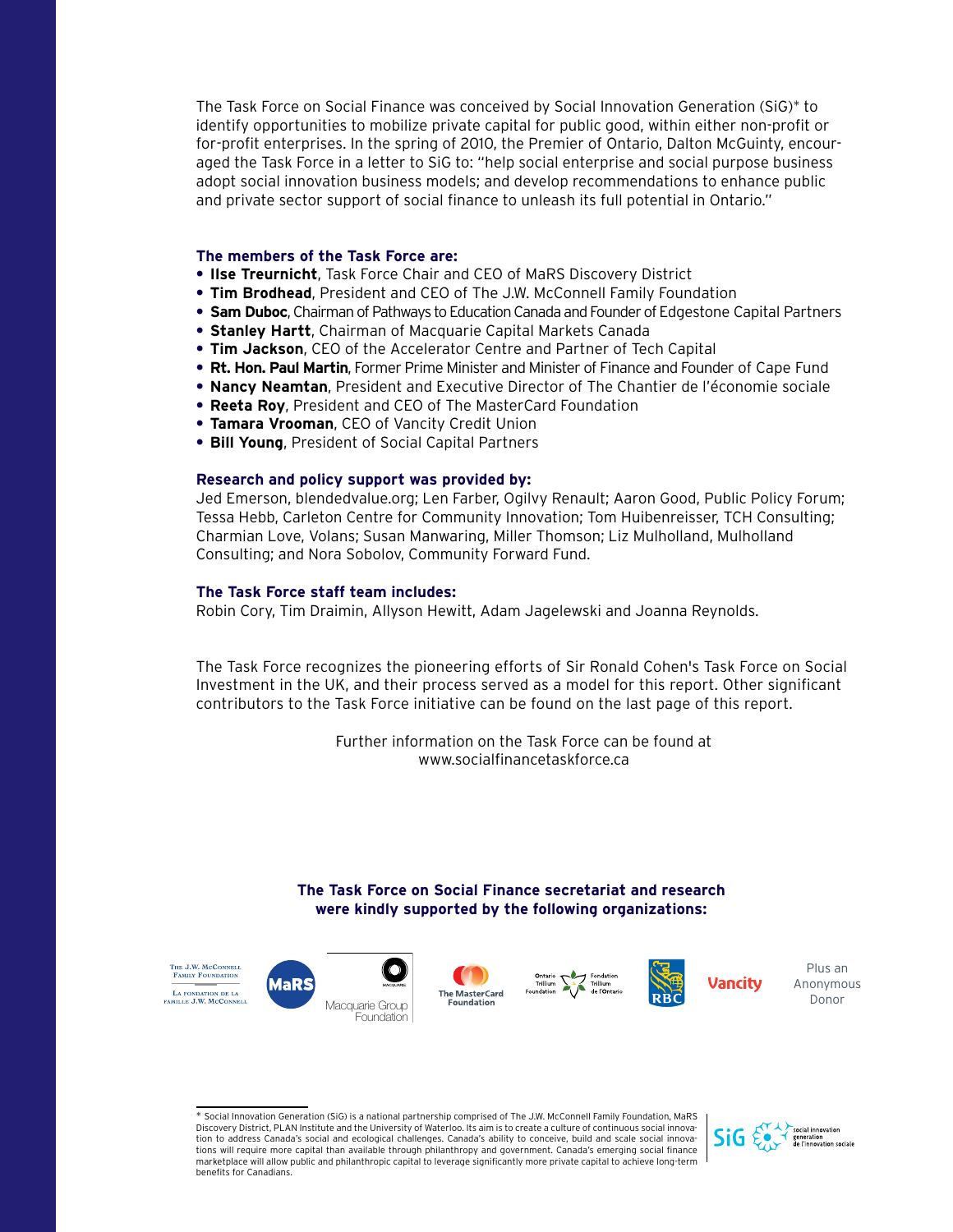# **Dear Reader,**

There has never been a better time to reconsider the role of capital markets in creating sustainable value for our society.

Canadians have long relied on governments and community organizations to meet evolving social needs, while leaving markets, private capital and the business sector to seek and deliver financial returns. However, this binary system is breaking down as profound societal challenges require us to find new ways to fully mobilize our ingenuity and resources in the search for effective, long-term solutions.

Mobilizing private capital to generate, not just economic value, but also social and environmental value, represents our best strategy for moving forward.

Canada has already started down this road.

A growing number of enterprising charities, non-profits, co-operatives and social entrepreneurs are building businesses and turning to private investors for the financing they need to launch and scale up innovative new programs, become sustainable, meet a broader range of community needs, and stimulate economic growth. As a result, new investment opportunities, leveraging different instruments, are emerging to offer investors a range of positive financial returns and substantial social and environmental impacts.

Our challenge now is to strengthen this emerging marketplace by mobilizing capital and putting in place the intermediary institutions, frameworks and regulations that will more efficiently connect the best people and the most innovative ideas to the private capital they need to tackle complex societal problems, create jobs and strengthen communities.

This report sets out seven key actions that Canada needs to undertake, in parallel, to mobilize new sources of capital, create an enabling tax and regulatory environment, and build a pipeline of investment-ready social enterprises. Financial institutions, investors, philanthropists and governments all have a role to play in this process.

Our recommendations are supported by evidence and experiences from across Canada, and from other jurisdictions like the United Kingdom and United States, that are leading the challenging work of mobilizing private capital to support public benefit opportunities.

Our hope is that this report will raise awareness of social finance and stimulate a national discussion about a new partnership model between profit and public good, and the opportunity it represents for Canada's future.

Thewricht

Ilse Treurnicht, *CEO, MaRS Discovery District, Chair, Task Force on Social Finance*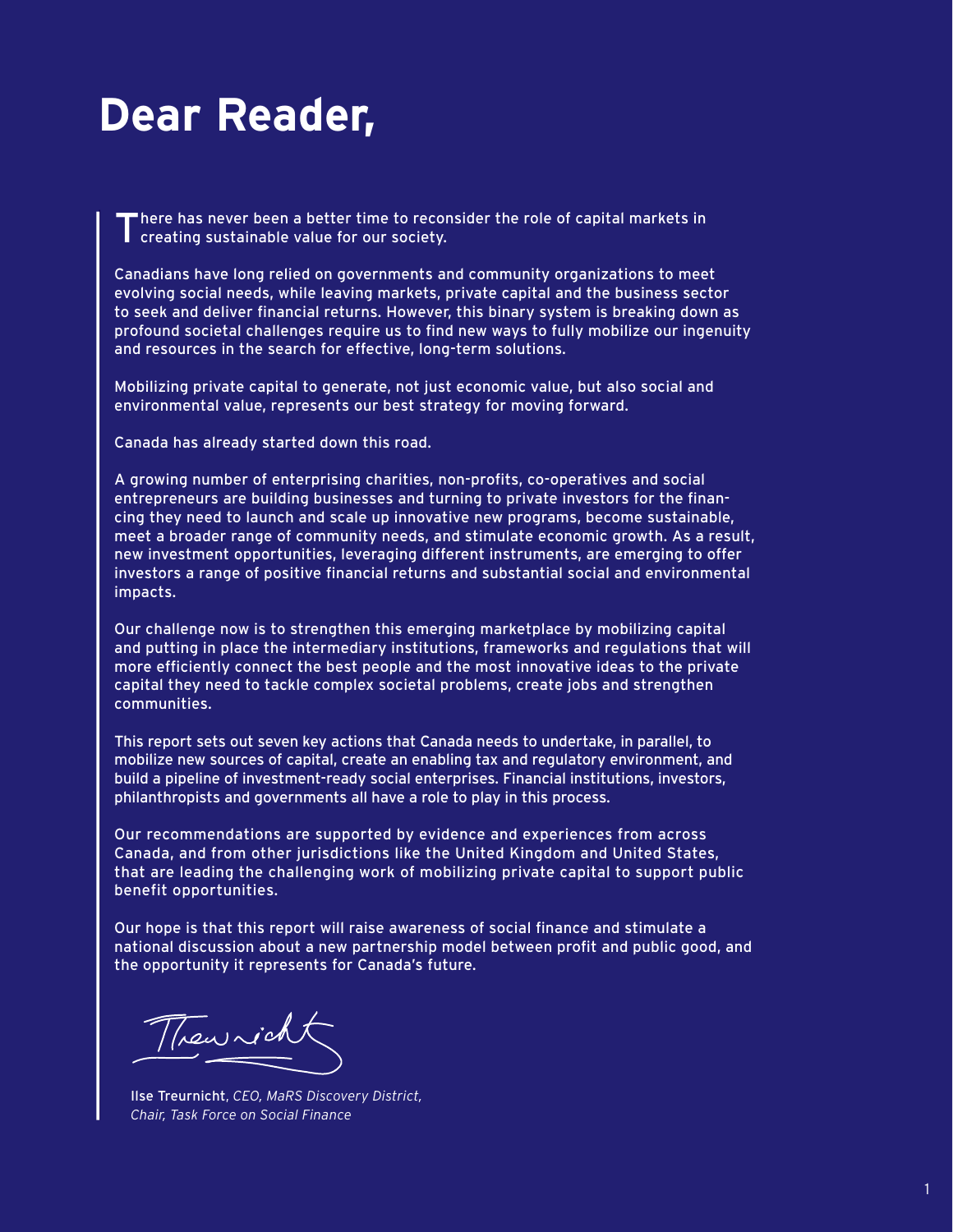# **What is Social Finance?**

*For centuries, the waters off Vancouver Island's west coast were a source of food and transportation for the Tia-o-qui-aht First Nation (TFN). In 2010, these waters also became a source of clean energy through* **Canoe-Creek Hydro,** *a project owned and operated by TFN, and built to exacting environmental standards to reflect their stewardship of the land. Vancouver City Savings Credit Union (Vancity) provided the loan of \$5M for the plant, which is projected to generate annual revenue of \$1.6M and power 1,700 homes in the area. With profits from the sale of power to BC Hydro, the TFN plans to construct a salmon hatchery to rebuild stocks and to rehabilitate local streams.*

*A low-income newcomer family is moving into a newly-built apartment in*  **Regent Park***, Toronto, one of Canada's oldest and largest community-housing projects. The Regent Park Revitalization Project, an ambitious plan to provide over 6,000 mixed-income housing units, recreational facilities and commercial spaces to thousands of residents living in this 'new' community, was partly financed by \$450M worth of market-rate bonds sold to provincial governments, pension funds and institutional investors.*

*A young pregnant woman who had been left homeless, found the counselling and community support she needed through the* **Atira Women's Resource Society** *(AWRS), a Vancouver-based charity. The Society is able to offer programs to women and children, in part, because it owns* **Atira's Property Management Inc.** *(APMI), a for-profit company that channels 75% of its net profits to the Society to support its operations. APMI employs 200 people, many of whom are clients of AWRS, enabling people, like this young pregnant woman, to rebuild their lives.*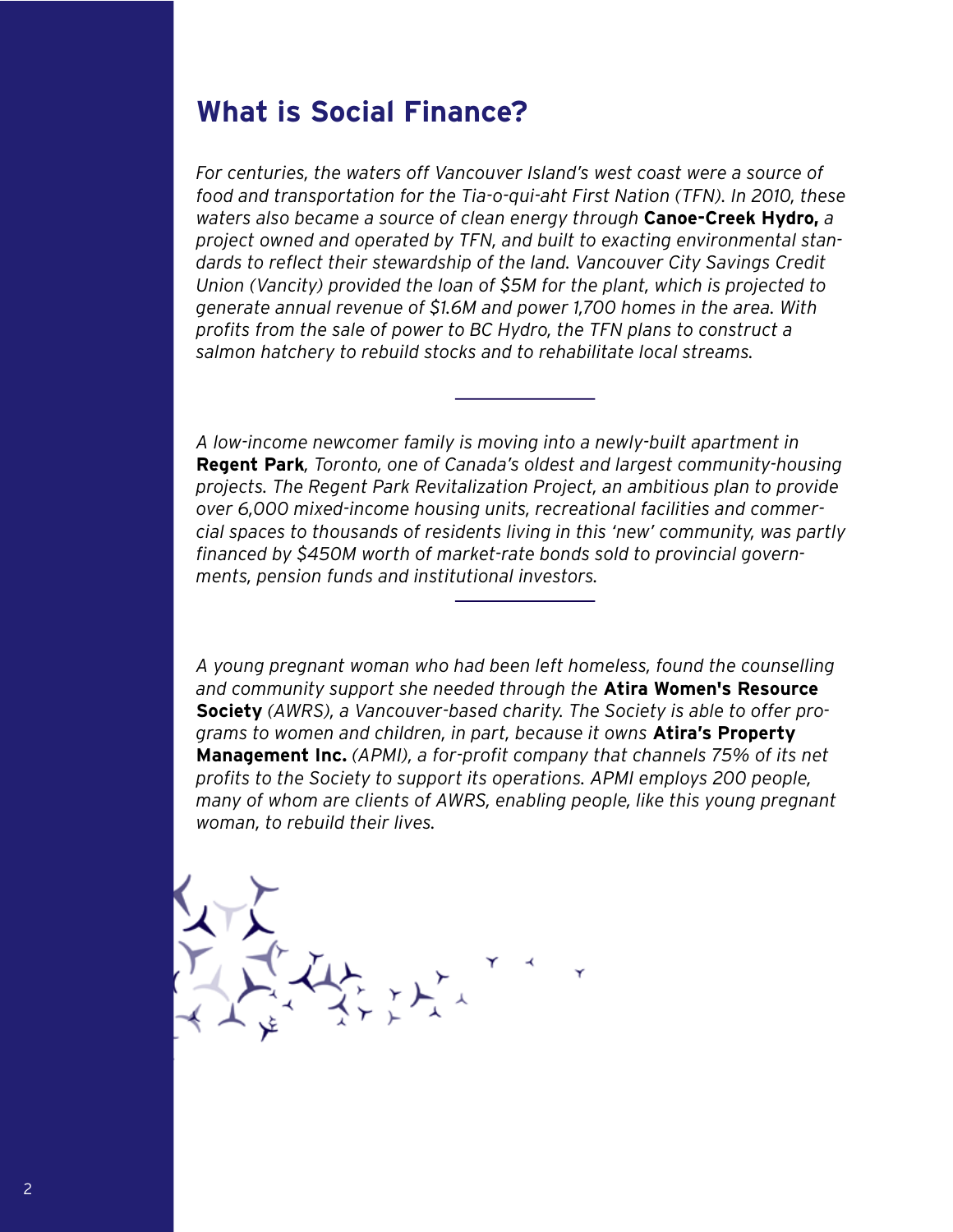# **Executive Summary**

# **Recommendation #1**

To maximize their impact in fulfilling their mission, Canada's public and private foundations should invest at least 10% of their capital in mission-related investments (MRI) by 2020 and report annually to the public on their activity.

# **Recommendation #2**

To mobilize new capital for impact investing in Canada, the federal government should partner with private, institutional and philanthropic investors to establish the Canada Impact Investment Fund. This fund would support existing regional funds to reach scale and catalyze the formation of new funds. Provincial governments should also create Impact Investment Funds where these do not currently exist.

# **Recommendation #3**

To channel private capital into effective social and environmental interventions, investors, intermediaries, social enterprises and policy makers should work together to develop new bond and bond-like instruments. This could require regulatory change to allow the issuing of certain new instruments and government incentives to kick-start the flow of private capital.

# **Recommendation #4**

To explore the opportunity of mobilizing the assets of pension funds in support of impact investing, Canada's federal and provincial governments are encouraged to mandate pension funds to disclose responsible investing practices, clarify fiduciary duty in this respect and provide incentives to mitigate perceived investment risk.

# **Recommendation #5**

To ensure charities and non-profits are positioned to undertake revenue generating activities in support of their missions, regulators and policy makers need to modernize their frameworks. Policy makers should also explore the need for new hybrid corporate forms for social enterprises.

# **Recommendation #6**

To encourage private investors to provide lower-cost and patient capital that social enterprises need to maximize their social and environmental impact, a Tax Working Group should be established. This federal-provincial, private-public Working Group should develop and adapt proven tax-incentive models, including the three identified by this Task Force. This initiative should be accomplished for inclusion in 2012 federal and provincial budgets.

# **Recommendation #7**

To strengthen the business capabilities of charities, non-profits and other forms of social enterprises, the eligibility criteria of government sponsored business development programs targeting small and medium enterprises should be expanded to explicitly include the range of social enterprises.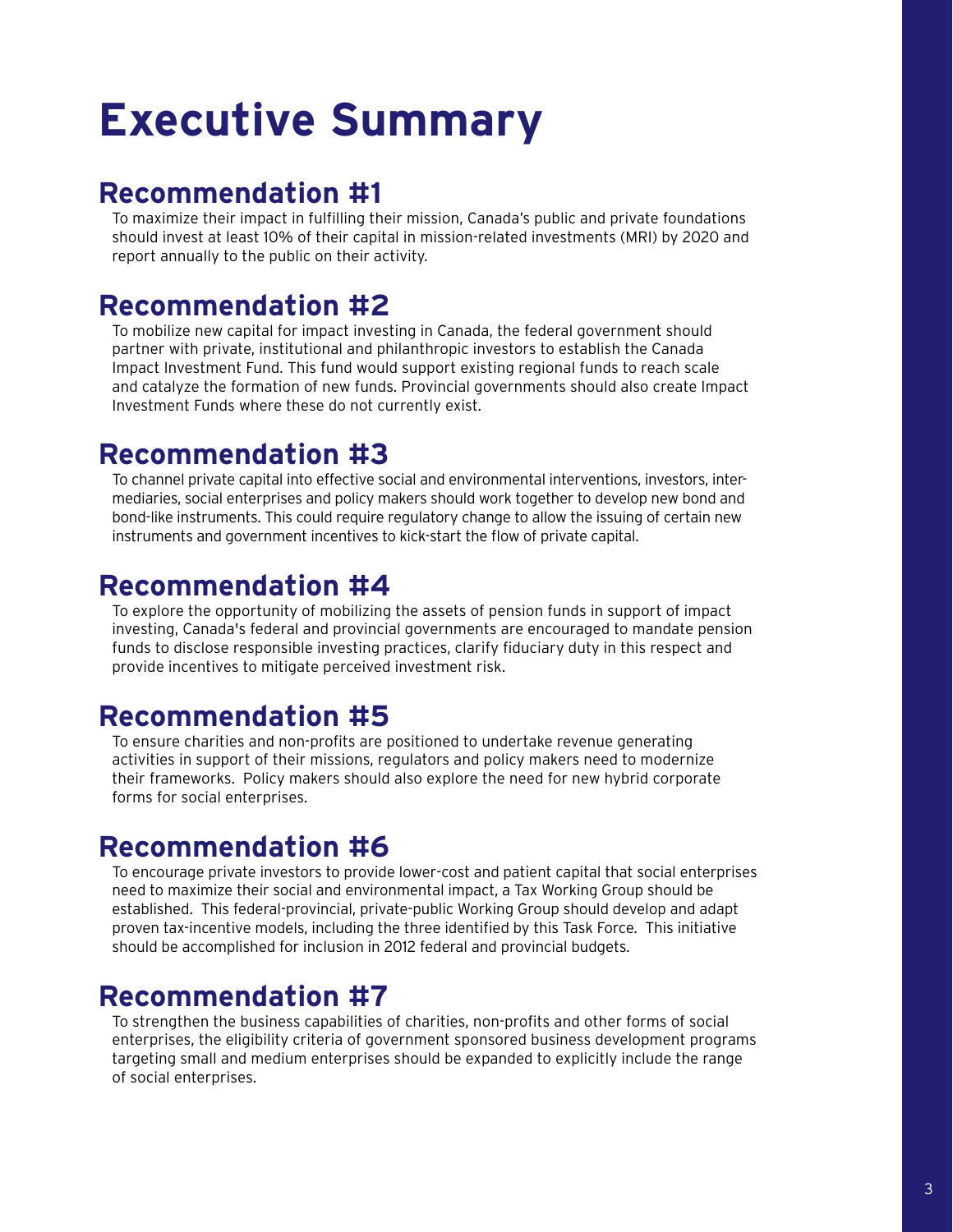# **Introduction**

**Canada has one of the highest government debt to GDP ratios of all countries globally, exceeding both Ireland and the United States.**  *—The Economist, Global Debt Clock, (November 2010).* 

Canada, like many nations, is grappling with fiscal constraints and escalating societal and environmental challenges. It is clear that we need to rethink our approach to understanding and addressing these challenges. Lasting solutions will require a renewed commitment to innovation — in academe, business, government, and in the financial and community sectors.

This report responds to the needs of both the emerging for-profit social purpose business sector and the enterprising activities of charities, non-profits, and co-operatives.

"Our Government will take steps to support communities in their efforts to tackle local challenges. It will look to innovative charities and forward-thinking privatesector companies to partner on new approaches to many social challenges."

*—2010 Federal Speech from the Throne*

# **New modes of finance for Canada's social enterprise sector**

Social finance offers an unprecedented opportunity for Canada's charities and nonprofits to open up new sources of financing, at a time when many are trapped in a cycle of short-term subsistence funding that diverts attention from their mission and impact, inhibits innovation, prevents them from expanding solutions that work, and threatens their sustainability. These organizations are, therefore, seeking complementary financing options that will provide them the flexibility and stability they need to focus on what matters most – effective and innovative approaches to serving the changing needs of Canadians.

Social enterprise is defined as any organization or business that uses market-oriented production and sale of goods and/or services to pursue a public benefit mission.<sup>1</sup> This covers many organizational forms – ranging from enterprising charities, non-profits and co-operatives to social purpose businesses, which are for-profit businesses designed to fulfill a social mission.

**Figure 1** below illustrates the current spectrum of organizations, situating social enterprises between the traditional grant-funded non-profit/charity and the single-bottom line, for-profit business.

The importance of social finance and social enterprise was recently recognized by G20 leaders, with Canada's leadership at the June 2010 Toronto Summit, where the Small and Medium-Sized Enterprise Finance Challenge was launched. Managed by the social entrepreneur group Ashoka Changemakers, the Challenge sought private sector ideas on how



*Source: Adapted from Charities Aid Foundation (CAF) Venturesome, "Financing Big Society: Why social investment matters" (2010).*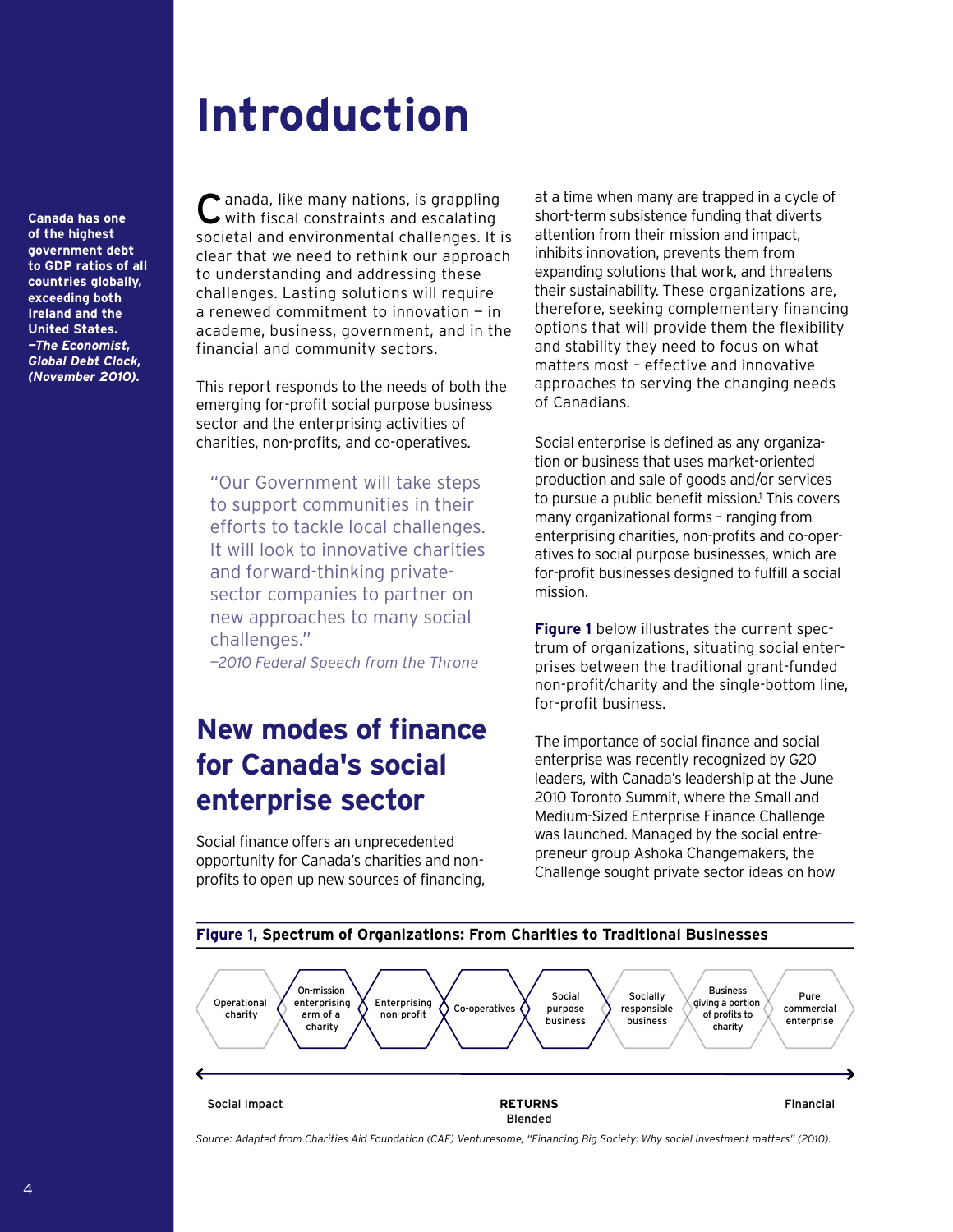governments and public institutions can be more effective in helping small- and mediumsized enterprises (SME) obtain private financing.2 Among the 14 SME winners was Canadian Scott Gilmore, a founder and Executive Director of the Peace Dividend Trust.

# **The rise of impact investing – a \$30B opportunity**

The growth of social enterprise, in combination with other social and economic trends, has fuelled the rise of a new type of investing aimed at mobilizing private capital to tackle societal challenges.

Known as impact investing, this is the active investment of capital in businesses and funds that generate positive social and/or environmental impacts, as well as financial returns (from principal to above market rate) to the investor.3 Impact investors want to move beyond socially responsible investment (which focuses primarily on avoiding investments in "harmful" companies or encouraging improved corporate practices), to investment with social/environmental impact as a primary qualifying criterion.4

Global impact investing is a rapidly growing market. With appropriate regulatory, tax and capacity-building measures in place, it is estimated that impact investment could potentially reach 1% of all managed US assets.<sup>5</sup> A comparable shift could occur in Canada, where 1% of our \$3T in assets under management would yield \$30B for investment in social enterprises and more sustainable community organizations.<sup>6</sup>

# **Building the necessary marketplace**

To realize this opportunity, however, Canada needs a national strategy and concerted action by a range of public, private and non-profit sector stakeholders to build an effective impact investment marketplace. This is the subject of this report,

which is organized to address three main challenges:7,8

**1. Capital mobilization** – Canada does not yet have a range of impact investment instruments or funds with demonstrated performance, into which meaningful amounts of capital can flow at market or above-market rates of return. The absence of effective financial intermediaries that can aggregate small investment opportunities on a costeffective basis, with diligent assessments of risk and return, is a significant barrier for private investors. As a result, their capital is still largely placed in traditional markets.

**2. Enabling tax and regulatory environ-**

**ment** – Canada's market is still largely bifurcated between philanthropy (for impact) and investment (for returns). Regulatory confusion discourages foundations from using their assets for impact investing and prevents or discourages financing of social enterprises in optimal ways. The absence of direct co-investment and/or targeted tax incentives by governments to share risk misses the opportunity to mobilize institutional investors into blended-value investing.

**3. Investment pipeline** – Although Canada has some notably successful social enterprises and many more in development, our pipeline of quality investment opportunities is not yet fully developed and readily accessible. As a result, investors often perceive social enterprises to

**The Rockefeller Foundation's Harnessing Impact Investing Initiative** aims to grow the impact investing industry globally. Its strategy includes stimulating collaboration in deals among impact investors, creating intermediation to connect supply and demand, and supporting research and advocacy efforts. Two prominent initiatives include the development of a **Global Impact Investing Network** (GIIN), made up of over 30 founding organizations, and the establishment of **Impact Reporting and Investment Standards** (IRIS), to address the need expressed by impact investors for more transparent and consistent socialimpact measurement.

**A number of exciting social finance initiatives are in development across Canada, poised to grow the local impact investing market. Leading examples include: a new private-public community investment fund at Vancity; an investment intermediary for non-profit and charities called the Community Forward Fund; and other platforms, like ClearlySo and the Social Venture Exchange, to help match impact investors and social enterprises. Quebec has a number of leading initiatives; a variety of profiles on its social economy can be found throughout the report.**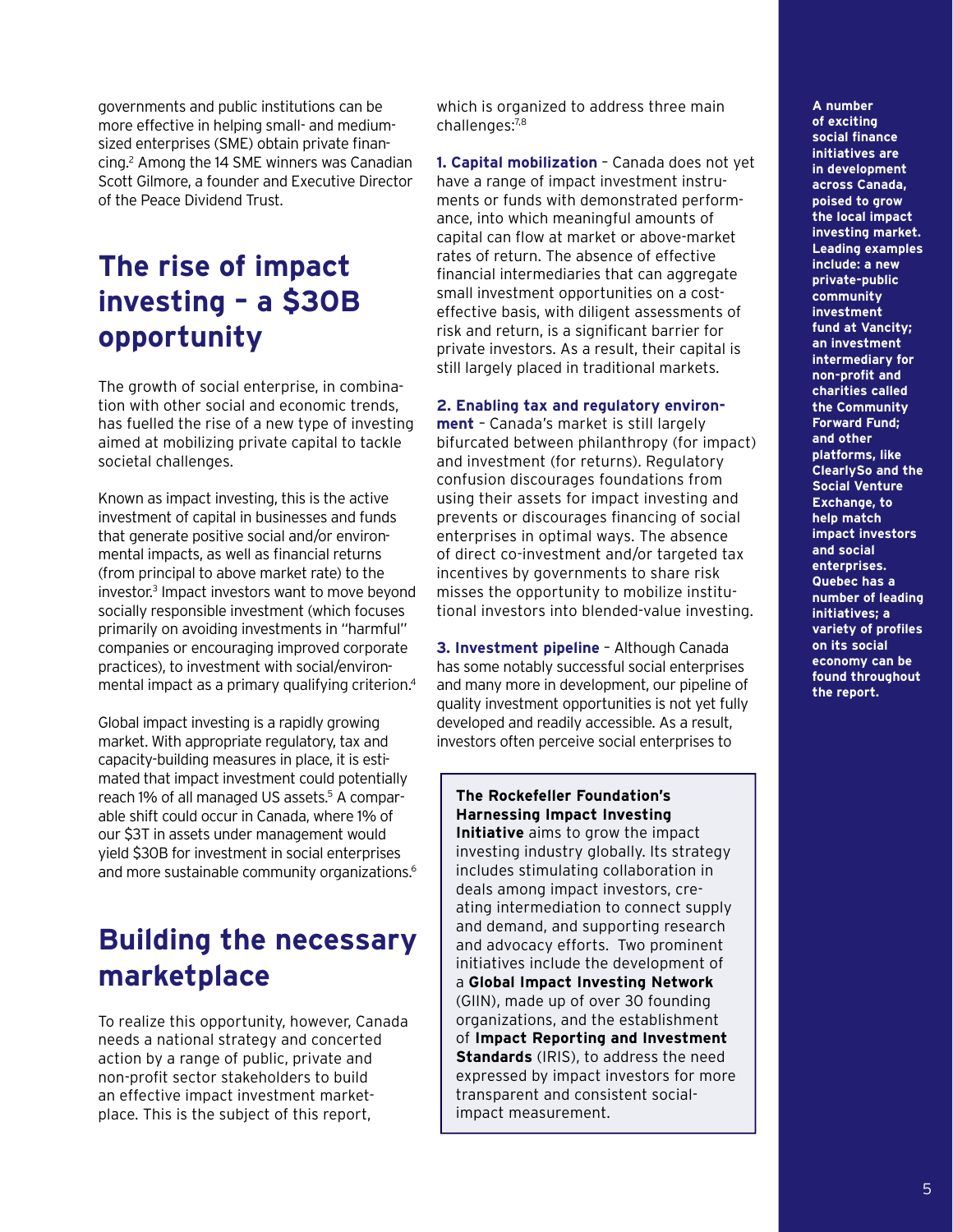| <b>CANADA</b>        |                         |                                  | <b>Financial First</b>                                                                                  | <b>Impact First</b>                                                                                                                                                                        |
|----------------------|-------------------------|----------------------------------|---------------------------------------------------------------------------------------------------------|--------------------------------------------------------------------------------------------------------------------------------------------------------------------------------------------|
| Asset Classes        | Cash                    |                                  |                                                                                                         | • Vancity Deposit<br>Products                                                                                                                                                              |
|                      | Debt                    |                                  | · Ottawa Community Loan Fund<br>· Insurance Corporation of BC                                           | • Central One<br>• Credit Union of BC<br>· Jubilee Fund<br>· Social Capital<br>Partners<br>• Edmonton Social<br>Enterprise Fund<br>· Canadian Alternative<br><b>Investment Cooperative</b> |
|                      | Mezzanine/Quasi Equity  |                                  | · Société de capital de risque<br>autochtone du Québec<br>(SOCARIAQ)<br>· Sarona Frontiers Markets Fund |                                                                                                                                                                                            |
|                      | Alternative Instruments | Venture Capital                  | • Vancity Capital Corporation<br>· Emerald Ventures<br>• Chrysalix Clean Energy Tech Fund               | • Chantier de<br>l'économie social                                                                                                                                                         |
|                      |                         | Private/Growth<br>Equity         | • CAPE Fund<br>· Investeco                                                                              |                                                                                                                                                                                            |
|                      |                         | Real Estate                      | • Alterna Community Alliance<br>Housing Fund                                                            | · Jubilee Fund                                                                                                                                                                             |
|                      |                         | Absolute Return<br>(Hedge Funds) |                                                                                                         |                                                                                                                                                                                            |
| <b>INTERNATIONAL</b> |                         |                                  | <b>Financial First</b>                                                                                  | <b>Impact First</b>                                                                                                                                                                        |
| Asset Classes        | Cash                    |                                  | · ShoreBank Pacific                                                                                     | • Charity Bank                                                                                                                                                                             |
|                      | Debt                    |                                  | • The Dexia Micro-Credit Fund<br>$\cdot$ IFFIm                                                          | • Root Capital<br>• Calvert Community<br><b>Investment Notes</b>                                                                                                                           |
|                      | Mezzanine/Quasi Equity  |                                  | • Triodos Climate Change Bonds                                                                          | · Bridges Ventures<br>Social Entrepreneurs<br>Fund<br>• KL Felicitas<br>Foundation                                                                                                         |
|                      | Alternative Instruments | Venture Capital                  | · Bridges Ventures CDV Funds                                                                            | • Aavishkaar                                                                                                                                                                               |
|                      |                         | Private/Growth<br>Equity         | · Equilibrium Capital Group                                                                             | • Acumen                                                                                                                                                                                   |
|                      |                         | Real Estate                      | • JP Morgan Urban Renaissance<br>Property Fund                                                          |                                                                                                                                                                                            |
|                      |                         | Absolute Return<br>(Hedge Funds) | • BelAir Sustainable Alternatives<br>SRI Fund                                                           |                                                                                                                                                                                            |

# **Figure 2, Canadian Investor Initiatives by Asset Class**

*Adapted from: Phillips, Hager & North, "An Overview of Impact Investing," (2010), 12.*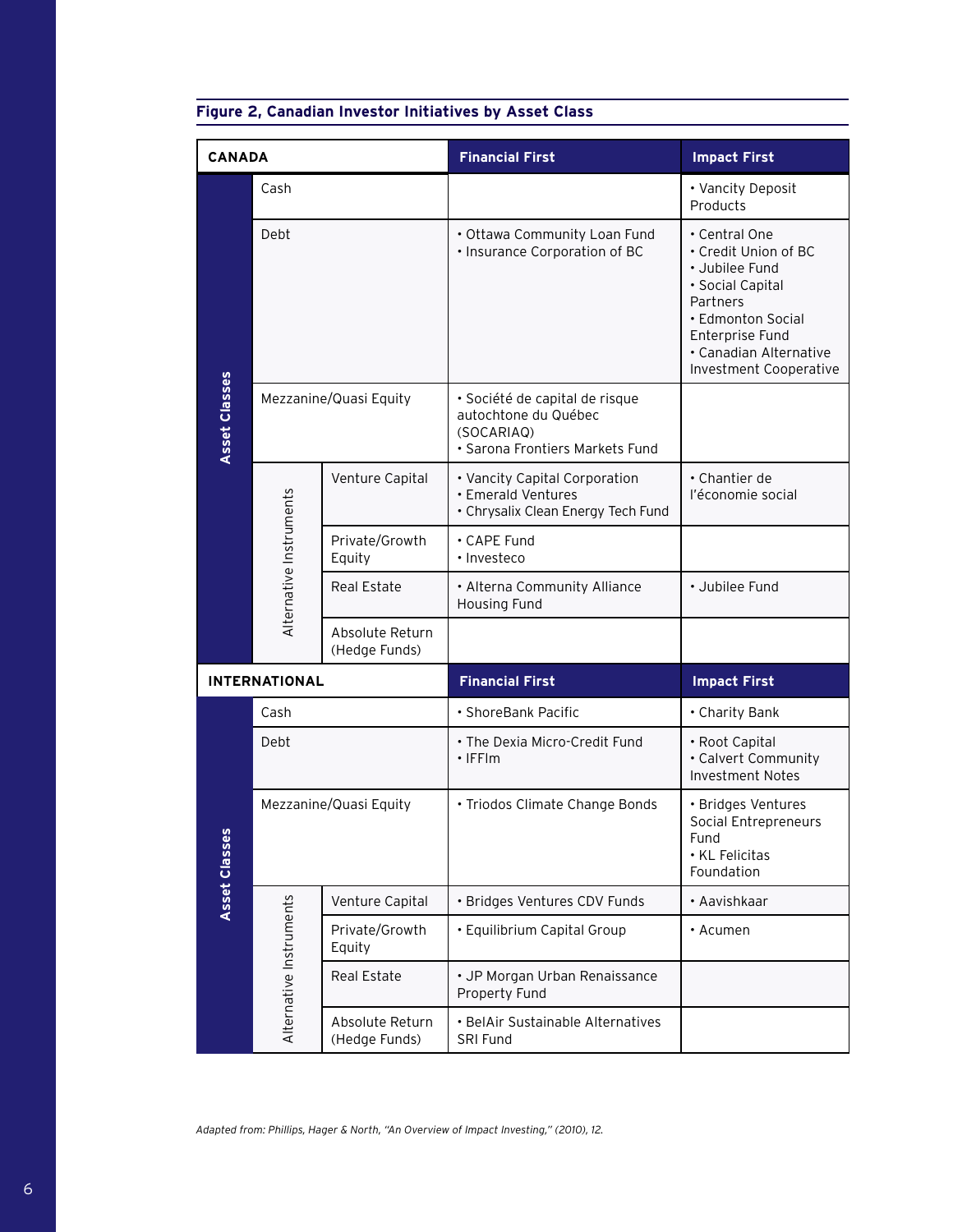be high risk, low yield investments. While this report focuses primarily on mobilizing capital, there is much to be done to ensure we have a well-developed and growing pipeline of innovative, investment-ready social enterprises across the country and that these are connected to sources of capital and business support that will enable them to grow and succeed.

# **Canada - poised for change**

The sooner we can achieve a mature impact investing marketplace, the sooner we will be able to draw on the full potential capacity of every sector – and the synergies between them – to drive solutions to our sustainability challenges. While our impact investing marketplace may be young, a number of critical market elements are already in place:

**• A new breed of investor** who wants to earn money and have a positive impact on society;

**• Pioneering impact investment funds**  targeting a range of environmental and social goals;

**• A growing number of foundations** looking for mission-related investment opportunities;

**• Governments** willing to look at ways to stimulate private investment for public good; and

**• A vibrant community** of social entrepreneurs, civic leaders and innovative social enterprises.

"It is this notion of making it financially attractive to solve social issues... [that] is intriguing a growing number of institutional investors globally." *(from RBC's subsidiary Phillips, Hager & North's report, "An Overview of Impact Investing," (November 2010).*

# **Call to action**

With coordinated effort and sufficient investment in an enabling environment and infrastructure, it is possible to take impact investing in Canada from its current phase of uncoordinated innovation to a fully formed

marketplace that can deliver impact at scale – potentially during the next five to ten years.

The report that follows offers an integrated national strategy for building Canada's social finance marketplace. It comprises seven recommendations that, while distinct, are highly inter-dependent and therefore requires parallel and concurrent action from Canada's governments, financial sector, philanthropic leaders and community sector.

Some will argue that, in the current environment of economic uncertainty and fiscal constraint, we cannot afford to invest in bold new ideas. We believe the contrary. Everything we have read and heard as a Task Force reinforces our conviction that:

**1.** These growing enterprising initiatives require more sustainable sources and forms of financing to meet the societal challenges that lie ahead and effectively deploy and scale the innovative solutions being developed;

**2.** Governments and donors are challenged to significantly expand their contribution to this effort at the scale required under current funding frameworks; and

**3.** There are significant opportunities for private capital to fill this gap – but only if we create the enabling environment and infrastructure that makes it possible for them to do so.

# **Now is the time for bold and concerted action.**

# **Our future depends on it.**

**"…[T]he best solutions to the diverse challenges confronting Canada's communities are often found locally. Every day, the power of innovation is seen at work in communities across this country, as citizens, businesses and charitable groups join forces to tackle local problems."** *—2010 Federal Speech from the Throne*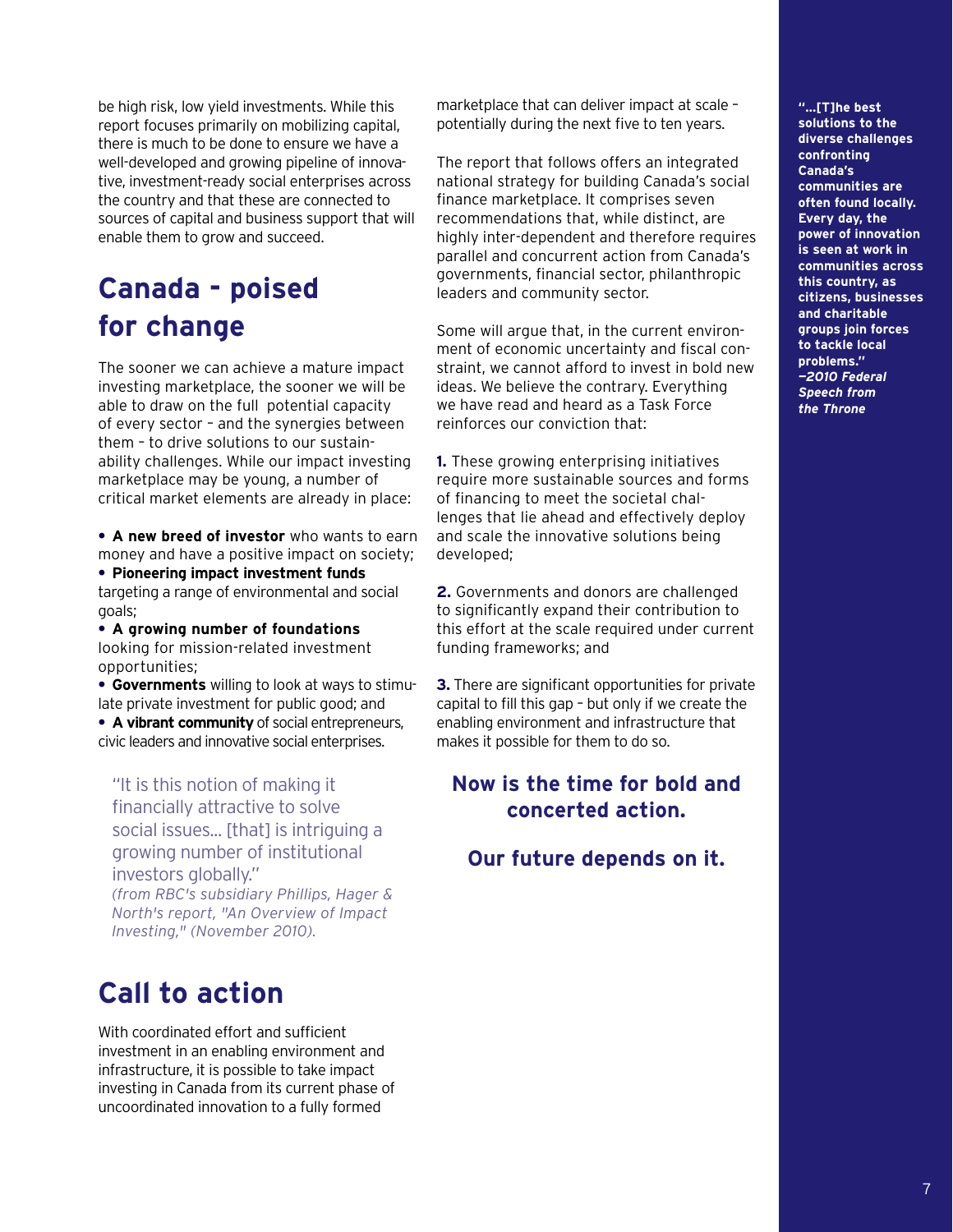**What is an** 

**example of MRI?**

**The investment committee of a Canadian family foundation decided to provide a loan from its endowment capital to help a local non-profit purchase a LEED certified office building in the area in which they provide services. The loan is for \$3M over 10 years at an interest rate of 6.5%.**

**To maximize their impact in fulfilling their mission, Canada's public and private foundations should invest at least 10% of their capital in missionrelated investments (MRI) by 2020 and report annually to the public on their activity.** !

# **The opportunity**

Mission-related investing offers Canadian foundations an opportunity to mobilize far greater resources to drive their missions. Foundations currently manage close to  $$34B$  in capital assets.<sup>9</sup> To date, most have invested little of their total capital pool to advance their missions. Instead, foundations have invested the majority of their capital in traditional financial market products, relying on the interest or other income generated from those products (in some cases, as little as the minimum 3.5% of their assets required by law) to fund their missionrelated activities.

In the US, one of the earliest adopters and best-documented examples of mission-related investing is the **F. B. Heron Foundation** based in New York City. As of the end of 2009, Heron deployed \$110M of its \$240M asset base in mission-related investments. It currently has dozens of investments in affordable housing projects, community loan funds, community development venture capital funds and community banks. This is in addition to the \$10M Heron distributes annually in charitable grants. With \$110M invested in mission-related programs, Heron has increased its financial commitment to doing good more than tenfold. Importantly, the foundation has achieved this allocation target without sacrificing its financial return.

Channeling just 10% of their total capital into mission-related investing could mobilize \$3.4B to advance the collective missions of the foundations.10

# **Background**

**Foundations in Canada and elsewhere are increasingly seeking opportunities outside traditional capital markets to make investments that will generate a reasonable return and achieve greater impact towards meeting their missions.11** In the US, for example, the More for Mission Campaign, involving 77 foundations representing over \$30B in total assets, is actively promoting MRI and challenging foundations to take up mission-related investing practices. The goal of the campaign is to increase MRI commitments by \$10B over the next five years.

A small number of leading Canadian foundations, and many of their counterparts in the US, have adopted mission-related investing because of its potential to:<sup>12</sup>

- **•** Better align foundation investments and values;
- **•** Deploy assets, as well as investment income, to achieve greater mission impact;
- **•** Preserve foundation assets by making loans vs. grants;
- **•** Support new approaches to achieve impact (e.g. business-based solutions to social problems);
- **•** Augment the impact of grants through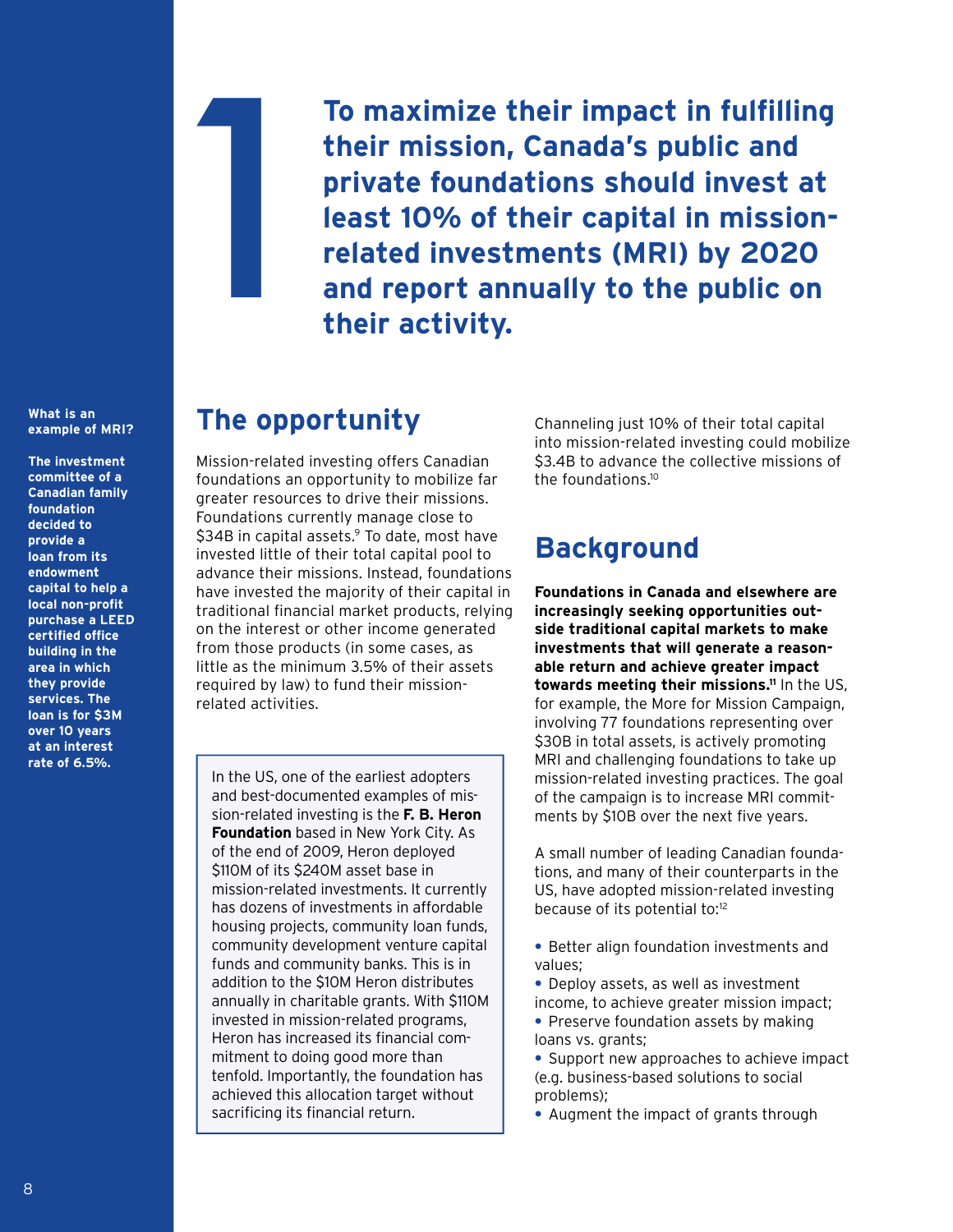complementary investments;

- **•** Increase appeal to entrepreneurial donors;
- **•** Create a window for local investments;

**•** Diversify investments and reduce capital losses in stock-market downturns; and

**•** Promote greater sustainability of their grantees by reducing their reliance on grants.

Despite this growing interest, MRI remains a niche activity in Canada's foundation community due to a number of barriers:<sup>13</sup>

**• Cultural issues** – Many foundations separate their mission program (typically grant-making) and investment activities (preserving and growing foundation assets), with separate oversight bodies for each activity. Investment committees are often drawn from the traditional investment sector and are unaware of MRI opportunities or lack knowledge and confidence about the potential financial performance, risks, and social impact benefits of MRI investment options. These predispositions can be reinforced by external investment advisors who are more familiar with established financial products that have previously yielded results for their clients and who are financially rewarded for these types of investments through commission programs.

**• Emergent marketplace** – The lack of financial intermediaries means impact investment opportunities are not easily identified. Without experienced investment managers to assess and aggregate the many, predominantly small, social purpose investment opportunities into funds or products, most foundations (and other large institutional investors) find it expensive or beyond their investment staffs' capacity to invest in this space. Traditional financial advisors are also unlikely to market individual social purpose investments to their clients, including foundations.

**• Lack of clarity on regulatory and fiduciary matters** – Many boards and investment committees are not clear how MRI fits with Canada Revenue Agency (CRA) regulations and with their fiduciary mandate. These questions tend to reinforce any predisposition toward traditional investing practices.

As a result of these barriers, most foundations in Canada continue to use grants exclusively,

financed from their investment income, to advance their philanthropic missions, while leaving their capital invested in traditional markets. This approach dramatically under-leverages foundation capital for mission fulfillment and leaves social enterprises in Canada without the capital they need to innovate and grow.

In Canada, it is estimated that over \$100M of foundation assets are invested in MRI. A recent study<sup>14</sup> of nine leading Canadian foundations highlighted \$32M (4%) of MRI investment on total combined assets of \$788M. These foundations have assets ranging from \$20M to \$600+M. They have invested in projects ranging from affordable housing to microfinance funds to social purpose businesses, committing as much as \$12M and anywhere from <5% to 60% of their total capital assets.15 Deals range in size from under \$25,000 to \$10M, typically at interest rates from 4.5 to 9.0%. Of the 50 mission-related investments made by this group of nine foundations, 49 have been meeting or exceeding financial performance expectations.

For many foundations, particularly smaller ones, achieving the 10% target might be challenging, at least initially. Investment opportunities linked to their mission may be limited and the effort required to identify and assess such opportunities can be costly. Over time, however, as the impact investing marketplace matures, these challenges should diminish. We believe that the implementation of other recommendations in this report will help generate the investment options necessary for foundations and others to invest their capital for social and economic benefit.

**Bealight Foundation**, a private foundation based in Toronto with \$8m in assets, is placing more than 30% of those assets in mission-related investments, both through loans and equity. As an example, \$2m has been invested across twenty 5-year loans for the acquisition and operation of two car service chains, under the condition that the franchise owner/operators will in turn hire individuals who face employment barriers. The annual interest rate on these loans is initially 9%, but can be reduced incrementally to 5% as employment targets are met and exceeded.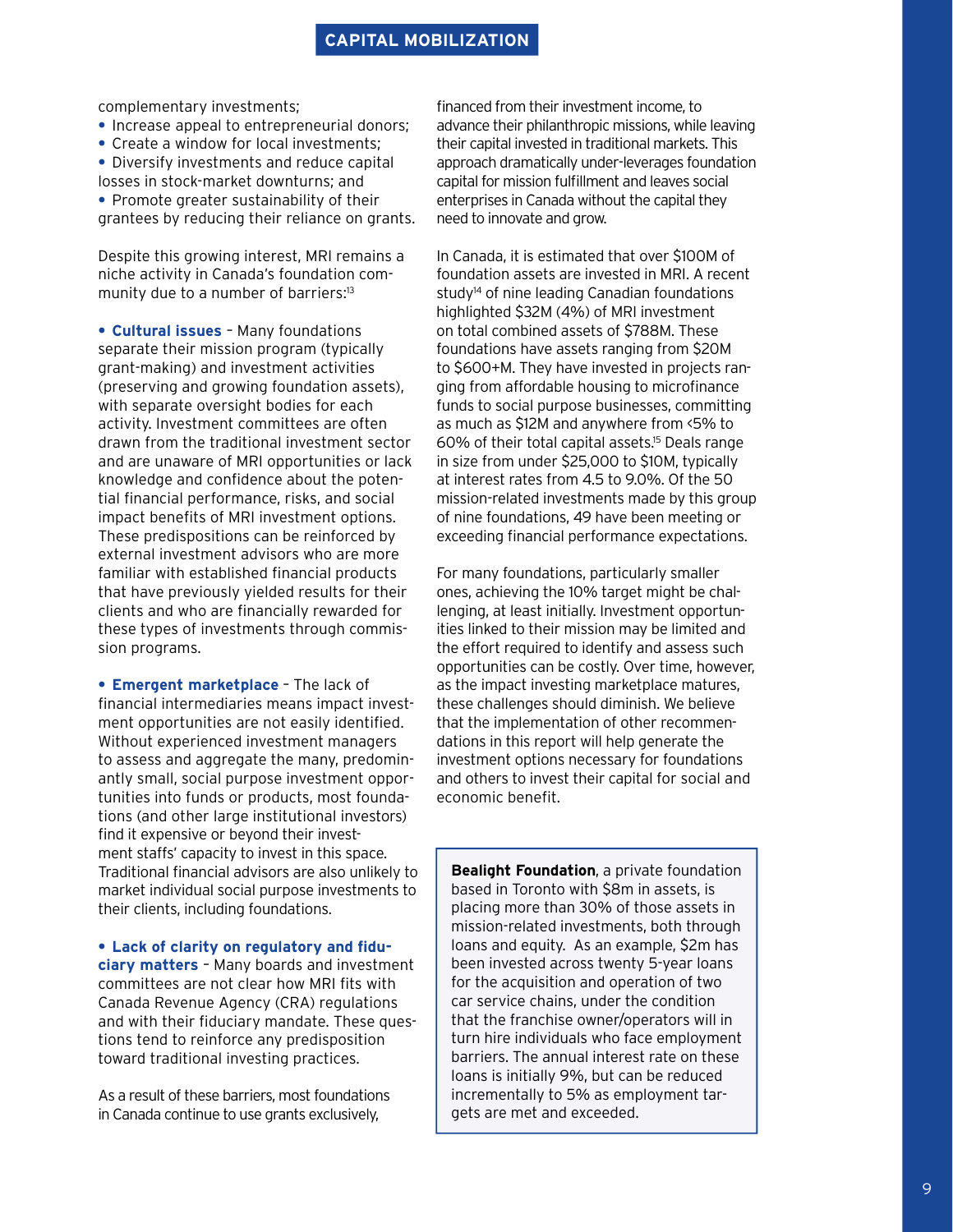# **Moving forward**

**To achieve the 10% target within the next ten years, Canada needs an active program of:** 

- **1.** Education and enabling supports;
- **2.** Peer-to-peer learning;
- **3.** Investment pipeline development;
- **4.** Regulatory and fiduciary clarification; and
- **5.** Reporting on MRI activity.

## **Education and enabling supports** —

Community Foundations of Canada (CFC) and Philanthropic Foundations of Canada (PFC) are actively working on raising awareness and enhancing understanding of MRI among their members. Further education and practical supports will help individual foundations to explore MRI, provide boards and investment committees with operational and regulatory information, and support the development of implementation plans. CFC and PFC plan to invite the collaboration of other relevant industry associations, including the Canadian Environmental Grantmakers' Network and the Social Investment Organization. Given the important role that traditional financial advisors play in shaping the investment strategies of foundations, an active effort must be made to include this group in the movement to strengthen MRI investing in Canada.

**Peer-to-peer learning** — The most powerful advocates for change, however, are foundations already engaged in MRI, who can speak directly to peers about the financial and social impacts of their investment strategies. Encouraged by interest in the sector, The J. W. McConnell Family Foundation and the Vancouver Foundation have committed to work with other foundations engaged in MRI to share their experiences more broadly and to foster sector-wide efforts to achieve the 10% target by 2020. This includes working with investment committees and establishing a forum for identifying and sharing MRI best practices.

## **Investment pipeline development** —

Foundations will need better information on opportunities that exist if they are to meet the 10% target. This involves both strengthening the pipeline of impact investing opportunities and increasing the number of funds

into which foundations can place capital to be deployed for social and environmental benefit. For more information on proposed initiatives, please see Recommendations #2 and #7 on pages 11 and 27.

## **Regulatory and fiduciary clarification** —

To support this effort, the Canada Revenue Agency should clarify its formal guidance to foundations to eliminate any misperception or uncertainty around whether foundations are discouraged from making mission and program related investments. Their guidance should clearly state that MRI is a legitimate means of achieving charitable goals. CFC and PFC have jointly sponsored a legal paper clarifying the Income Tax Act regulations and provincial Trustee Act provisions relevant to MRI. They will be working on a strategy for disseminating this information widely to the foundation community.

**Reporting on MRI activity** — Annual reporting on MRI activity can help to catalyze foundation board and investment committee discussions on the merits and risks of MRI. Reporting also makes information on investment activity and options more easily accessible, enabling foundations to learn from each others' experiences and apply these lessons in their own investment decisions. A clear reporting framework is needed to track whether foundations are making progress toward the 10% target over time. CFC and PFC should provide their members with an annual MRI reporting framework and provide aggregated sector-wide updates.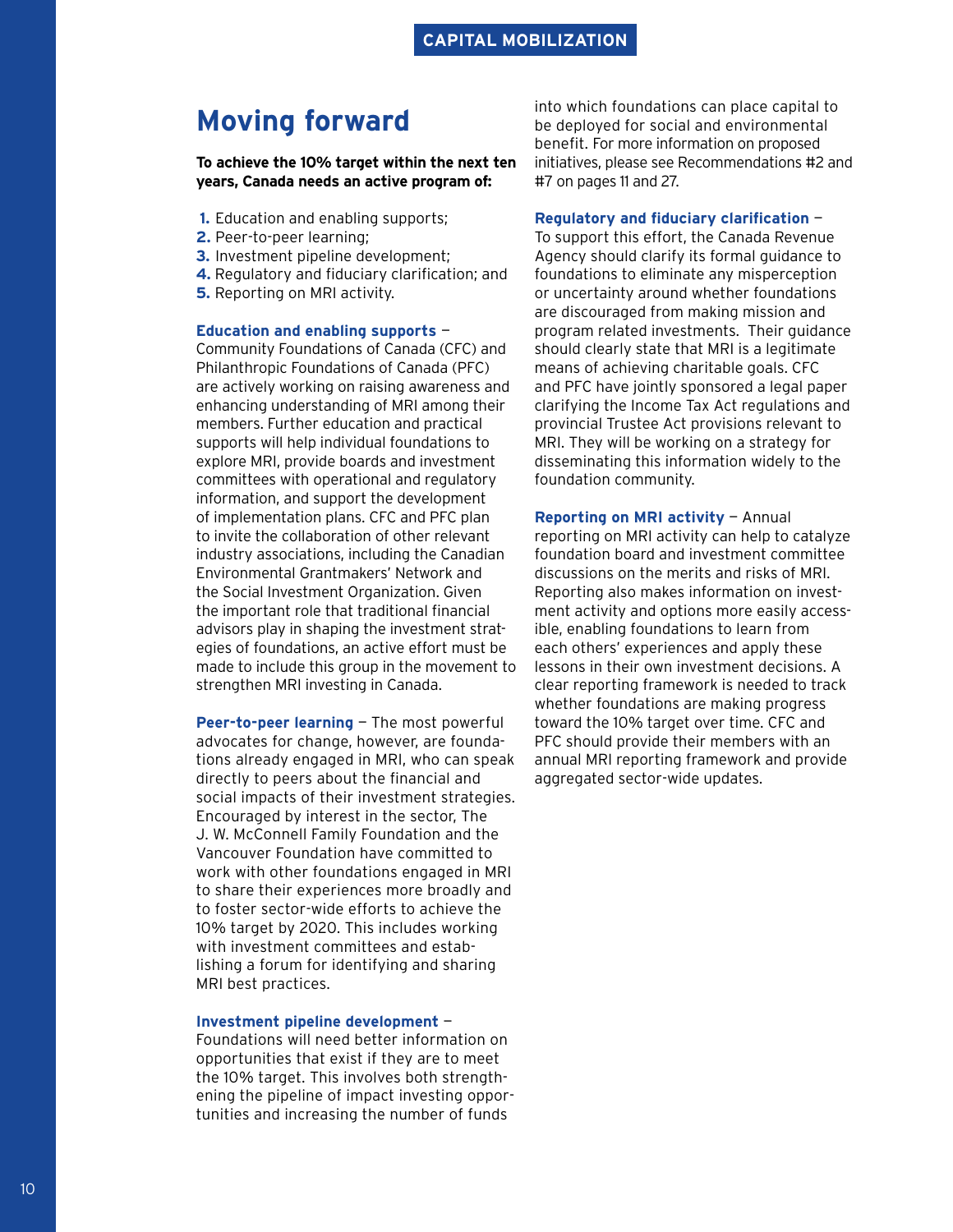

**To mobilize new capital for impact investing in Canada, the federal government should partner with private, institutional and philanthropic investors to establish the Canada Impact Investment Fund. This fund would support existing regional funds to reach scale and catalyze the formation of new funds. Provincial governments should also create Impact Investment Funds where these do not currently exist.** 

# **The opportunity**

Canada currently lacks impact investment funds large enough to attract major institutional investors into the marketplace. One or more national impact investment funds (acting as fund-of-funds) would create the necessary scale to attract these investors, address the shortage of capital at the regional fund level, and help support the development of new impact investment funds to fill market gaps. Experience in other jurisdictions has shown that, when national governments and the private and philanthropic sectors partner in this way, additional capital has followed.

Complementary provincial/territorial efforts to create regional funds can, in turn, help develop a broader range of quality investment funds, to deploy new capital across a wider range of social investments that meet diverse investor risk/return needs. These regional funds can also help ensure the efficient flow of new investment capital into communities across Canada. The Quebec government has pioneered this through the Fiducie du Chantier de l'économie sociale, and other provincial governments are considering the establishment of social investment funds to leverage private capital.

# **Background**

Due to the nascent nature of this marketplace, private investors, institutional investors,

or foundations with an interest in impact investing, find it difficult to source viable impact investing opportunities, and to cost-effectively assess and deploy capital in these opportunities. Similarly, a dispersed pipeline and relatively small deal-sizes make it challenging for institutional investors seeking to deploy large pools of capital to effectively participate in this emerging market. Investment managers with mandates focused on specific sub-categories of impact investing are needed to source and package high-potential investment opportunities and aggregate these to build sufficient scale and spread investment risk. Although a number of organizations<sup>16</sup> (typically sector or geographically specialized) have emerged to play this role, few are large enough to attract and deploy institutional capital at the present time.

There are currently at least 30 social finance investment funds in Canada, but most are under \$1M in assets and focus on a relatively narrow range of impacts.17 Impact investing assets primarily target employment and economic development.18 Most are directed at for-profit social purpose businesses and co-operatives. There is moderate investment in asset-backed loans for charities and nonprofits, particularly in social housing, but there is limited investment in enterprise development and in working capital for charities and non-profits.19 In addition, a number of cleantech venture capital funds are actively investing in renewable energy, infrastructure and related technologies.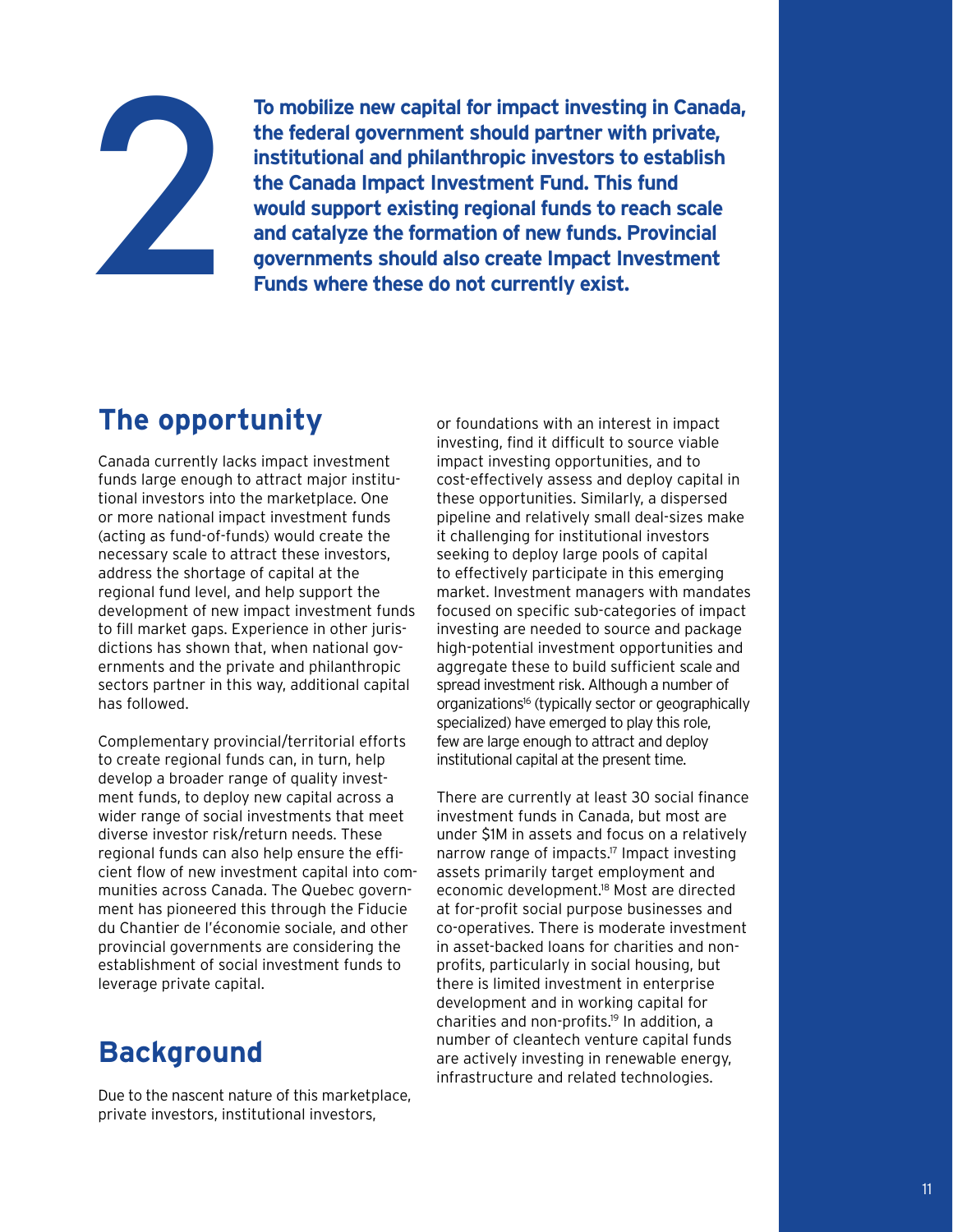# **CAPITAL MOBILIZATION**

## **"What do we mean by Social Investment Funds?"**

**Social Investment Funds channel capital to organizations and individuals that have historically struggled to access mainstream finance, but the models and approaches for the audiences can be varied.20**

**Some examples in Canada include: Renewal Partners, a Vancouverbased, private investment fund focused on social purpose businesses and real estate. Renewal and Renewal2 have over 40 portfolio investments, including Happy Planet (organic foods and juices) and Seventh Generation (green household products).** 

**The Cape Fund, a \$50M private investment fund with a strong degree of Aboriginal involvement and connection to Aboriginal communities throughout Canada. The fund's first investment, made in 2010, was to One Earth Farms, a developing farm located on First Nations land.** 

**Based on survey data, there appears to be significant outstanding demand for more start-up and growth capital for social enterprises across Canada, with estimates ranging from \$450M to \$1.4B**. A survey of 150 organizations in Ontario revealed an estimated \$90M of demand – \$40M from forprofit social purpose businesses and \$48M from non-profit social enterprises, both with a median demand of \$100,000 to \$250,000.<sup>21, 22</sup> In Quebec, a 2010 survey of social enterprise over the last four years by the Chantier de l'économie sociale identified a demand in patient capital in the province of \$250M. There is significant additional demand in the real estate and green infrastructure sectors across the country, which typically require much larger amounts of investment.

The impact investment marketplace needs additional capital to meet demand. Sources of capital may be available if existing or new investment funds can offer appropriate expertise, sufficient scale and diversification of risk.

# **What needs to be done**

## **Establish the Canada Impact Investment Fund**

**International experience suggests that a relatively modest infusion of public capital**  **at the national level can leverage substantial new private impact investment capital, either into a national fund-of-funds or directly into regional fund vehicles.**

The UK government's £20M investment in Bridges Ventures (a UK-based social investment fund) in 2002 attracted over £120M of private impact investment over six years<sup>23</sup> and likely contributed to the development of over £325M in other social venture capital funds. $24, 25$ 

In the US, investment of \$1.1B in the Community Development Financial Institutions (CDFI) Fund since 1994 has leveraged \$15B in private community investment through individual CDFIs.

We expect that action by the federal government to establish a Canada Impact Investment Fund would have a similar catalytic effect, making it attractive for large investors to participate in the impact investing marketplace.

To mobilize additional capital, we recommend a public investment of \$20M per year (for five years) in first loss capital, to be matched by private, institutional and foundation investors in a fund-of-funds structure. These funds would be drawn down gradually and deployed by a professional fund manager skilled at finding new funds/products to invest in, and managing the portfolio of funds. This



## **Over 85% of assets flow through intermediaries**



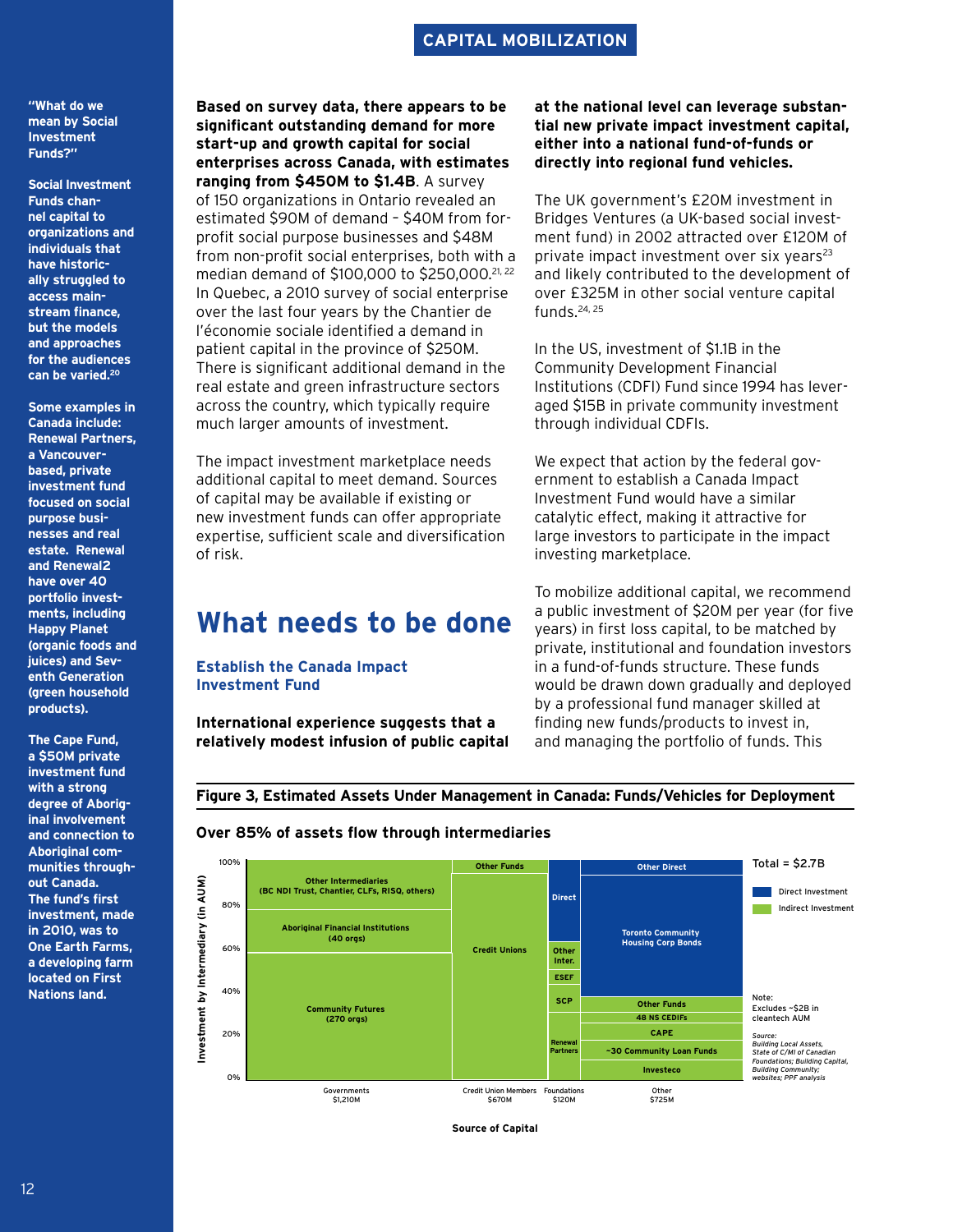fund would create the diversified risk and scale conditions necessary for institutional investors and other funders to participate in this market.

Financial modeling by the Social Investment Organization (SIO) has shown, however, that without this kick-start of public capital in a two-tiered fund structure, the prospect of sub-market investor returns will deter the desired participation by institutional capital.<sup>26</sup> Over time, as the marketplace develops and more investment opportunities arise, demonstrated returns and investor confidence should reduce the need for government first loss capital in this fund.

To be successful, the proposed national fund would need to offer investors a diversified portfolio of investment fund options, as well as potentially invest directly in select opportunities. While this would be somewhat challenging at the outset, as there is currently more demand for debt than equity financing, the introduction of significant new investment capital should trigger a surge in enterprise activity and more equity and quasi-equity opportunities in the mediumterm. Canada has a variety of highly effective but under-capitalized community loan funds that could be strengthened by this new national fund, while more regional funds with a stronger equity investment focus emerge.<sup>27</sup>

## **Establish a federal fund to deploy capital now**

While the establishment of a large national fund-of-funds is a sound long-term strategy for building a robust marketplace, it will take time to establish, given the nascent market and the involvement of multiple parties from diverse sectors. As a result, there will likely be a significant time delay in funds actually reaching promising ventures (capital needs to flow from the fund-of-funds to regional funds to the enterprises themselves).

Pending the full activation and functionality of the Canada Impact Investment Fund, there is a need to address the immediate and growing demand for social capital by promising enterprises. Consequently, we propose the near-term launch of a direct

co-investment fund that can support existing regional funds as well as the launch of new funds (until the larger national fund is fully established). A precedent already exists in Canada for this model, as the federal government flows funds directly into technology venture capital funds and companies (debt and equity) through the Business Development Bank of Canada (BDC) and Export Development Canada (EDC).

# **Build and strengthen complementary regional funds**

The success of these national funds will both depend on, and help stimulate, the growth of regional funds with diverse mandates across the country. Currently, the largest regional funds are government-seeded entities (e.g. Community Futures, Aboriginal Financial Institutions) that are not structured to attract and employ incremental private capital. While credit unions deploy large amounts of capital (invested by their members), most funds are small community-loan funds with less than \$1M in assets.<sup>28</sup>

Provincial/territorial governments can help to prime the flow of private impact investment capital from proposed national funds into their regions by participating in and establishing their own new regional impact investment funds. For example, the Government of British Columbia has invested \$2M as first-loss reserves to leverage the development of a thematic social enterprise investment fund, in partnership with Vancity and the Vancouver Foundation. In Quebec, the Réseau d'investissement social du Québec was created in 1997 with matching contributions from the Quebec government and the private sector. It has since invested \$11.6M in 292 social enterprises, leveraging over \$147M in total investment.

The Government of Ontario has announced its intention to establish a \$20M Social Venture Capital Fund to support the growth of promising emerging social ventures.29 This fund would focus on leveraging matching private capital to support highly scalable social enterprises in the areas of education, health, affordable housing, the environment, and human capital development. The launch of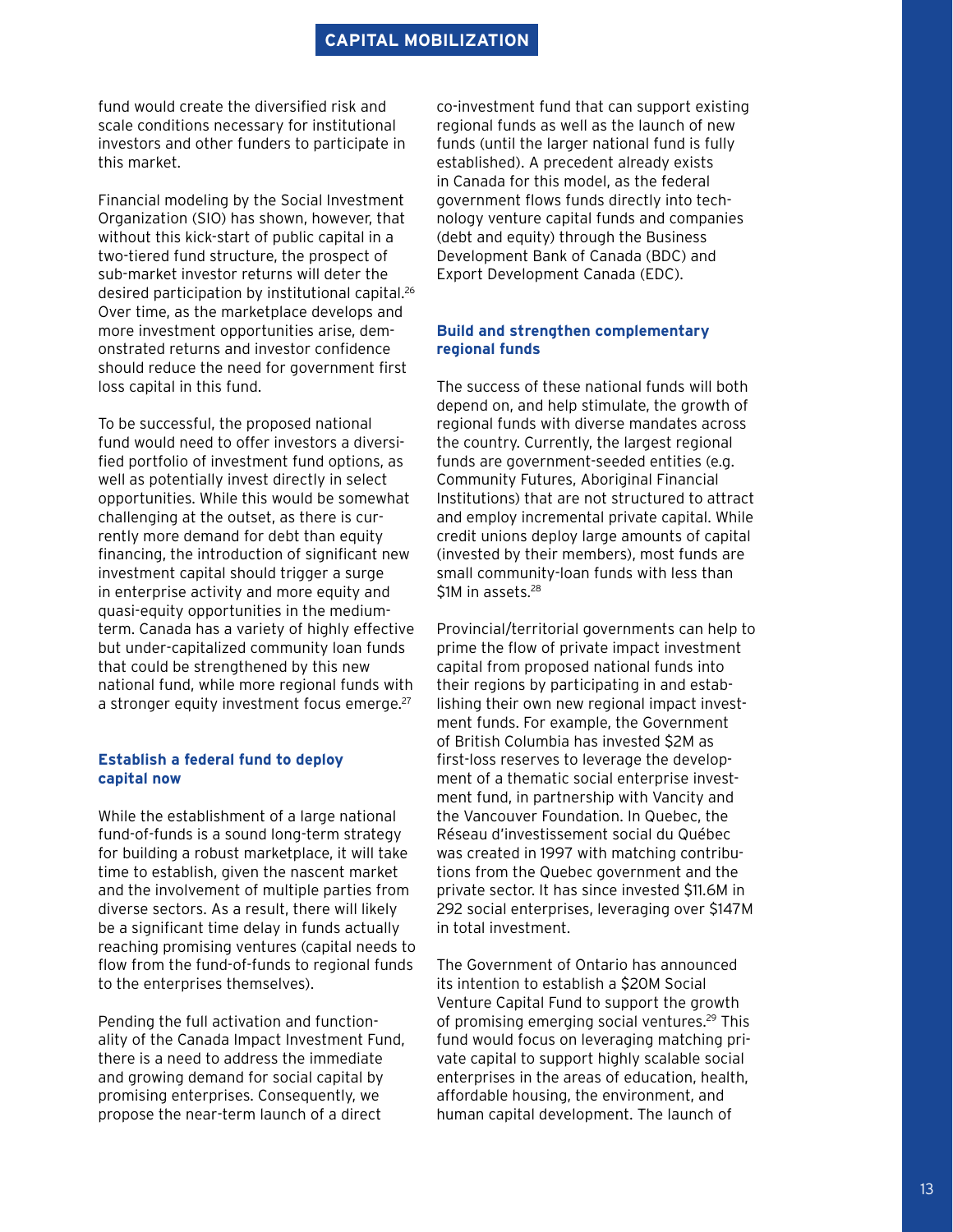## **CAPITAL MOBILIZATION**

this fund would send a strong positive signal to potential impact investors and, over time, demonstrate that social enterprises are attractive investment opportunities and make important social contributions.

# **Moving forward**

**• Leveraging the work of and collaborating with the Social Investment Organization and other interested partners, the federal government should actively explore the feasibility and parameters for establishing a national fund-offunds**, with a view to launching the Canada Impact Investment Fund as soon as possible. Public funding should also be allocated in the short-term to cover start-up costs of this fund (e.g. legal costs, fund development, recruiting the fund manager, and incorporation).

**• Foundations, pension funds and financial institutions should be encouraged to be founding partners** in the establishment of a Canada Impact Investment Fund.

**• The federal government should allocate the first \$20M of the Canada Impact Investment Fund** (conditional on matches) to regional investment funds, to kick-start the deployment of social investment capital in Canada.

**• The Ontario government should proceed with establishing the Ontario Social Venture Capital Fund** to address current unmet demand for social venture capital for innovative social enterprises.

**• Other provincial/territorial governments should seek ways to mobilize capital** to create new, and expand existing, regional funds.

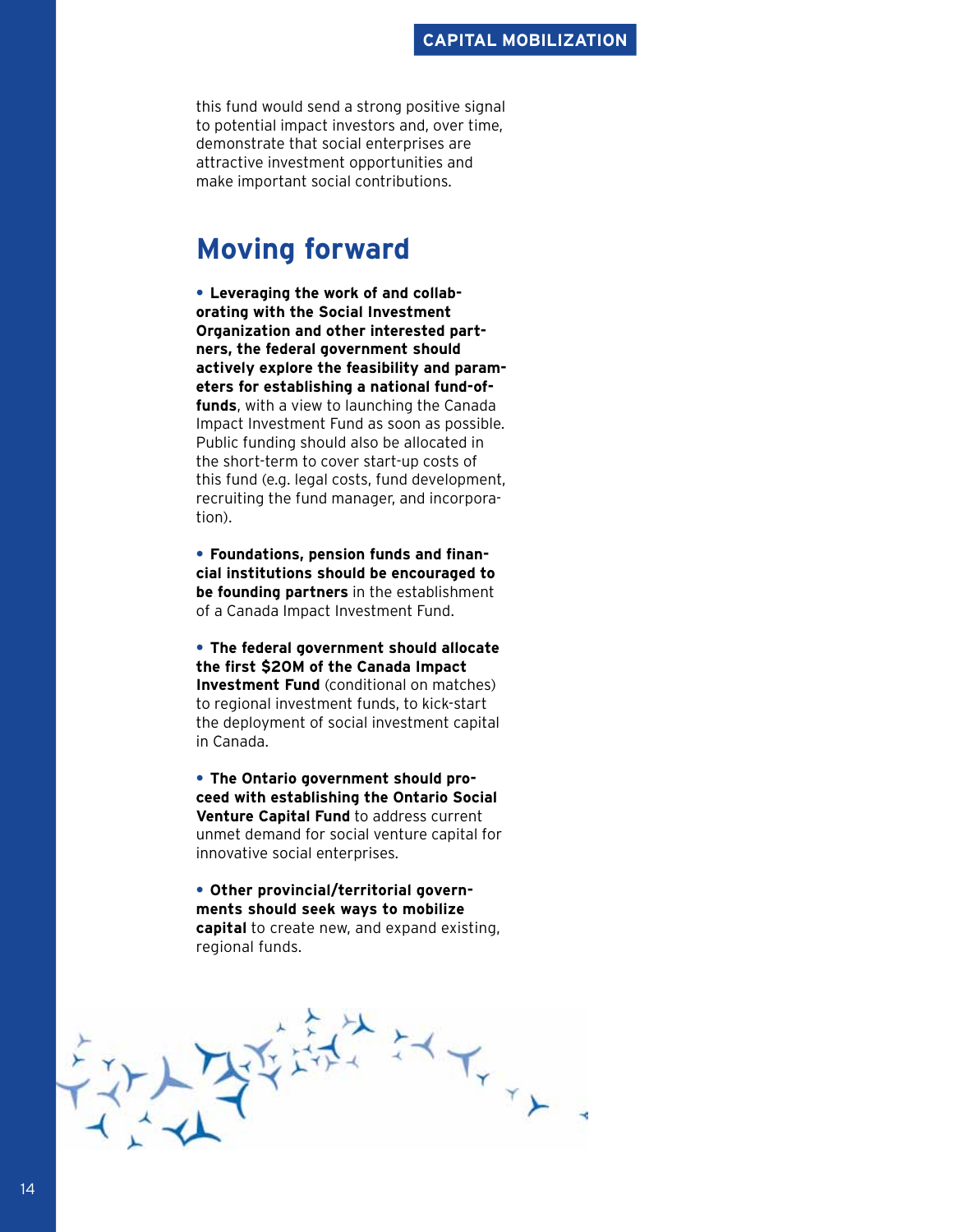# 3

**To channel private capital into effective social and environmental interventions, investors, intermediaries, social enterprises and policy makers should work together to develop new bond and bond-like instruments. This could require regulatory change to allow the issuing of certain new instruments and government incentives to kick-start the flow of private capital.**

# **The opportunity**

Few governments can afford to meet current societal needs and simultaneously make large-scale investments in innovation and prevention for the future. They can, however, help create innovative financing vehicles that enable private capital to make these kinds of investments – banking on the best people, programs and ideas to address complex social and environmental challenges and build local sustainability.

# **What needs to be done**

Governments are often challenged to meet both short-term needs and invest for longer-term impacts. This problem becomes even more challenging in periods of fiscal constraint.

# **One way to address this conundrum**

is to create financial instruments that encourage private investors to support the development and scale-up of successful programs. New types of financing instruments are emerging to do just this – Community Bonds, Green Bonds, and Social Impact Bonds are designed to enable governments to leverage private capital to address specific societal challenges, and to enable individual citizens and institutional investors to invest in the future sustainability of Canada's communities.

**Community Bonds** generally refer to securities issued by non-profit organizations to raise debt-financing. These are binding commitments to pay the investor a set rate of interest over the life of the bond and to return their capital at the end of the term.30 Community Bonds may be secured or unsecured and are most often used in Canada to raise capital for real estate (buildings) acquisition, infrastructure, or in social enterprises with reliable future revenue streams. In the US, they are frequently used by non-profits: the bestknown being the Calvert Community Investment Note, which has leveraged \$200M in assets over a 15-year period.

Charities and non-profit organizations have deep relationships with their communities

**The Calvert Foundation's Community Investment Note** in the US is open to individual and institutional investors, with deposits as low as \$20. The note has mobilized more than \$200M for investment in 250 community organizations in the US and around the world – building or rehabilitating over 17,000 homes, creating 430,000 jobs, and financing over 25,000 co-operatives, social enterprises, and community facilities.

Modeled on the Calvert example, the **Ottawa Community Loan Fund** is developing an Impact Investment Note, aimed at raising \$10M for investment in affordable housing and social enterprise for the Ottawa region. Although initially the note will be offered to accredited investors, the goal is to create an affordable retail product for all impact investors.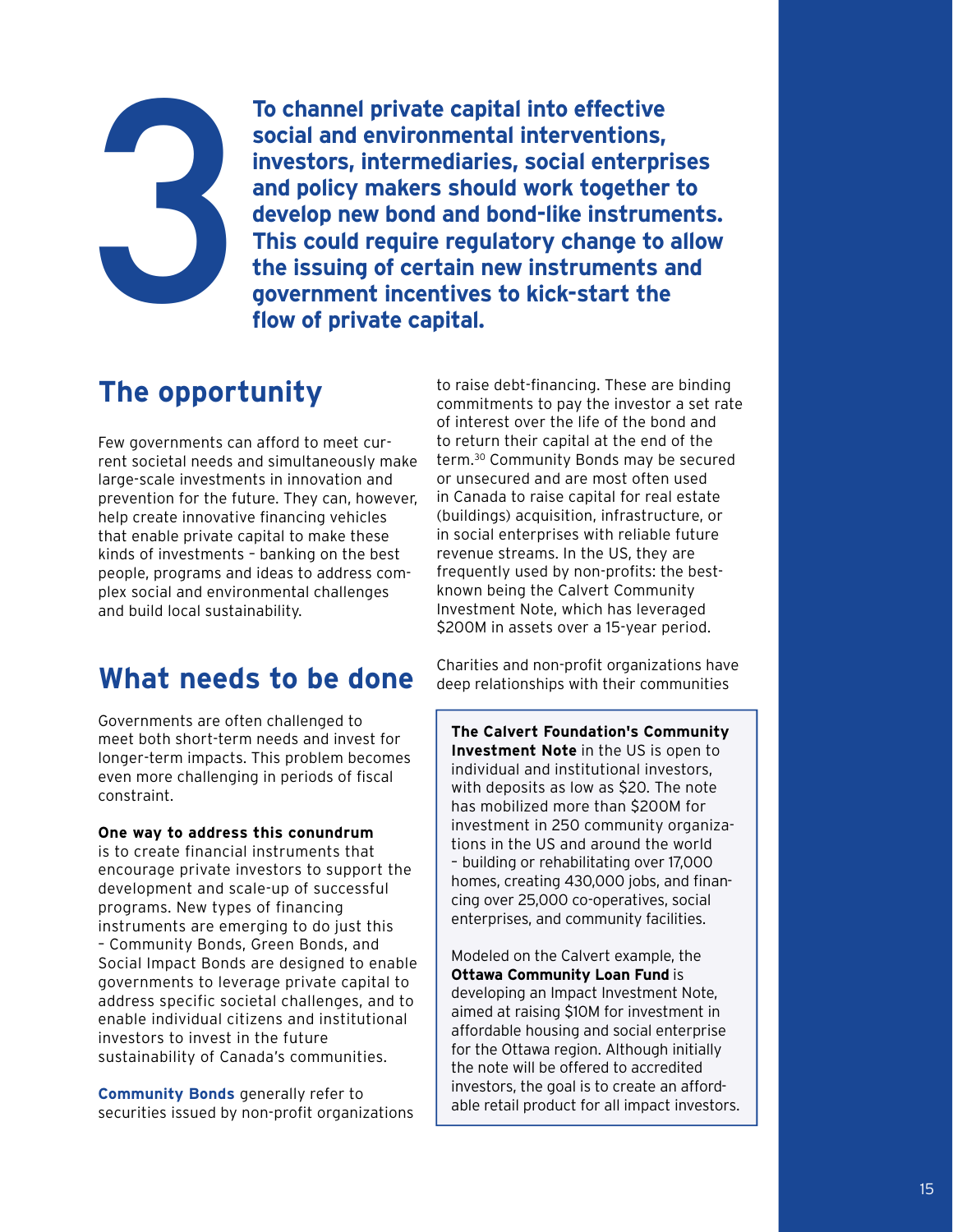# **CAPITAL MOBILIZATION**

and constituencies. As such, many of them view Community Bonds as a potential means to scale up their activities and mobilize private capital for innovative programs and enterprises, especially local ones. To be effective vehicles for this purpose, however, Community Bonds need appropriate and simplified regulation to give confidence to investors and investees alike.

**Canadian non-profits currently have difficulty issuing Community Bonds because there is no clear process governing their sale to the public.** While provinces have legislation and processes to regulate bond issues by corporations and co-operatives, there are no such oversight mechanisms for non-profits. As a result, non-profits must go through onerous provincial Securities Commission processes designed for corporate bond issues and only sell to accredited investors.31 While they may apply for an exemption, this exemption is still incomplete.

**Green Bonds** are similar to Community Bonds but specifically designed to raise capital for the creation of renewable energy infrastructure, often at a large scale.<sup>32</sup> Their short-term goal is to incentivize energy producers to deploy low-carbon technologies, by providing low-cost debt capital. In the long-term, their aim is to develop a renewable technology industry, making countries more competitive.

While not yet offered in Canada, Green Bonds are a common financing tool in other jurisdictions. Examples include the \$2.2B US Clean Renewable Energy Bond, the \$1B World Bank Green Fund, and the European Investment Bank Climate Awareness Bond, which raised \$1.5B USD for renewable energy development in the first three months after launch. Designed to mobilize citizens as investors in sustainable energy production, Green Bonds offer an alternative to tax credits and other direct subsidies, with a higher capital-to-cost ratio. In Canada, government backing would initially lower risk and provide a guaranteed return for investors, but bonds would be independently managed by the private sector and government guarantees phased out as these bonds establish a positive track-record of returns.

**Social Impact Bonds (SIB)**, currently being piloted in the UK, are an innovative new approach to mobilizing private capital and community expertise to tackle specific societal problems that generate high cost burdens for taxpayers.

Under the SIB model, private investors are motivated to seek and invest in organizations delivering preventative solutions that alleviate costly remedial spending by government. This is done through multi-year contracts with governments that agree to pay investors a portion of the public savings realized if these interventions are successful. Because SIBs can potentially help trigger solutions to high-cost problems (e.g. youth re-offending, clinical treatment for diabetes, or high energy consumption), there is strong interest in piloting this approach in Canada.

**It is important to note, however, that SIBs will likely be a niche financing tool limited to certain highly specific target impacts**. A key reason for this is the complexity involved in developing rigorous performance metrics

## **UK Social Impact Bond Pilot**

**Social Finance**, a UK non-profit and social finance intermediary, has developed a strategy to reduce reoffending rates of male prisoners at a UK jail and potentially save millions of pounds for the Ministry of Justice. Social Finance has raised £4.9M from private investors for a six-year pilot and has brokered an agreement with the Ministry that would see a return provided to investors only if the strategy is successful. The Ministry will repay investors from government cost savings. Social Finance has used the privately-raised funds to provide multi-year funding to two non-profits with track records of achieving reductions in re-offending and will work closely with them to build out and scale their innovative models in an effort to meet the social outcome targets. Social Finance's ambition is to transform the ability of the community sector to respond to society's changing needs by enabling greater access to a variety of investment instruments.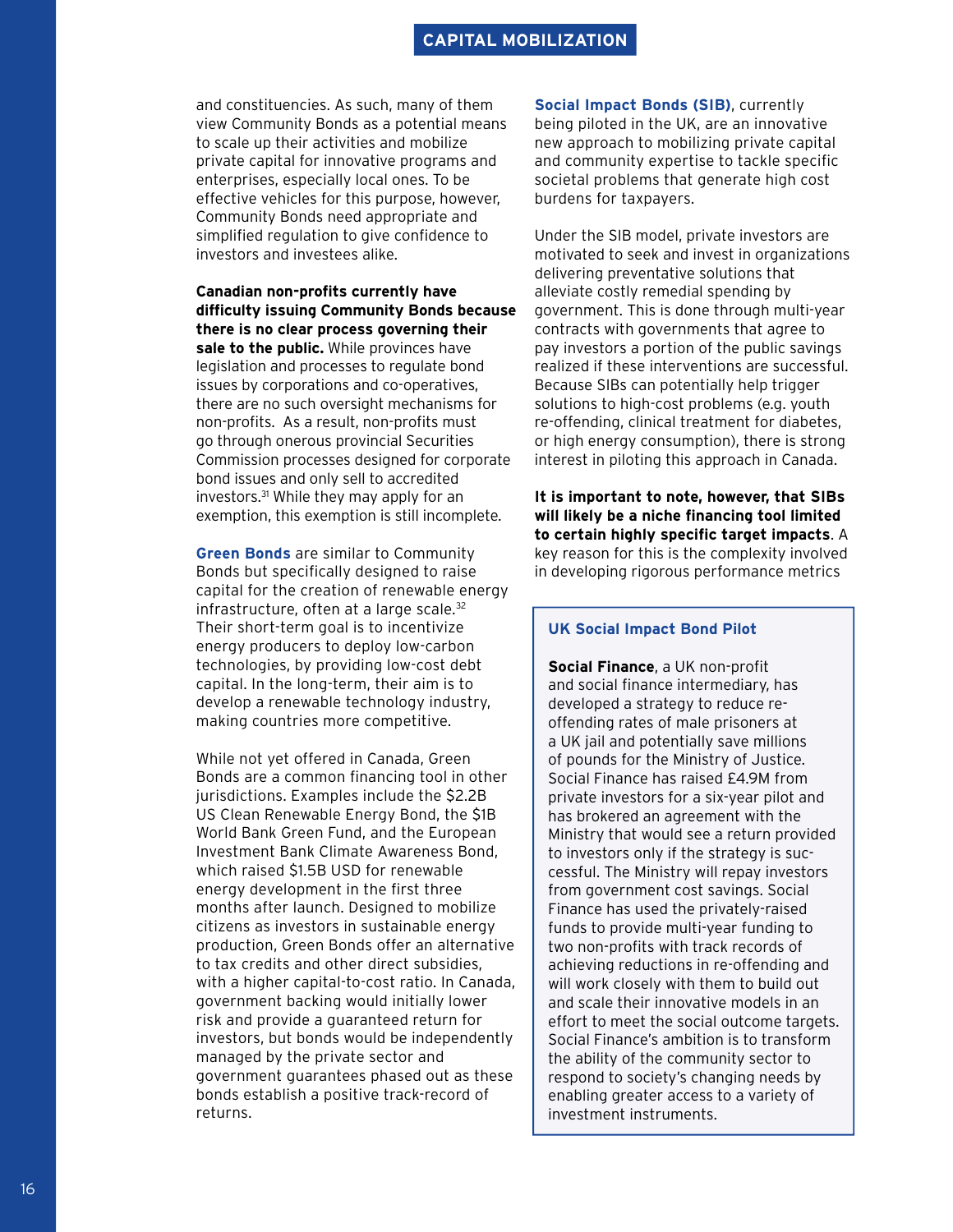# **CAPITAL MOBILIZATION**

with respect to intervention outcomes and related government savings that can be agreed upon by participating governments, investors and community organizations.

If these challenges can be overcome, however, long-term financial backing for SIBs will enable organizations with effective solutions to highly-targeted problems to scale their impact, leading to a virtuous cycle of taxpayer savings, greater private investment in prevention, and progress toward our social, health and environmental goals. Innovative programs that have social and economic benefits and have proven effective during the pilot phase would be more likely to find ongoing funding. SIBs provide a powerful incentive for all sectors to invest more in innovation and put in place shared processes and infrastructure to support more systematic experimentation and learning.

**• A partnership of interested social enterprises should set up a technical group made up of sector and financial experts (and informed by advisors from government) to pilot the Social Impact Bond** in various jurisdictions. These pilots would share related research, tools and approaches with each other. Federal and provincial government departments, which have an interest in the development of prevention strategies propelled by SIBs, should fund this early stage development.

Feasibility studies are already underway in Canada to explore the use of SIBs, including one with the Heart and Stroke Foundation of Ontario that looks at lowering health-care costs through an innovative health management intervention to reduce hypertension. This initial feasibility work will provide tools and a path to development that will document the support necessary to develop SIBs in Canada.

# **Moving forward**

Community Bonds, Green Bonds and Social Impact Bonds all have the potential to mobilize significant new private capital into innovative and preventative approaches to increasing Canada's social, economic and environmental sustainability, as long as the necessary regulatory frameworks and strategic supports are in place. To achieve this:

**• Provincial/territorial governments should establish clear legislation and oversight mechanisms to govern the public sale of Community Bonds by non-profit organizations.** This may take different forms, depending on the jurisdiction, but regulations should take into account the relative capacity of non-profits compared to larger bond issuers, the importance of a level playing field with respect to RRSP eligibility, and the desire to engage individual community members as investors.

**• All levels of government involved in the creation of renewable energy generation infrastructure should aim to pilot a Green Bond** to accelerate Canada's transition to a more sustainable energy platform.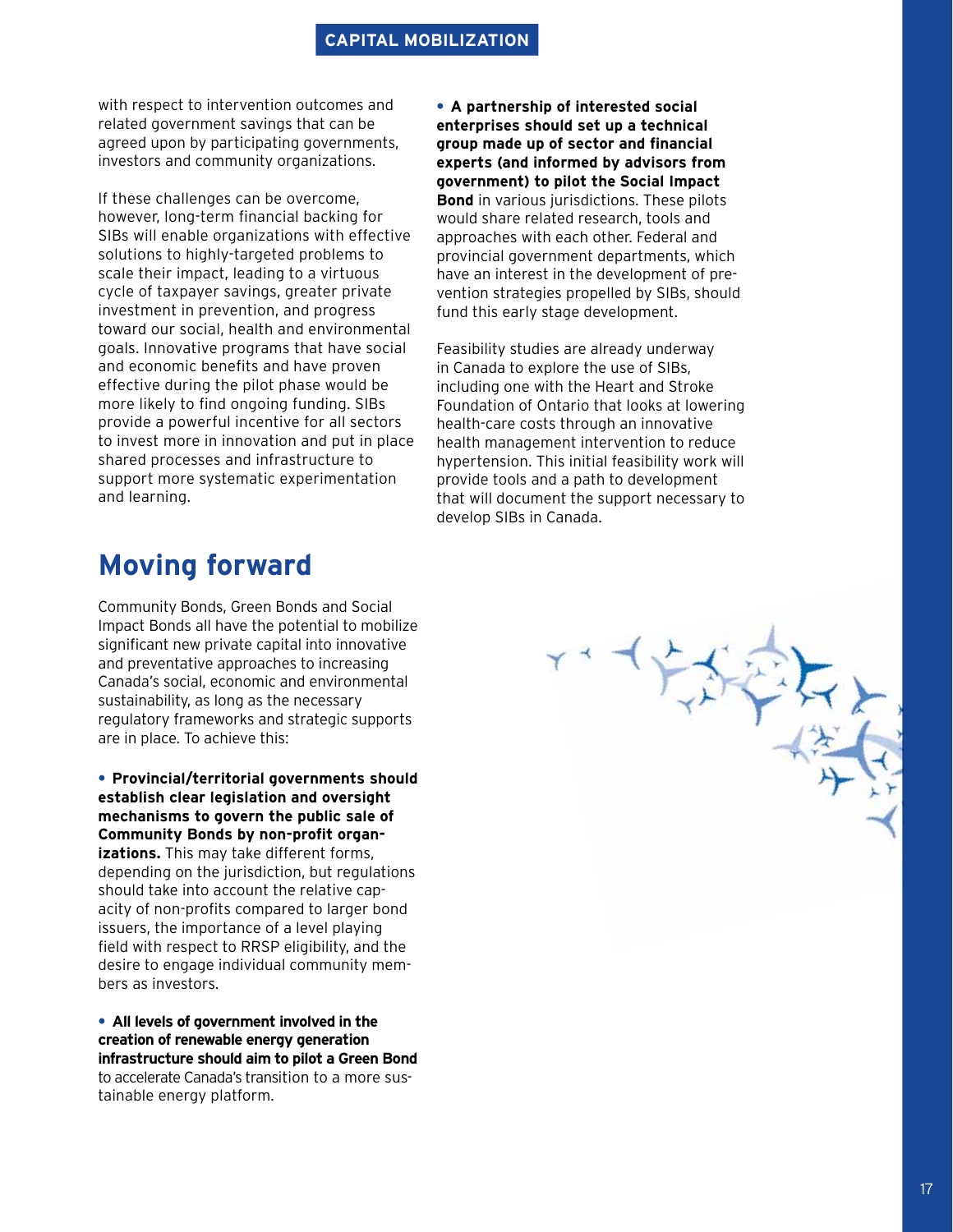# 4

**To explore the opportunity of mobilizing the assets of pension funds in support of impact investing, Canada's federal and provincial governments are encouraged to mandate pension funds to disclose responsible investing practices, clarify fiduciary duty in this respect and provide incentives to mitigate perceived investment risk.**

# **The opportunity**

Trusteed pension funds<sup>33</sup> represent one of the largest single pools of capital in Canada at \$847B,<sup>34</sup> but very few of these assets are invested to achieve both a financial return and public benefits for Canadian communities. The encouragement – through education, incentives and regulatory clarity – of pension funds to redirect even 0.25% of their capital into impact investing could potentially mobilize over \$2B for public benefit initiatives and stimulate the creation and growth of impact investment products to serve the pension fund mandates. Over time, the participation of pension funds can make a critical contribution to creating a more robust social finance marketplace and reduce the need for public incentives to encourage impact investing.

# **Background**

**Canadian pension funds currently face three structural barriers to impact investing:**

**1. Limited infrastructure** exists because of a lack of qualified investment advisors and investment fund managers with impact investing expertise, few investment fund managers with established track records, limited variety of products and funds in which to participate, and no standard

investment products tailored to meet pension fund needs.<sup>35</sup>

**2. High transaction costs** due to the current lack of scale and standardization in impact investing opportunities.

**3. Legal risk** due to the perception that impact investing conflicts with pension funds' fiduciary duty.

Pension funds have a legally-prescribed fiduciary duty to their plan beneficiaries that requires them to seek risk-adjusted market rates of return on their investments. While this does not prohibit them from also seeking ancillary public benefits from their investments, there appears to be a widespread perception among pension fund trustees and advisors that it does.36

# **What needs to be done**

Canada's federal and provincial governments should modernize legislative definitions of fiduciary duty to clearly permit the pursuit of ancillary public benefits in addition to risk-adjusted market rates of return. This would provide the clarity pension funds need to actively consider impact investing as a legitimate and integral component of their portfolios. This has already been done in other jurisdictions. In the US, for example, the Department of Labour's ETI Interpretive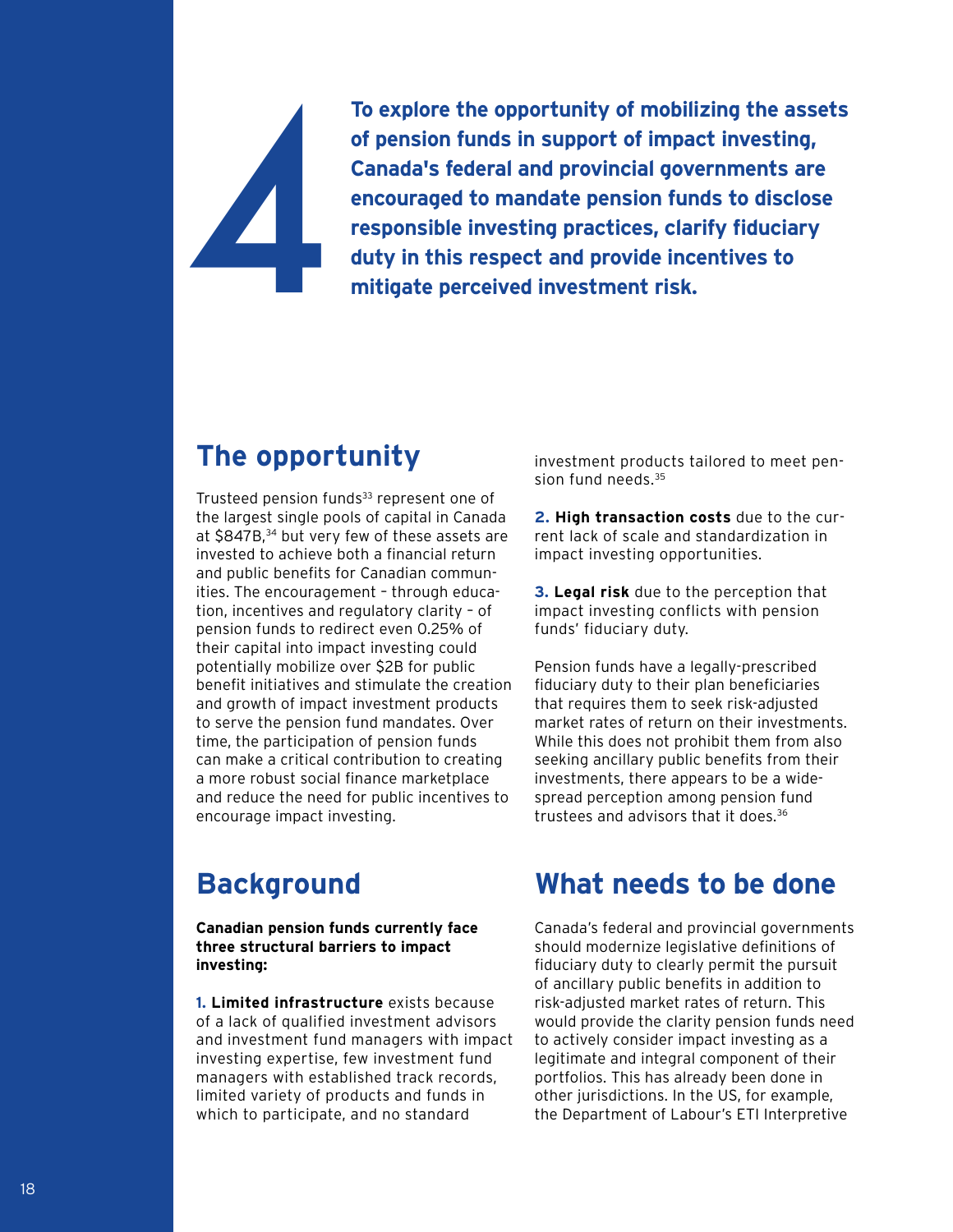# **PSAC Staff Pension Fund investment in Affordable Housing**

In 2007 the **Public Service Alliance of Canada** (PSAC), Canada's largest federal public service workers' union, made a \$2M investment in affordable housing in Ottawa. The first arrangement of its kind, the investment was made through an innovative partnership with **Alterna Savings Credit Union,** a credit union committed to community investing, and the **Ottawa Community Loan Fund** (OCLF), a non-profit community development financial institution. Although the pension fund had long committed to the goal of investing a small portion of its assets in affordable housing in Ottawa, it took various organizations to facilitate this investment. In order to fulfill its fiduciary duty, the pension fund required an investment grade fixed-income investment. Alterna provided a five-year GIC to the pension fund. In turn, the Ottawa Community Loan Fund assisted Alterna in sourcing an appropriate affordable housing investment in Ottawa.

Bulletins of 1994 and 2008 clarified targeted investment and fiduciary duty in the Employee Retirement Income Security Act of 1974 (ERISA).<sup>37</sup> This clarification is widely considered to have fundamentally reduced the reluctance of pension funds to enter into targeted economic development (urban revitalization) investments and indirectly resulted in the creation of \$6B in doublebottom line funds nationally in the period from 1998 to 2006.38

Clarity alone, however, will not transform the current investment culture. Pension funds will need additional forms of encouragement and incentives. One way is for federal and provincial regulators to require pension funds to disclose annually whether they incorporate environmental, social, and governance (ESG) considerations into their investment decisions and, if so, how this is reflected in their investment decisionmaking.39 Mandatory disclosure would not constrain pension fund investment decisions in any way. It would, however, invite

funds to actively consider whether or not to invest for impact. Disclosure would also enable them to see what other funds are doing and how their assets perform over time, providing a stronger evidence-base for their own decisions. The recent economic downturn has highlighted the robustness of certain impact investment asset classes relative to the market overall,<sup>40</sup> suggesting that more disclosure could help overcome the misperception that all impact investing is financially high-risk investing.

**Governments can further encourage pension funds by sharing (and therefore helping to mitigate) their investment risk.** Pension funds lack the basis for informed risk assessment of impact investing opportunities, as there currently are no trusted, qualified investment advisors for this emerging category and a very limited number of investment funds or products with demonstrated financial returns. This makes pension funds reluctant to risk their capital. Governments in other jurisdictions have tackled this challenge by:

## **1. Providing pools of patient capital to qualified investment managers** that enable them to offer guarantees and credit enhancements.

## *Chantier de l'économie sociale*

*In 2006, Chantier de l'économie sociale in Quebec received a \$23M non-repayable grant from the Canadian federal government to develop Chantier's investment fund (Fiducie du Chantier de l'économie sociale) for non-profit and co-operative enterprises in Quebec. By providing a significant pool of 'first loss capital' that reduces risk for subsequent private investors, this capital helped Chantier to leverage an additional \$30M in investment at market rates from three institutional investors, including the laboursponsored fund, Fonds de solidarité, and the pension funds Fondaction and Investissement Quebec.41 In the last three years, Chantier has leveraged \$146M of additional investment in its portfolio (56 non-profits and co-operatives), which contributed to the creation of 1,495 jobs. Investor risk is further minimized by Chantier's policy of maintaining a "fond de prévoyance," investing 35% of its capital in long-term, blue chip stocks and bonds.*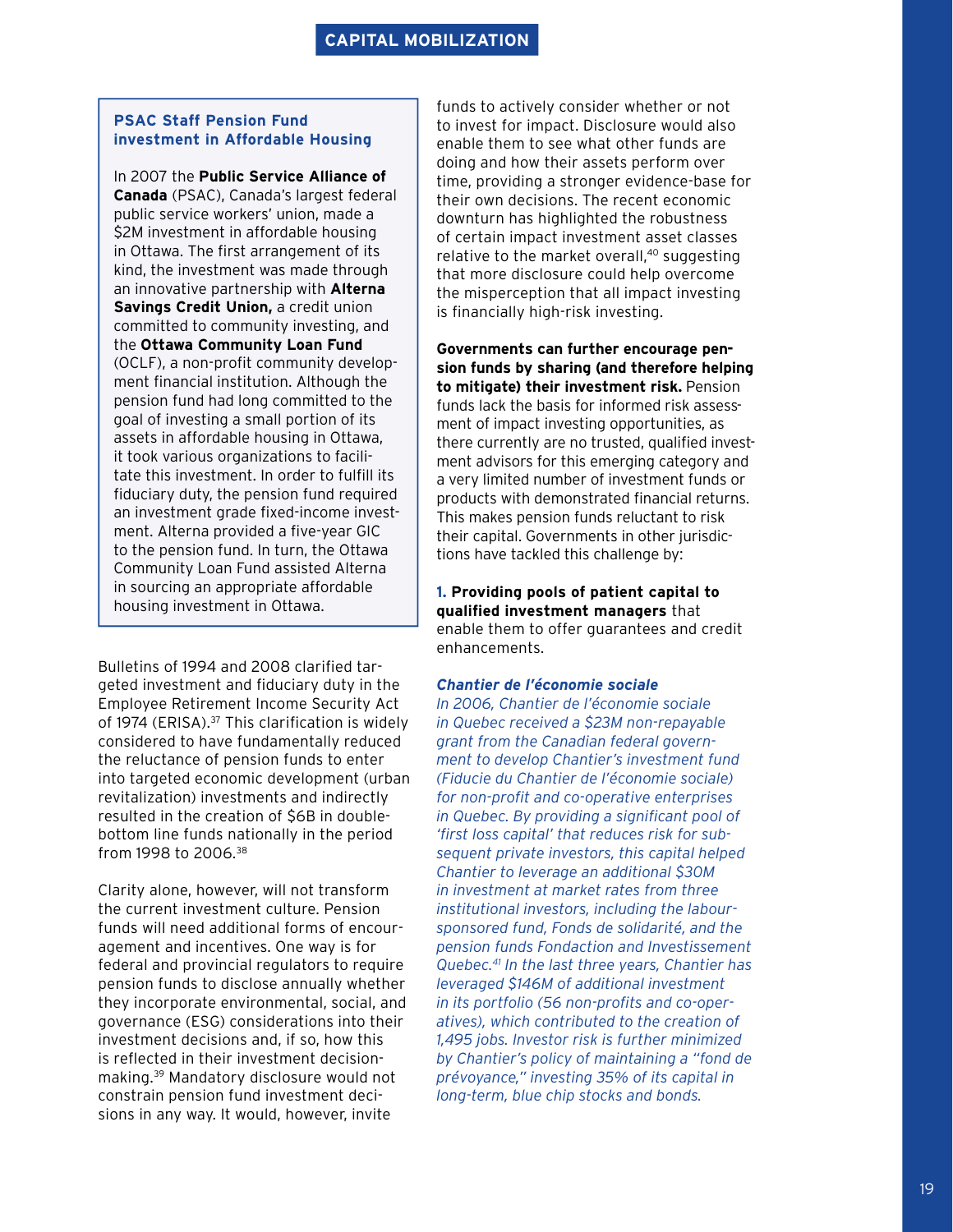**2. Providing direct guarantees on investments and credit enhancements** as an incentive to invest.

*New York City Employees Retirement System (NYCERS) began making Economically Targeted Investments (ETI) in 1982 to achieve both above benchmark financial returns and significant public benefits for New York City. Currently NYCERS targets 2% of its \$31B portfolio in ETIs. The Public-Private Apartment Rehabilitation (PPAR) program is NYCERS' largest active ETI program, investing \$447M and producing 22,511 affordable housing units. In order to make this investment, NYCERS buys mortgages that are fully guaranteed by the State of New York.42*

These are just two of a much broader array of incentives that governments at all levels, including local governments, can experiment with to encourage a greater flow of capital into public benefit initiatives. However, these incentives are generally viewed as the most effective with respect to pension funds and other large institutional investors.

Ideally, incentives would be phased out as qualified investment managers and their financial products demonstrate performance in community assets, investment advisors become familiar with and confident in recommending these assets, and investment managers are able to attract investors without government backing. In the short- to medium-term, however, incentives are necessary for the development and growth of new investment managers and products, without which financial risk will continue to remain a significant barrier for pension funds and other potential impact investors.

Excessive transaction costs due to the lack of scale and standardization in the current impact investing marketplace also remain a significant issue for pension funds and other investors. For ideas on how to address this financial barrier, please see Recommendation #2 on p. 11.

Globally, an increasing number of institutional investors are aligning with traditional social investors in the understanding that a good record on social performance can serve the long-term interest of investors.

They are also seeing that such investment can yield market rates of return in addition to social impacts.43

As a result, numerous institutional investors have embraced the United Nations Principles for Responsible Investing (UNPRI), $44$  among them many Canadian pension funds, including the Canada Pension Plan Investment Board, the British Columbia Investment Management Corporation, and Caisse de dépôt et placement du Québec, to name a few.45 Pension fund signatories indicate that they are long-term investors who believe that taking environmental, social, and governance factors into consideration in investment decision-making is in the long-term interest of their pension plans.

# **Moving forward**

Federal and provincial pension regulators need to take action, by either amending framework legislation or issuing interpretive guidelines, that explicitly permits pension funds to seek ancillary public benefits from their investments and, thereby, to address environmental and social factors through proactive investment strategies.

It is up to the federal and provincial governments, however, to create the actual financial incentives that will permit and encourage pension funds to begin exploring impact investing within the parameters of their fiduciary responsibilities and prudent portfolio investment strategies.

**To this end, each level of government should enter into discussions with potential investment managers, investment advisors and pension funds, to explore what is needed and how best to structure incentives** to both leverage pension fund investment and build regional or national investment management and advisory capabilities.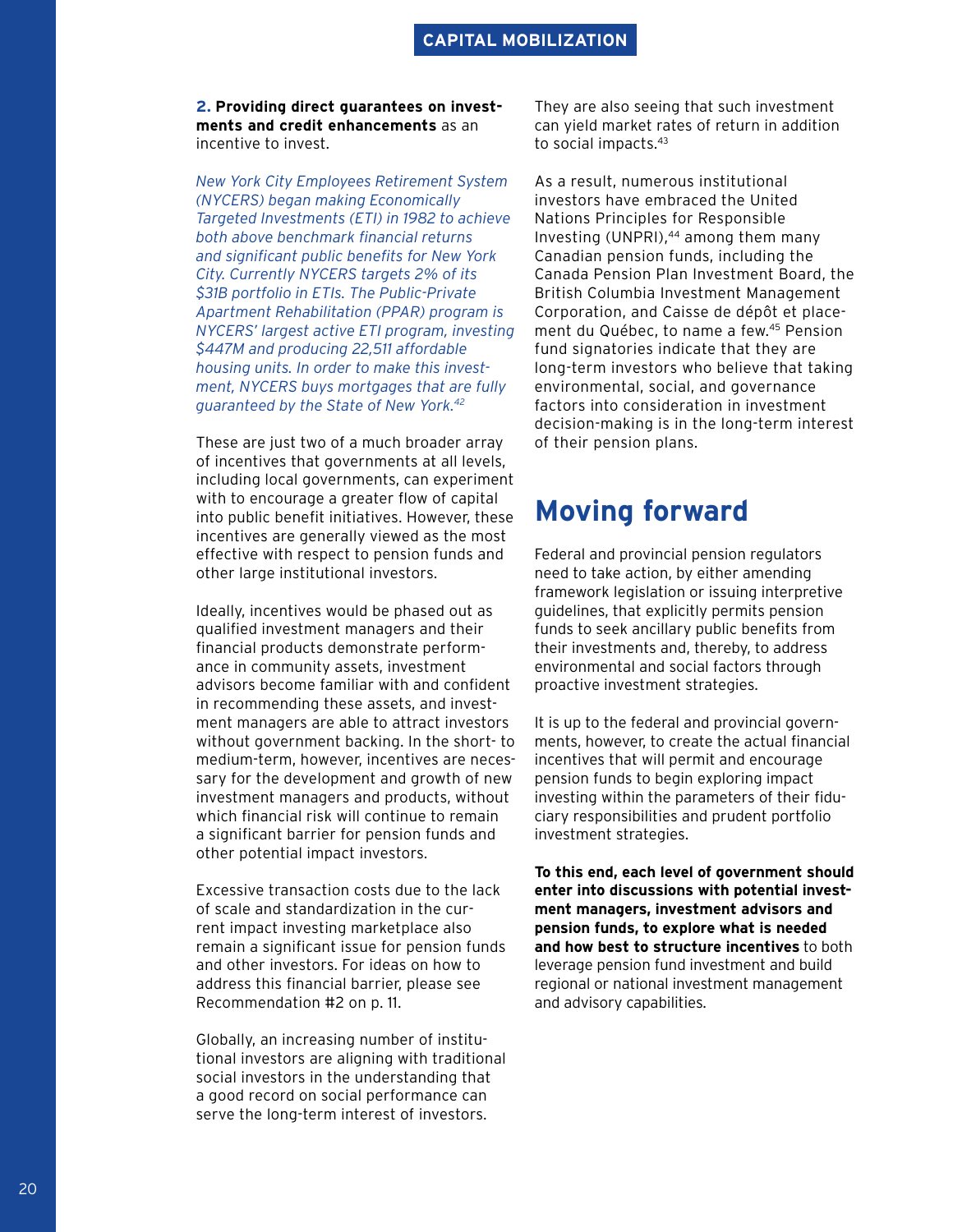# 5

**To ensure charities and non-profits are positioned to undertake revenue generating activities in support of their missions, regulators and policy makers need to modernize their frameworks. Policy makers should also explore the need for new hybrid corporate forms for social enterprises.**

# **The opportunity**

Impact investing has the potential to deliver \$30B<sup>46</sup> to public benefit initiatives across Canada, but only if we have a regulatory environment that actively encourages the development of investment-ready social enterprises. By drawing on innovative approaches within Canada and from other jurisdictions, we can modernize our regulatory frameworks to encourage more non-profits and charities to be enterprising, stimulate the formation of more social purpose businesses, and thereby increase the flow of private capital into public benefit initiatives.

# **What needs to be done**

Canada's charities and non-profits are actively pursuing social enterprise as a means to generate revenues to expand their community impact – developing and testing innovative new programs, scaling up those that work, and creating jobs and opportunity for disadvantaged individuals and communities.

These efforts are being frustrated, however, by a confusing patchwork of federal and provincial regulations that discourage these organizations from mobilizing business methods, capital, and entrepreneurship to advance their missions:

**• The Canada Revenue Agency (CRA) only permits charities to engage in "related businesses"** – businesses that are run substantially by volunteers or that are "linked" and "subordinate to" a charity's purpose. However, there is no clear definition in legislation or regulation of what constitutes a legitimate linkage. Furthermore, charities that inadvertently contravene CRA policies risk deregistration and loss of 100% of their assets. Charities can establish separate forprofit corporations to generate revenues, but this is costly and onerous.

**• Non-profit organizations** are subject to guidance from Canada Revenue Agency. Indeed, "it does not matter what the profit is used for, a 149(1)(1) can not have any profit earning purpose."47 This discourages organizations from using enterprises to generate program funds or improve their overall sustainability. In addition, non-profit organizations providing public benefit require legislative safeguards to ensure community asset retention similar to the non-distribution constraints on charities.

**• Co-operatives** may engage in enterprise, but community-service co-operatives that wish to benefit from tax free non-profit status are constrained by the same rules as other non-profit organizations – i.e. restrictions on surplus-generating activity.

**• For-profit corporations** are ideally suited to establish and run enterprises, but their primary objective by law is to maximize shareholder value. They may legally add

## **In November**

**2010 the House of Commons Human Resources Committee's report on poverty offered two recommendations, one of which was: …that the federal government review and implement quickly the required legislative and regulatory reforms to allow core nonprofit organizations, especially those that rely on charitable donations and earned income, to better meet their growing revenue needs.**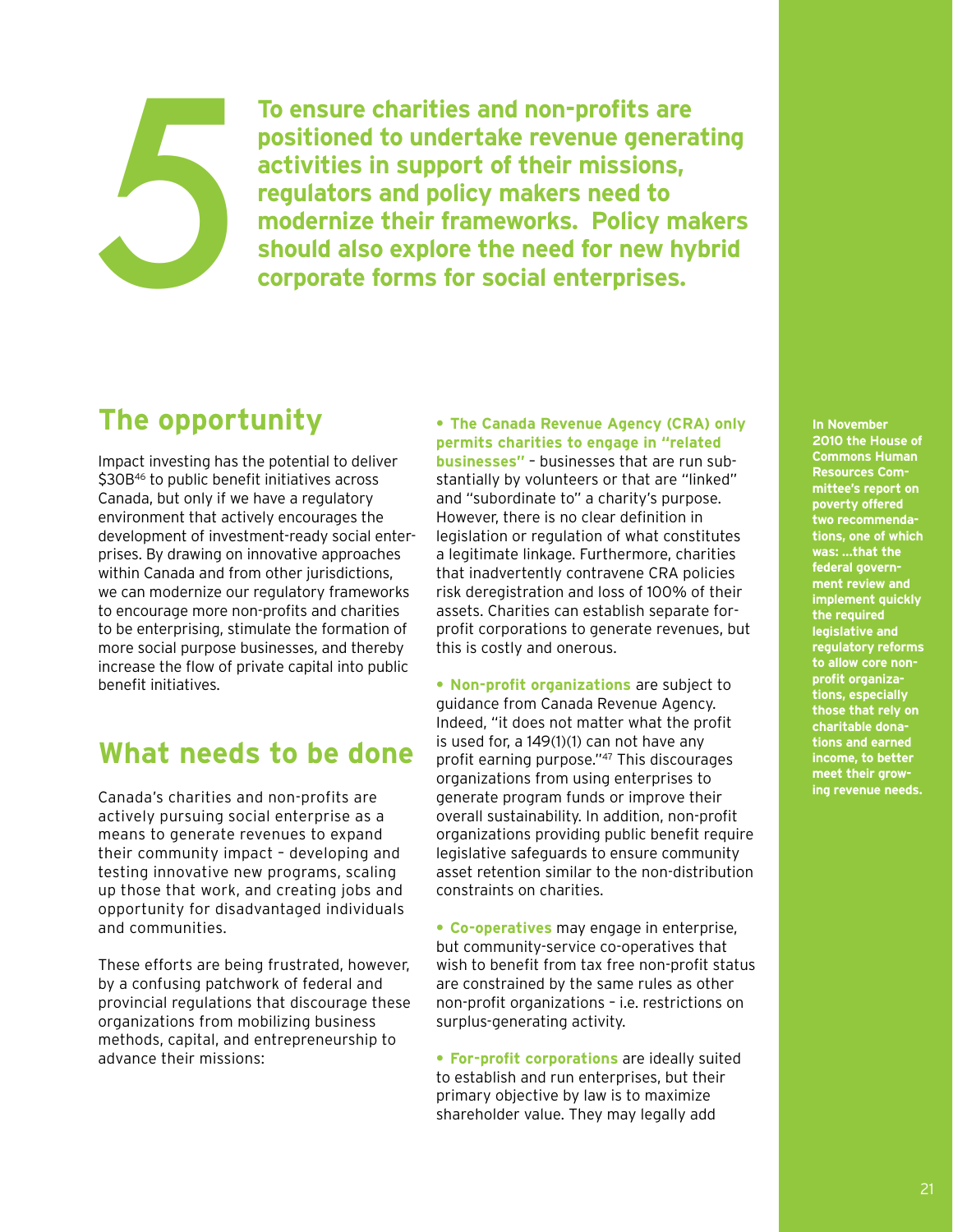# **ENABLING TAX & REGULATORY ENVIRONMENT**

other social purpose objectives, but there are no legislative safeguards to ensure community ownership and retention of assets, if desired. Without standardized accountability frameworks for measuring and reporting on social impact, it is also difficult for investors to assess and compare competing investment prospects.

**The introduction of a profits "destination test" (similar to the UK example) would permit charities and non-profits (including community service co-operatives) to run related and unrelated businesses tax free, as long as all proceeds are directed**  to advancing their missions.<sup>48</sup> This would replace the current confusing array of Canada Revenue Agency rules with a single, simple rule that would enhance transparency and be significantly more enforceable than the current regime. It would also permit all charities and non-profits to take advantage of opportunities to diversify and grow their revenues and impact while avoiding costly "workarounds" when it comes to structuring the organization and financing of social enterprises. At the provincial level, the Government of Ontario has adopted this approach, passing legislation *(Bill 65, Not-for-Profit Corporations Act, 2010)* that establishes a provincial profits "destination test" for charities in Ontario.

The current range of available corporate forms also poses challenges when it comes to accessing capital for social enterprises. While many charities, non-profits and co-operatives have found ways to work within the limitations of existing corporate forms, these workarounds are often complex, onerous in terms of staff time and legal costs, and result in capital obtained at higher cost than is necessary. In some provinces, like Quebec, governments have established intermediaries and incentives to help social enterprises access capital, but across the country contradictory provincial and federal legislation and policy, means that many charities and non-profits continue to experience significant obstacles. For instance, the BC Society Act explicitly allows some commercial activity, but to do so runs afoul of the federal Income Tax Act and the Canada Revenue Agency.

As a result, there is a strong interest in examining changes to existing corporate forms, and in the potential creation of a new hybrid legal form<sup>49</sup> to enable social enterprises to operate more efficiently and access the capital they need to grow. Any decision to pursue a new corporate form will need to take into account the potential impact on Canada's charities, non-profit organizations and co-operatives.

Many jurisdictions have turned to new hybrid, community interest corporate forms to facilitate the growth of social enterprise and the flow of private capital into social enterprise activities and organizations. Currently, we have no such legal or corporate category in Canada. However, we can learn from new forms that have been established in Europe (social co-operatives<sup>50</sup>), the UK (Community Interest Companies or "CICs"<sup>51</sup>), and the US (Low-Profit Limited Liability Companies or "L3Cs"52 and the Beneficial Corporation53), to facilitate the application of business methods, entrepreneurship, and attract investment.

Exploring ways to modernize our existing corporate forms – and perhaps to establish a new hybrid form – offers the potential to develop new, purpose-built organizational, regulatory oversight and reporting frameworks that will both encourage and streamline social enterprise activity and facilitate the flow of more private capital into public benefit activities.

# **Moving forward**

**Policy-makers increasingly acknowledge that they have a role to play in building an enabling tax and regulatory environment that enhances opportunities for private capital and public benefit organizations to work together**. In order to build this environment, action is needed to remove regulatory barriers and modernize corporate forms. To this end:

**1. The Department of Finance should move to amend the Income Tax Act to establish a profits "destination test" treatment of related business, to serve as the primary regulatory mechanism for social enterprises**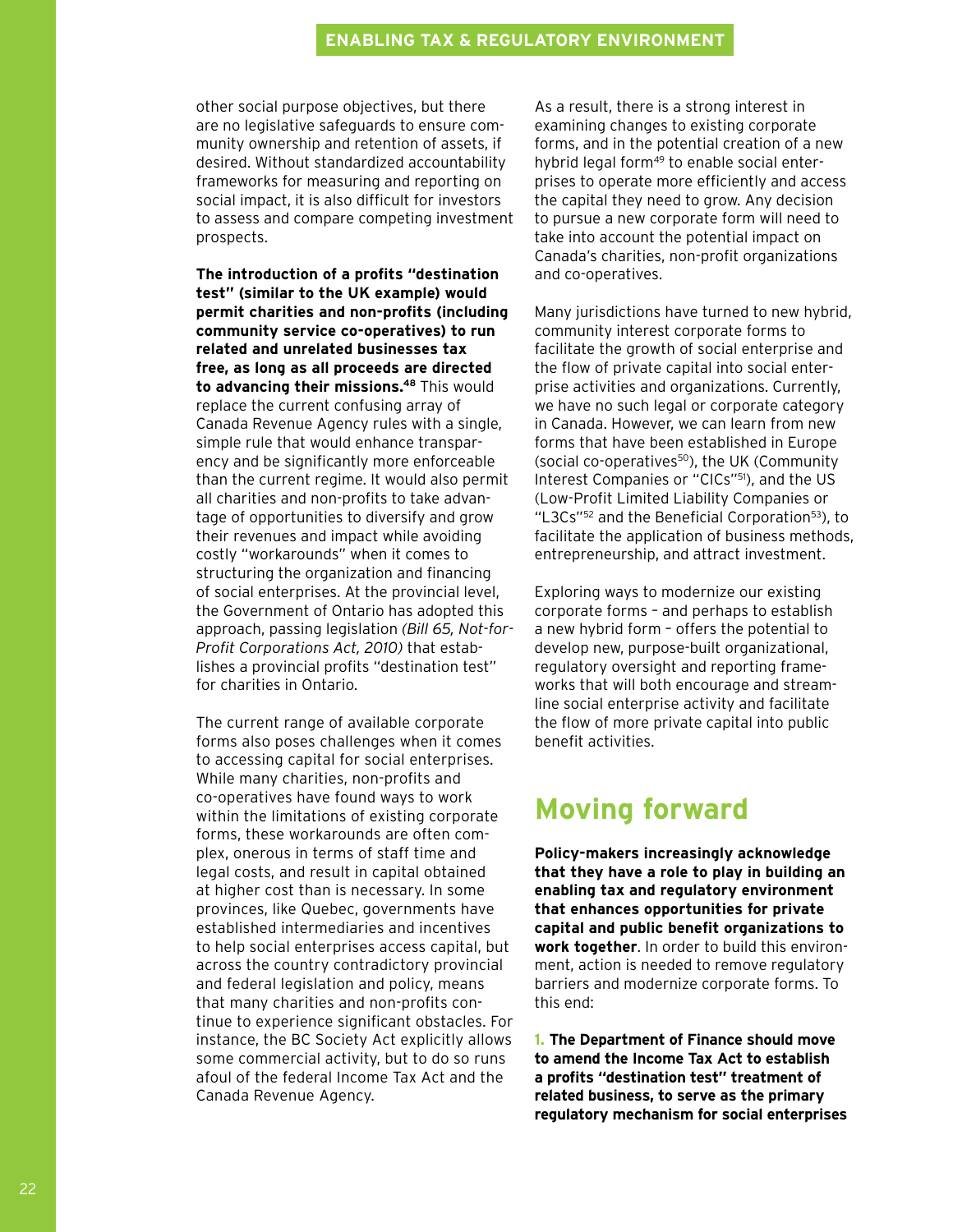# **ENABLING TAX & REGULATORY ENVIRONMENT**

established and run by charities and nonprofit organizations.

**2. Provincial governments should consider amending other relevant legislation and regulations** where necessary to obtain an approach consistent with an application of the destination test.

**3. Canada's federal and provincial governments should review existing legislation and regulations governing charities, nonprofits and co-operatives, to remove other outstanding barriers to social enterprise activities (e.g. clarifying the asset lock).** 

**4. The federal government should take the lead in establishing a consultative process to examine the need for a new class of hybrid corporation, subject to a community interest test, for social enterprises** and, if appropriate, explore options for a made-in-Canada model. This process should leverage the recently launched consultations by the BC government around a proposed Community Interest Company model.

**5. As part of this process, consideration should be given to the relative merits of 1) amending the Canada Business Corporations Act (and its provincial counterparts), allowing for the creation of a 'community enterprise company' within the for-profit corporate framework; or 2) creating an entirely new corporate regime for social enterprises at the federal and provincial levels.** This could build on work already undertaken by the BC Centre for Social Enterprise54 and SiG@MaRS on options for a new "Community Enterprise Corporation"55 that would combine elements from different approaches, including legally-binding public benefit objectives, community ownership of assets, and capped dividends to investors.

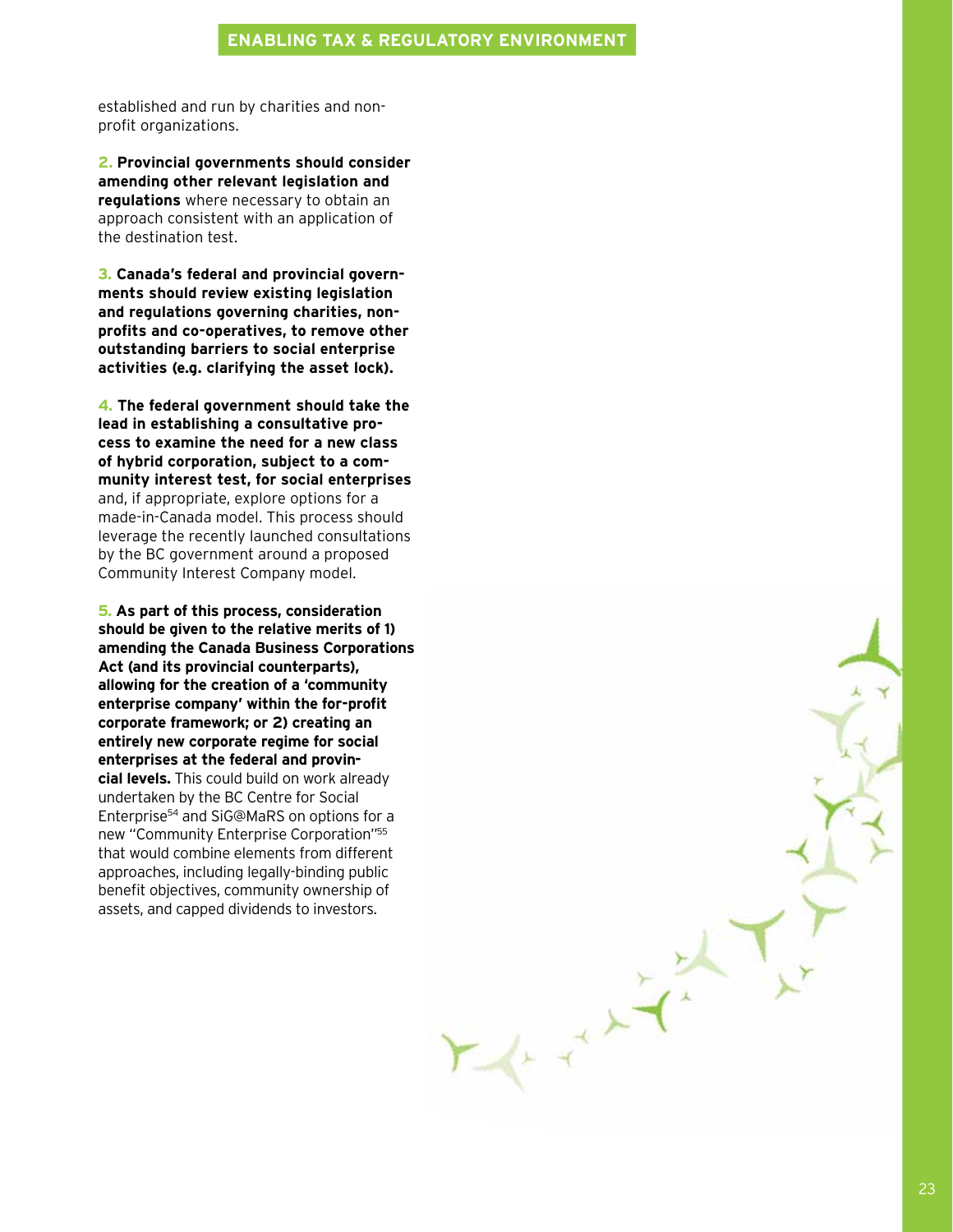**To encourage private investors to provide lower-cost and patient capital that social enterprises need to maximize their social and environmental impact, a Tax Working Group should be established. This federal-provincial, private-public Working Group should develop and adapt proven tax-incentive models, including the three identified by this Task Force. This initiative should be accomplished for inclusion in 2012 federal and provincial budgets.**

# **The opportunity**

&

Like their business counterparts, social enterprises have difficulty attracting debt and equity capital to grow and scale up programs that work. Social enterprises face the additional challenge of demonstrating a doublebottom line return – i.e. both social and financial. While these returns can be on par with more traditional investments, investors often need an incentive to take on what they perceive as additional financial risk.

Through the creation of highly focused tax incentives (similar to tax incentives for early stage venture investing in traditional for-profit businesses), governments can encourage private investors to close this funding gap. Targeted investment tax credits have been used successfully in many jurisdictions to close the early stage financing gap for both traditional and social enterprises.

There are many international social finance tax incentives to consider. The Task Force has identified three tax incentives (credits or refundable credits) for investors in social enterprises:

**1. Tax credit for social enterprise investors; 2. Tax supported social enterprise debt instrument; and** 

**3. Refundable tax credit for social hires.**

Evidence indicates that the modest costs of such measures for social enterprises are more than offset by the double returns that ensue, i.e. meeting a broad range of community needs and creating new jobs and economic growth.56 Helping social enterprises to more affordably employ disadvantaged individuals can further increase this payoff by reducing government costs associated with income- and employment-support programs. The opportunity is to mobilize a social finance marketplace that will provide the capital required for social enterprises to implement leading innovations at scale, thereby circumventing the existing fragmented enterprise space.

# **What needs to be done**

While risk capital is generally scarce, the need for it among social enterprises is increasingly acute for several reasons: few investors focus on this sector; declining charitable revenues to Canada's core non-profit sector;<sup>57</sup> and the prospect of long term fiscal constraints at all levels of government. Modest public investment designed to leverage proportionally greater private investment in social enterprise is, therefore, a reasonable means for governments to achieve the social, environmental and economic impacts Canadians are seeking, while respecting a parallel desire for fiscal prudence.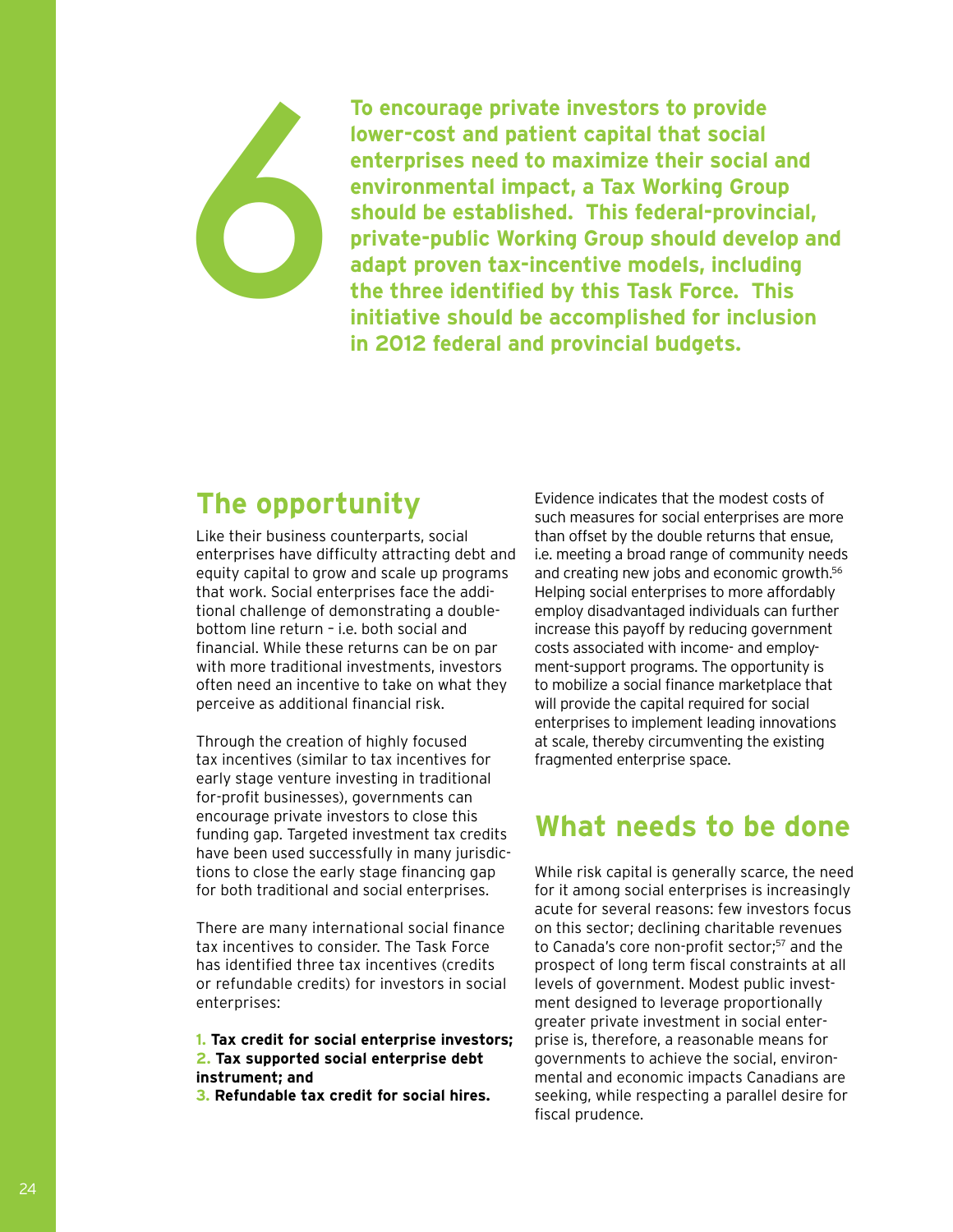Successful tax incentive models have been used in a range of jurisdictions. On this basis, the federal and provincial governments are encouraged to explore made-in-Canada solutions aimed at increasing the flow of private capital to social enterprises operated by for-profits, charities, non-profits, and co-operatives.

Domestic and international precedents include:

**• Tax credit for social enterprise investors**

– In addition to social returns, social enterprises offer potential for economic returns comparable to other innovative early stage SMEs, but currently lack access to the tax incentive measures that many early stage for-profit businesses can take advantage of. We can address this gap by following the example currently under consideration by the BC government to include social enterprise<sup>58</sup> (non-profit and co-operatives) as an eligible "prescribed business activity" in its Venture Capital Corporation legislation. This measure currently offers individual and corporate investors a 30% tax credit incentive of up to \$60,000 annually for investments in certain business sectors (technology, film, etc.).59

The Ontario Social Economy Roundtable has proposed a similar 30% tax credit incentive for investments in enterprising non-profits and co-operatives that would also be RRSP eligible.<sup>60</sup>

## **• Tax-supported social enterprise debt**

**instrument** – Social enterprises currently face significant barriers to obtaining debt financing and other forms of bridge and loan capital from mainstream financial institutions. As a result, they face burdensome costs that further reduce their attractiveness to investors. This situation could be remedied by establishing a social enterprise debt instrument that would bear interest at a belowmarket rate, but offer debt holders tax-free interest income. This mechanism would be analogous to the tax-free municipal bonds that are widely used in the United States. In Canada, the use of such instruments would require harmonization of federal and provincial policies.

**The Nova Scotia Equity Tax Credit** (ETC) is designed for local small businesses, co-operatives, and **Community Economic Development Investment Funds** (CEDIFs), to address the fact that most RRSP investments were being made in out-of-province businesses. Ten years into the program, 48 CEDIFs are operating in Nova Scotia, with over 4,800 community investors providing \$32M in 90 offerings. Nearly all investors are residents of the communities in which the businesses are operating and expanding local employment opportunities.<sup>61</sup>

**• Refundable tax credit for social hires** – Too many Canadians are forced to depend on social assistance because of the lack of appropriate job opportunities. Expanding such opportunities increases social inclusion and productivity, and reduces social welfare expenditures. Many social enterprises specifically target the employment of individuals and groups facing barriers to labour market entry and attachment. Because these individuals typically require more employment supports and training than conventional market hires, they pose additional costs to enterprises that hire them. Building on existing training programs in Canada, and borrowing from the UK's Access to Work program, a way to bridge this cost gap would be to provide eligible enterprises with a refundable tax credit of 25% of the wages/salaries paid to social hires engaged in defined activities. The credit would be payable to the enterprise on a refundable basis to ensure benefit to nonprofits that do not pay tax.62

# **Moving forward**

The success of any tax incentive lies in the quality of its design. The development of made-in-Canada measures, drawing on proven or promising examples from other jurisdictions and contexts, is both feasible and desirable. However, further detailed design work is required on objectives and outcomes sought, target investor classes

**Conseil québécois des entreprises adaptées is a network of nonprofit enterprises whose mission is to create permanent employment for those experiencing barriers. To date, these enterprises have created over 4,000 jobs, saved the government \$15.6M, and made immeasurable improvements in clients' quality of life.**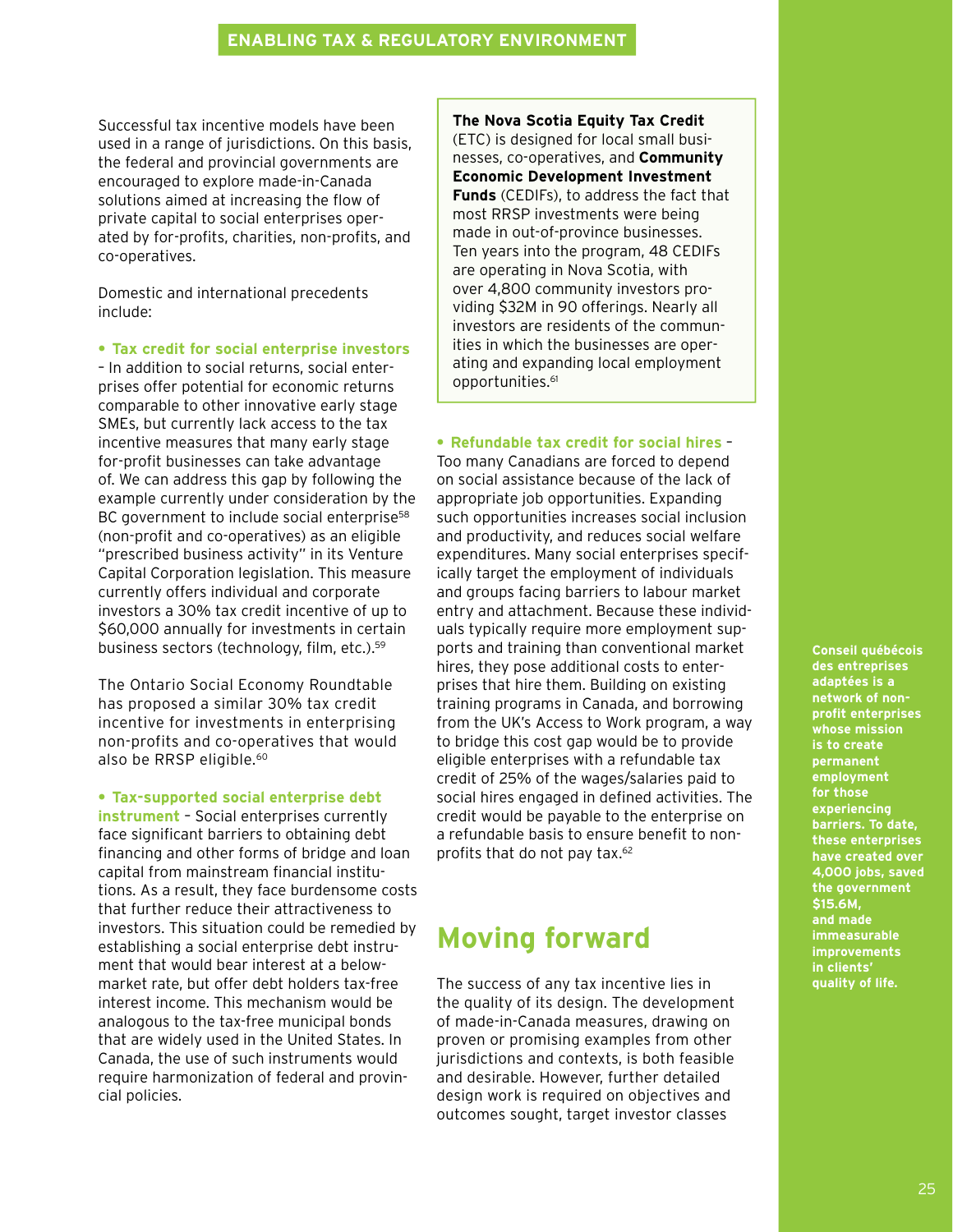(institutional, retail) and other issues.

From a tax perspective, social enterprises are a new and, therefore, challenging category – and further detailed work is needed to define them for the purposes of the incentives proposed above. While it is desirable for all social enterprises – non-profit and for-profit – to benefit from these incentives, defining a for-profit social purpose business presents a particular challenge in the absence of a well-defined, distinct corporate form or a clearly-defined set of social enterprise activities. By the same token, an expansion of these tax incentives to forprofits would require precise clarity on the outcomes sought and on the eligible activities to be supported to prevent a distortion of market dynamics and the creation of unfair competition.

**The Task Force therefore recommends proceeding along two tracks.** Track 1 would see new tax measures extended to revenuegenerating charities, non-profits and co-operatives only. Track 2 would entail consultation and technical work to resolve the definitional issues required to extend these new measures to for-profit social purpose businesses.

To this end, we recommend the following actions:

**1. A Tax Working Group should be estab-**

**lished** to further develop these tax incentive proposals to ensure they are appropriately adapted, closely targeted to the desired beneficiaries, and maximize return on public investment. The Working Group should comprise representatives from the investment community; the charitable, non-profit, and co-operative sectors; social purpose business; Finance Canada; Industry Canada; and interested provincial governments.<sup>63</sup> Given that the social-hire policy initiative might involve various jurisdictions, a separate specialized working group could be required.

**2. The Working Group should be announced in the 2011 federal budget and report by fall of 2011 to permit inclusion of its recommendations in the 2012 federal and provincial budgets.**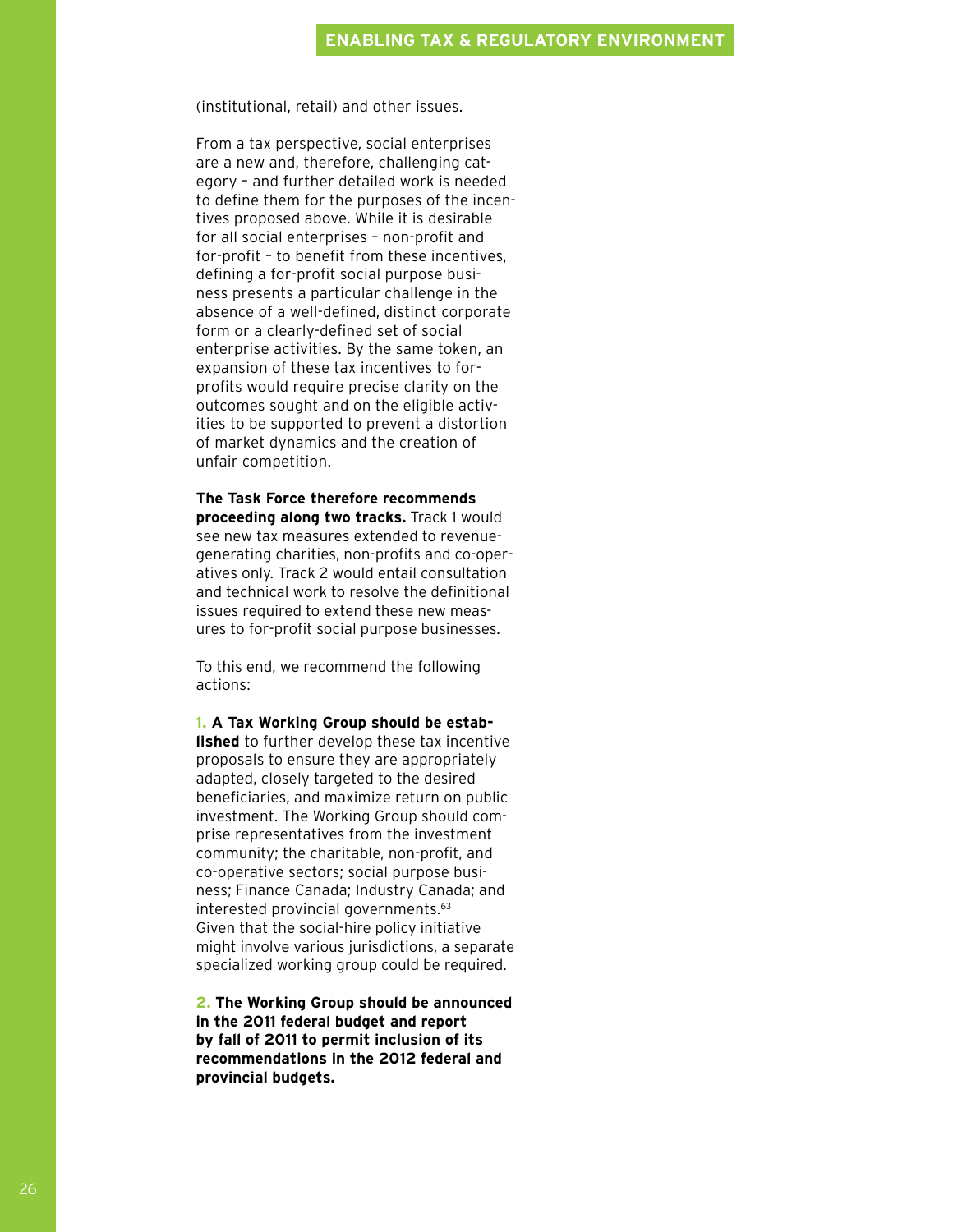**To strengthen the business capabilities of charities, non-profits and other forms of social enterprises, the eligibility criteria of government sponsored business development programs targeting small and medium enterprises should be expanded to explicitly include the range of social enterprises.**

# **The opportunity**

1

All businesses require effective business plans, strong management teams, and appropriate financing to launch and grow. While early stage social enterprises have some unique features, they also share many common challenges with traditional businesses and therefore would benefit from access to business supports governments currently offer through a range of programs. In some cases, this would simply mean expanding eligibility criteria – in others, adding more specialized expertise (or resources) to serve social enterprises effectively. In all other respects, social enterprises would be subject to the same eligibility tests for services and financing as other businesses.

"Small and medium enterprises are the single largest contributor to employment and job creation, in Canada and around the world." —*Prime Minister Stephen Harper, G20 SME Finance Challenge, November 12, 2010.64*

**Investments in building the business capacity of social enterprises can significantly increase their social and environmental impact, enable them to create more jobs, and give them the means to achieve financial sustainability and growth without added pressure on government and philanthropic resources.** This would expand the social and economic impact of government SME programs and significantly increase the pipeline of investment-ready opportunities for impact investors.

# **What needs to be done**

Many impact investors have difficulty finding appropriate investment-ready opportunities, in part because of the challenges inherent in launching and growing a social enterprise. These include unique governance and legal considerations, regulatory impediments, and the complexities of delivering and measuring social *and* financial impact. In addition, social enterprises also face challenges common to most start-ups limited business experience, technical infrastructure, talent transitions and financing.

Canada's federal and provincial/territorial governments recognize the importance of small and medium enterprises to Canada's economy and offer a broad suite of programs to support their growth and development. These programs vary in focus and offerings, but collectively cover a spectrum of services that include:

- **1.** Counselling and information services;
- **2.** Business skills training;
- **3.** Business plan guidance;
- **4.** Revenue model development;
- **5.** Mentoring;
- **6.** Market analysis and development and other consulting services;
- **7.** Technology development;
- **8.** Talent management;
- **9.** Financing support; and
- **10.** Governance.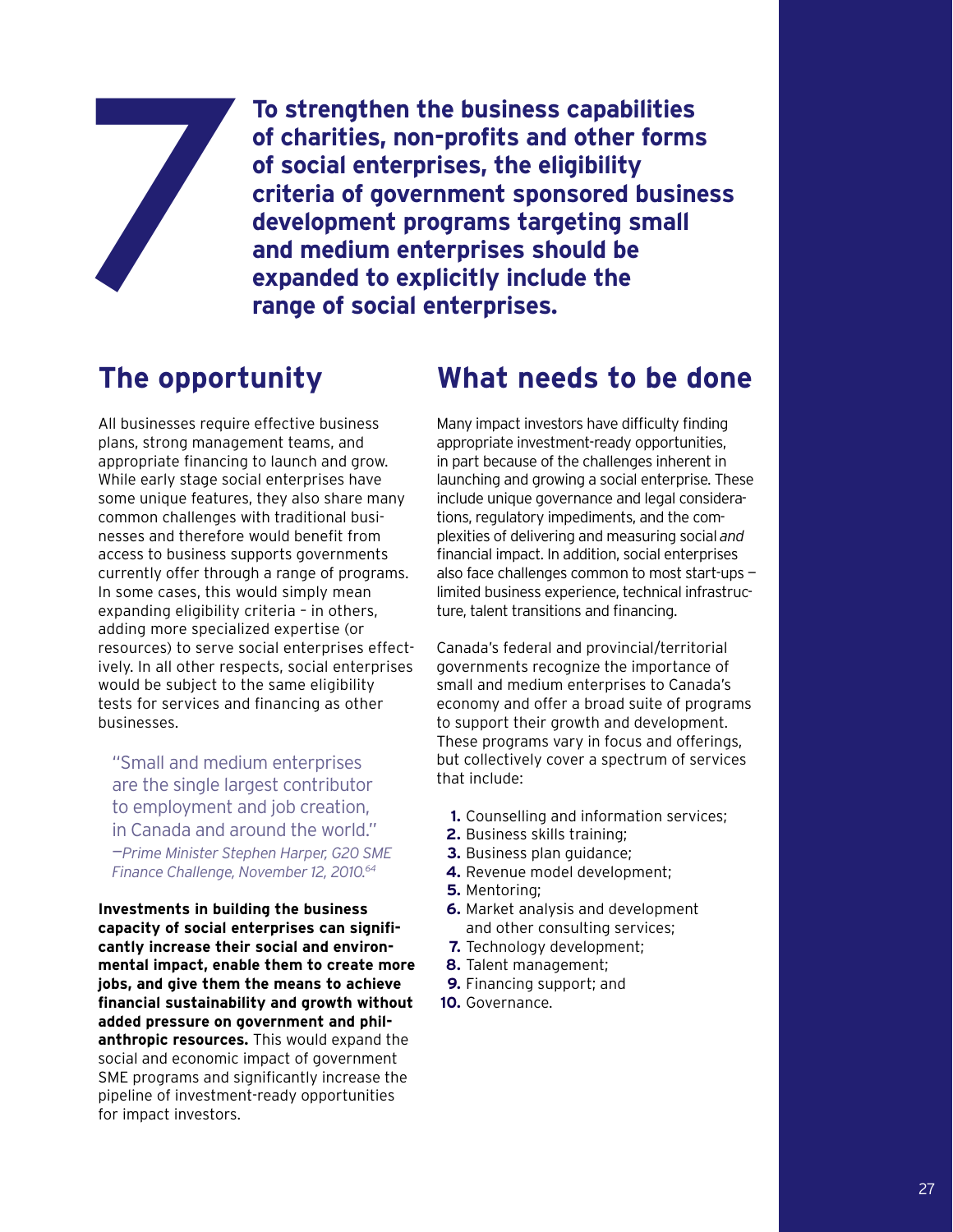# **INVESTMENT PIPELINE**

## **Technical and Advisory Supports in Canada:**

**Community loan funds and catalyst organizations provide services such as: online information and tools to help start and develop social enterprises; entrepreneurship and business development training; business planning and research grants; and one-on-one advisory business services. Examples of organizations in Canada offering these services include: Enterprising Nonprofits, Capacity Waterloo Region, MaRS Discovery District, Collaborative for Innovative Social Enterprise Development, BC Centre for Social Enterprise, and the Centre for Social Innovation.** 

Despite the clear need of many start ups for such services, an initial survey of key federal business skill training programs for SMEs indicates that many social enterprises are not currently eligible to access their services:

**• Canada Business Service Centres** offer grant financing information to non-profits, but their broader suite of business services is primarily available to for-profit businesses.

## **• Community Futures Development**

**Corporations** (CFDCs) are governed regionally, with some regions mandated to serve social enterprises and actively working to strengthen their capacity to do so.<sup>65</sup> However, the receptivity and capacity of local Boards managing CFDC funds varies significantly and impacts their lending.

## **• The Canada Small Business Financing**

**Program** excludes enterprising non-profits/ charities, although social purpose businesses may qualify.

### **• The Business Development Bank of**

**Canada** does not specifically exclude social enterprises, but organizations must have a profit orientation and provide goods and services on a profitable basis. Co-operatives and some non-profits are eligible, but not if their revenues primarily come from government grants.

**• Industrial Research Assistance Program** (IRAP) services are not available to enterprising non-profits, but social purpose businesses that meet their general criteria would

be considered.

While the Task Force did not review provincial/territorial SME support programs, it is reasonable to expect that, although these programs likely vary significantly across jurisdictions, similar issues exist among them.

## **Social enterprises consequently rely heavily on a small number of regional organizations focused on delivering business and financing supports tailored to their needs.**

These services are in high demand but short supply, and cannot meet the growing need for early stage business supports and services

similar to those provided to traditional SMEs. Because social enterprises have unique additional needs, some of these programs may need to incorporate additional specialized expertise – e.g. how to assess the execution and financing risks associated with different types of social enterprises and how to measure impact. Consultation is needed to assess which existing business support programs can be modified adequately to meet the needs of social enterprises and to determine where complementary niche services delivered through more specialized regional providers may also be helpful. In all cases, generic and niche services need to be effectively coordinated at the regional and local level.

# **Moving forward**

To provide social enterprises with more access to information, business guidance, technical consulting services, and financial supports, the following actions are needed:

**• Building on Imagine Canada's 2011 prebudget recommendation to the Finance Committee, federal and provincial governments should expand eligibility for SME business and financing support programs to include the spectrum of social enterprises** (charities, non-profits, co-operatives, and social purpose businesses). In all other respects, social enterprises should be subject to the same eligibility requirements and criteria as other businesses.

**• Local Canada Business Service Centres and other local business information and service providers should identify specialized social enterprise business services delivered in their region** and integrate them into their information and referral services.

**• CFDCs should work to build the knowledge and capacity of local Community Futures Boards** to understand and meet the needs of social enterprises.

**• Regional social enterprise business and finance support providers should establish mechanisms to improve service coordination and coverage and to share best practices.** Some regions have already launched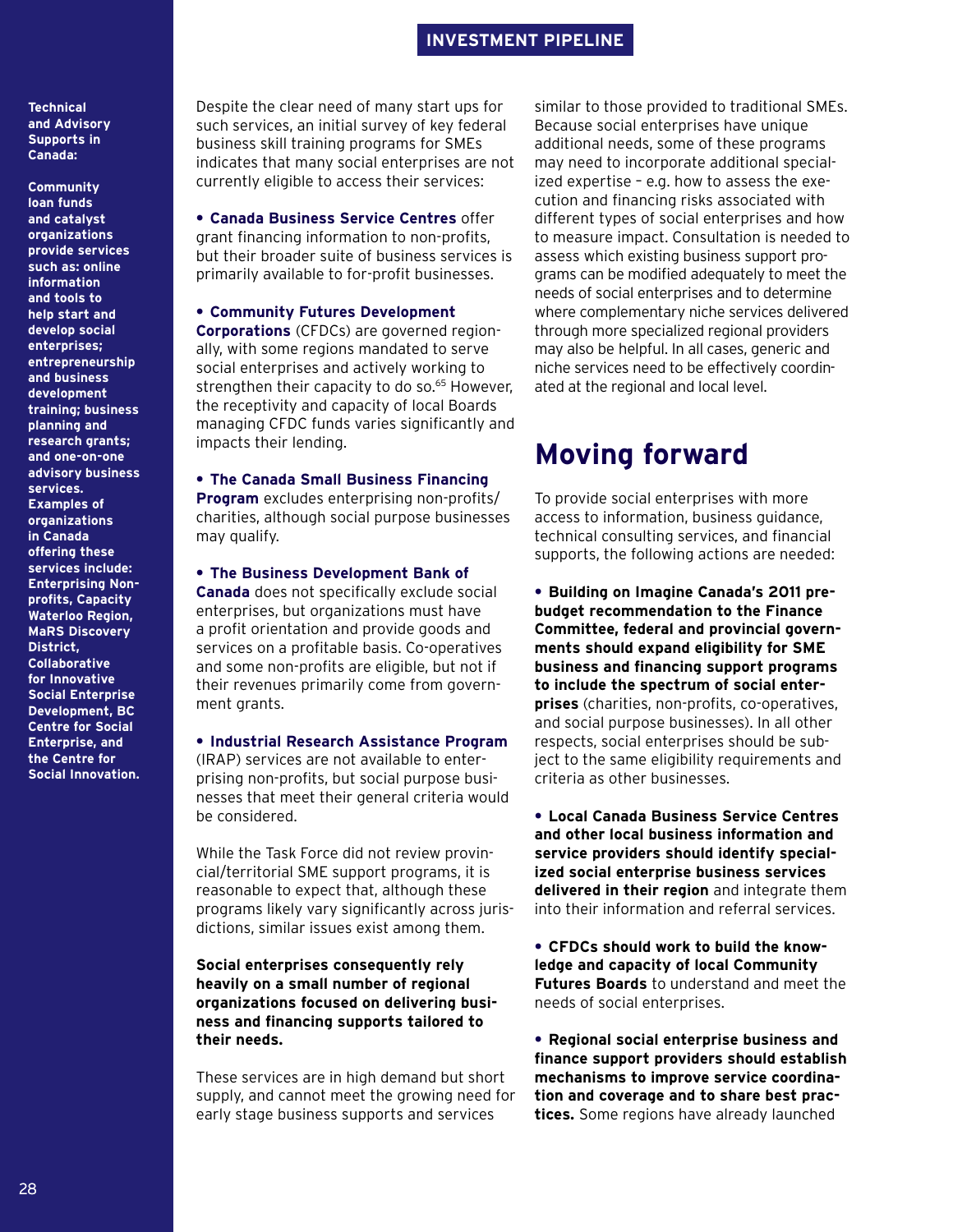## **INVESTMENT PIPELINE**

 $\sum_{i=1}^{n} \frac{1}{i} \sum_{i=1}^{n} \frac{1}{i} \sum_{i=1}^{n} \frac{1}{i} \sum_{i=1}^{n} \frac{1}{i} \sum_{i=1}^{n} \frac{1}{i} \sum_{i=1}^{n} \frac{1}{i} \sum_{i=1}^{n} \frac{1}{i} \sum_{i=1}^{n} \frac{1}{i} \sum_{i=1}^{n} \frac{1}{i} \sum_{i=1}^{n} \frac{1}{i} \sum_{i=1}^{n} \frac{1}{i} \sum_{i=1}^{n} \frac{1}{i} \sum_{i=1}^{n} \frac{1}{i$ 

initiatives to foster greater coordination and collaboration. In the Ottawa region, the Collaborative for Innovative Social Enterprise Development aims to identify and integrate services for social enterprises in Eastern Ontario. In British Columbia, Enterprising Non-profits has partnered with Community Futures, the Prince George Aboriginal Business Development Centre, Small Business BC, a number of other organizations, and the BC government to create Human Resources tools and other resources for social enterprises. In Ontario, MaRS has fully integrated social enterprises into its business advisory service and works with many partners across Ontario to support social entrepreneurs.

**• Regional organizations should designate leadership to coordinate a collaborative assessment of the capacity of different business and finance support services for social enterprises, and propose ways to move toward a more comprehensive and effective system of support in their region.** 

**• The federal government should provide targeted funding to designated regional hub organizations to facilitate coordination and knowledge exchange** among organizations providing business advisory and financing supports for social enterprises, to build a more effective national network.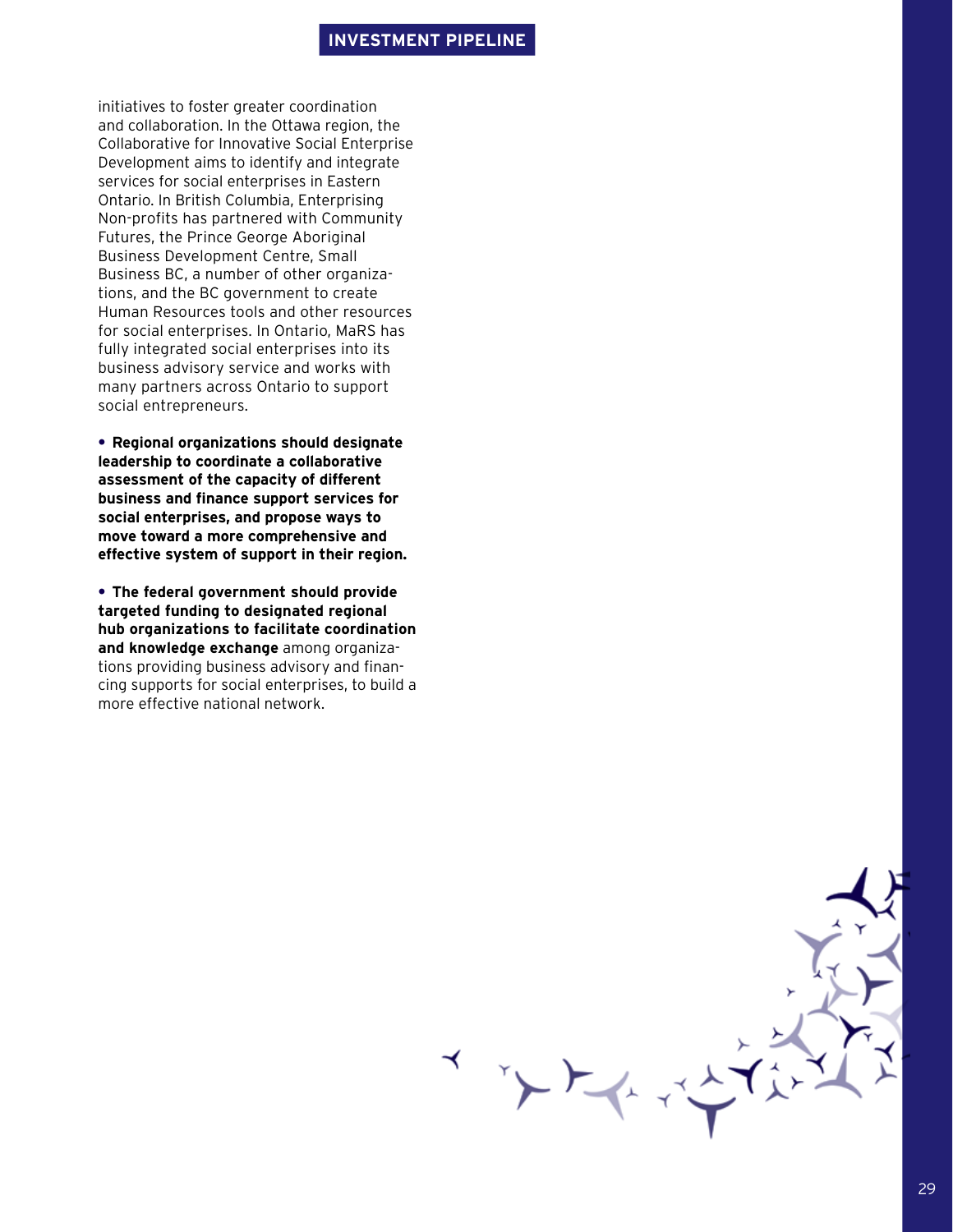# **Conclusion**

All large scale change begins with a clear goal and concerted action. In 1946, a dozen people pooled their combined savings of \$22 to form a new kind of bank, because they saw the need for a community-led financial institution. Today, the Vancity Savings Credit Union is a leading civic and financial institution, with \$14.5B in assets and a history of enabling transformational change.

The goal of the Social Finance Task Force is to catalyze the development and growth of a robust impact investing marketplace in Canada. Such a marketplace will make it possible for social entrepreneurs to mobilize private capital for public good, and fundamentally change the way we think about – and solve – societal challenges.

"While there is not enough money in foundation and government coffers to meet the defining tests of our time, there is enough money. It's just locked up in private investments." *From a speech made by Judith Rodin, President of the Rockefeller Foundation at the Generation Investment Management Global Client Conference (May 2010).* 

Canada is part of a vital and rapidly growing global impact investing movement. We continue to share experiences and best practices with global partners. When it comes to shaping our own impact investing marketplace, however, our context is unique and requires made-in-Canada approaches.

This report forms the foundation of a strategy for achieving large scale change, requiring concerted action by many players. Successful implementation of this strategy will rely on the experience and know-how of our own pioneers like Chantier de l'économie sociale in Quebec, as well as the collaboration of leading financial institutions and foundations, together with federal and provincial/territorial governments and, of course, impact investors.

Ongoing engagement of a broad range of stakeholders will be critical as we move forward. We have, therefore, asked respected innovation brokers and convenors, such as MaRS Discovery District, the Public Policy Forum (PPF), and Social Innovation Generation (SiG), to lead the next phase in this relay by hosting cross-sectoral working sessions to resolve questions and issues that might otherwise impede our progress toward a more fully developed impact investing marketplace.

We are optimistic that significant progress can be made over the coming year and look forward to reporting publicly in 2012 on what has been achieved.

We conclude our report by sincerely thanking the many individuals, as well as public, private and non-profit organizations that collaborated in its preparation. Their ideas, insights, and critiques have been invaluable. We look forward to continuing to work with them and to welcoming new partners inspired by the opportunity to invest in the enterprising organizations, people, and ideas that will help solve the profound challenges of our time.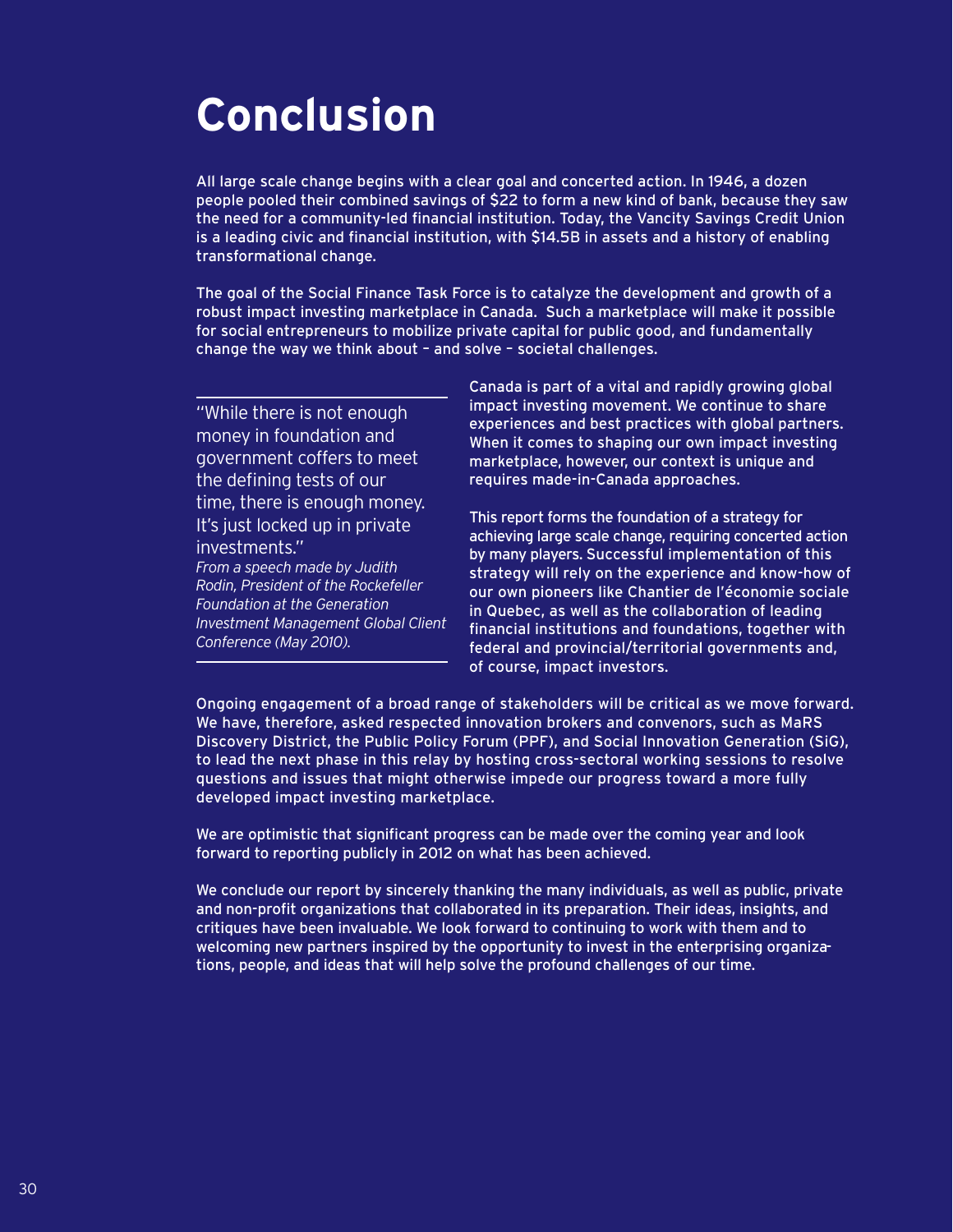# **Glossary & Related Terms**

## **blended value, double/triple bottom line considerations**

A term first coined by Jed Emerson, this approach recognizes that value is non-divisible and naturally incorporates social, financial, environmental or charitable elements. Blended value investing encompasses all classes of investments pursuing such multiple goals, including socially responsible investments and private investment for social goals. Related terms: blended-value proposition, triple-bottom-line considerations.

## **charities "related business"**

The CRA defines two kinds of "related businesses": 1) businesses that are run substantially by volunteers; or 2) businesses that are linked to a charity's purpose and subordinate to that purpose. For more information see, "BC Centre for Social Enterprise, "Backgrounder re: social enterprise legal structures in Canada" (2010), http://www.centreforsocialenterprise.com/f/ BCCSE\_backgrounder\_re\_social\_enterprise\_legal\_structures\_\_\_Canadian\_context.doc .

## **co-operative**

A co-operative is a special-purpose organization owned by members that use its services. It is operated with or without share capital. The members share equally in the governance of the organization, and any surplus funds (profits) are generally distributed among members or can be donated for community welfare or used to improve services. There are six main types of co-operatives operating in Canada: financial; consumer; service; producer; worker; and multi-stakeholder.

Related are **social co-operatives** (well known in Continental Europe) that meet a wide range of social needs, especially for the more vulnerable members of our society. These co-operatives are typically not-for-profit, and they may take the form of consumer, worker or multistakeholder co-operatives.

## **destination of profits test**

Is a test of the motivation or underlying purpose of surplus generating activities of charities or non-profit organizations (including social co-operatives). To satisfy the test, the organization must show that a reasonable person might consider that any business activity profit (or surpluses or revenue) is directed toward advancing the charitable or non-profit mission.

## **hybrid corporate form, community enterprise company**

A proposed new legal entity that uses business methods and market-based strategies (securing of investments, acquisition of capital, sale of goods and services, accumulation of surpluses) to pursue social, cultural and/or environmental goals – i.e. to address community challenges. While certain business methods and principles are employed, the objective is the achievement of public, not private, benefits. Related terms: Community Interest Company (CIC); Low-Profit Limited Liability Company (L3C); and Beneficial Corporation.

## **microfinance**

The provision of financial services (often in the form of small loans) to low-income clients or lending groups including consumers and the self-employed, who traditionally lack access to banking and related services.

## **mission-related investments (MRI)**

Seek opportunities to align a foundation's financial investments with the mission of the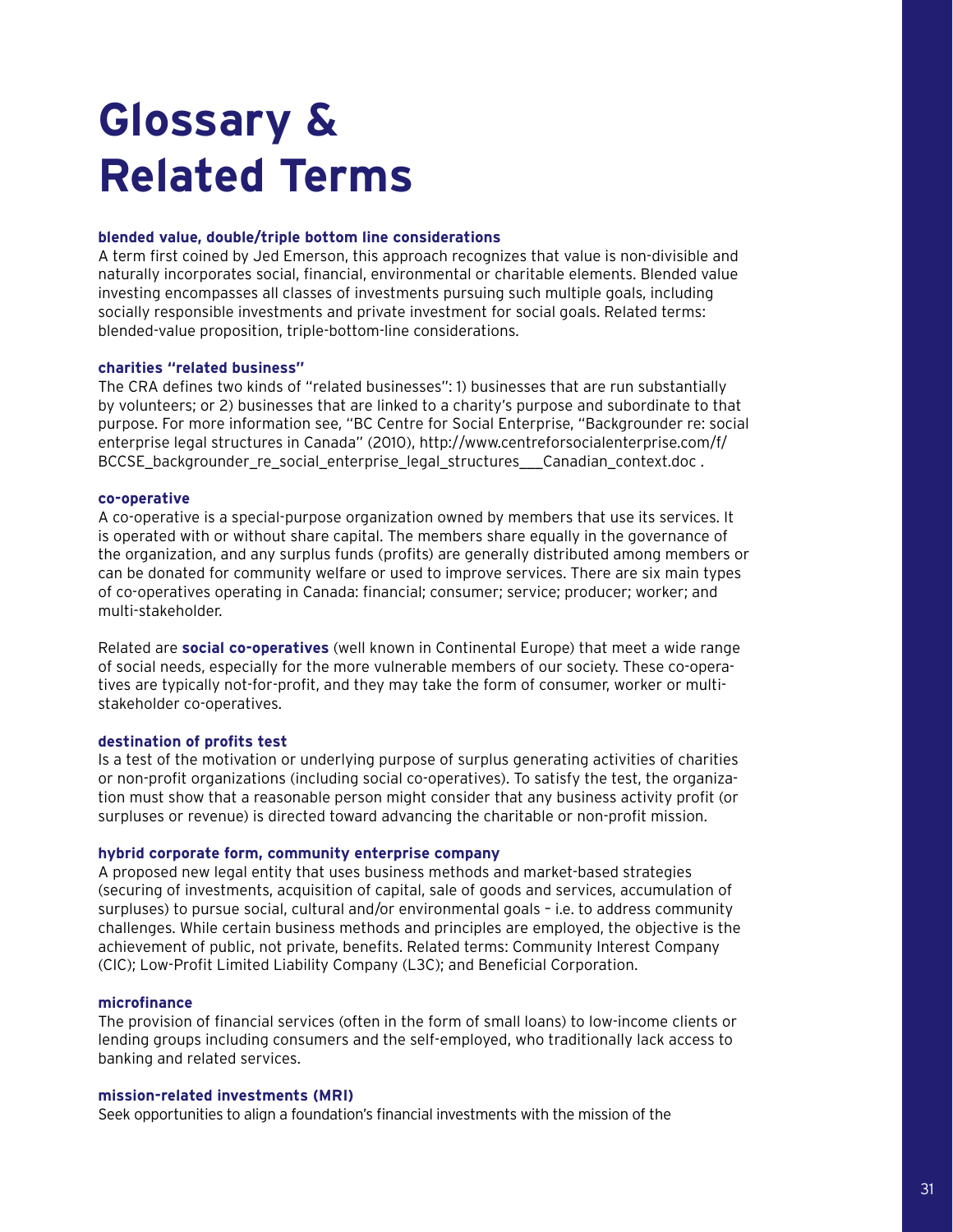organization, while maintaining long-term targeted financial returns. At its core, mission investing serves the dual objectives of furthering programmatic goals and earning financial returns.

Related are program-related investments (PRI), investments, rather than grants, made to a qualified donee. They are funded with money from a foundation's endowment funds, and for the primary purpose, not of income generation, but of furthering the foundation's charitable purposes. This type of investment can apply toward meeting the foundation's disbursement quota.

## **responsible investing**

Responsible investing takes environmental, social and corporate governance (ESG) factors into consideration in investment decision-making.

## **social entrepreneur**

A social entrepreneur is someone who recognizes a social problem and uses entrepreneurial principles to organize, create, and manage a venture to effect social change. Whereas a business entrepreneur typically measures performance in profit and return, a social entrepreneur assesses success in terms of the impact s/he has on society, and in profit and return.

### **social enterprise**

A social enterprise is generally understood to mean any organization or business that uses the market-oriented production and sale of goods and/or services to pursue a public benefit mission. This covers a broad spectrum of entities – from enterprising charities, non-profits, and co-operatives to social purpose businesses.

## **social innovation**

An initiative, product or process or program that profoundly changes the basic routines, resource and authority flows or beliefs of any social system (e.g. individuals, organizations, neighbourhoods, communities, whole societies). The capacity of any society to create a steady flow of social innovations, particularly those which re-engage vulnerable populations, is an important contributor to overall social and ecological resilience.

## **social finance, impact investing**

Actively placing capital in businesses and funds that generate social and/or environmental good and (at least) a nominal principal to the investor. Impact investors seek to harness market mechanisms to create social or environmental impact.

## **social purpose business**

Commercial for-profit entities created by entrepreneurs to address social issues, with the core of their operations directed toward maintaining their social purpose, while operating in the market economy.

## **socially responsible investing (SRI)**

Corporate performance in the selection and management of investments that generate positive social, environmental, and corporate governance impacts, in addition to a good financial return. Socially responsible investors favor corporations that promote environmental stewardship, consumer protections, human rights and diversity. SRI, driven by values-based decisions, may take the form of negative or positive screening, shareholder advocacy, or make community development the object of an investment or lending strategy.

Related is the United Nations Principles for Responsible Investing Initiative (UNPRI), a voluntary framework by which all investors can incorporate ESG issues into their decision-making and ownership practices and so better align their objectives with those of society at large.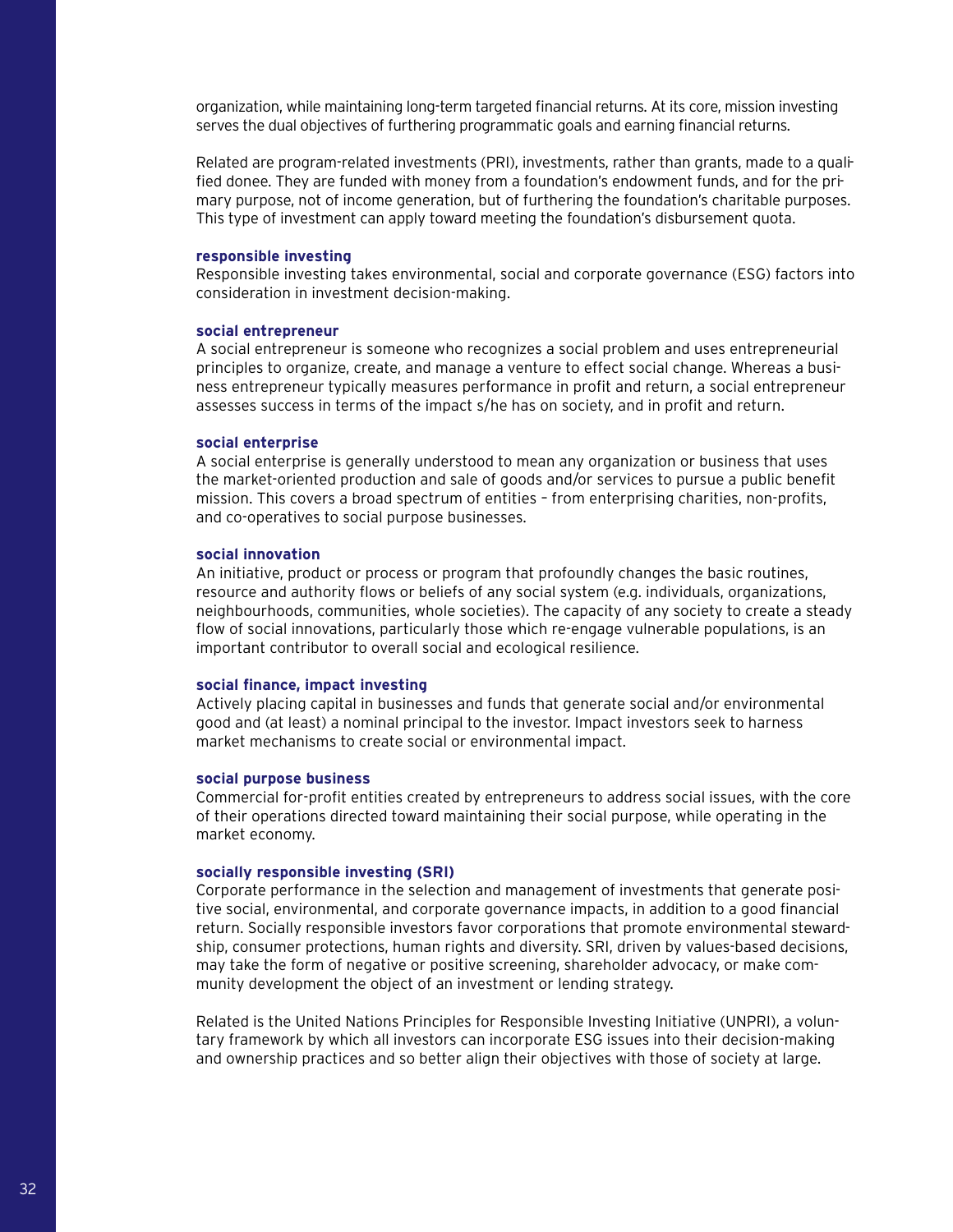# **Endnotes**

# **Introduction**

**1.** Causeway, "Social Finance: Enabling social enterprise for public benefit," Causeway Policy Brief (2009), 3, http://sites.google.com/a/socialfinance.ca/causeway/ social-finance-enabling-social-enterprise-for-public-benefit-march-09 (accessed 09/20/2010).

**2.** Government of Canada, "The G20 Toronto Summit Declaration, June 26–27, 2010,"

http://news.gc.ca/web/article-eng.do?m=/ index&nid=543939 (accessed 11/17/2010).

**3.** J. Freireich and K. Fulton, Investing for Social and Environmental Impact: A Design for Catalyzing an Emerging Industry (Monitor Institute: 2009), 15.

**4.** Ibid, 16.

**5.** Ibid, 57.

**6.** Estimated at \$2,563.9B. Source: Social Investment Organization, *Canadian Socially Responsible Investment Review 2006* (2007), p. 6, http:// www.socialinvestment.ca (accessed 09/20/2010).

**7.** Freireich and Fulton, *Investing for Social and Environmental Impact*, 2.

**8.** Causeway, "Social Finance: Enabling social enterprise for public benefit," 3.

# **Recommendation #1**

**9.** Data as at November 2009. Source: Canada Revenue Agency, *Charities Directorate* as cited in Philanthropic Foundations of Canada, "Foundations in Canada," http:// pfc.ca/en/resources/foundations-in-canada/ (accessed Nov. 20, 2010).

**10.** While the ultimate goal is for foundations to increase their mission-related investing to 10% of their assets, in the short-term, until more impact investing options are available, this 10% would likely also have to include Socially Responsible Investing (SRI) – e.g. using environmental, social and governance factors to inform investment decision-making, including investing in screened funds, versus proactive impact investing.

**11.** Philanthropic Foundations of Canada, *Foundations – Social, Community and Mission Investing. The Legal Considerations* (2010), 1. (unpublished)

**12.** Coro Strandberg, *The State of Community/Mission Investment of Canadian Foundations.* A Report of Community Foundations of Canada and Philanthropic Foundations Canada (2010), 20.

http://corostrandberg.com/publications/

community-investment/the-state-of-community-missioninvestment-of-canadian-foundations (accessed Nov. 20. 2010).

**13.** Coro Strandberg, *The Social Purpose Capital Marketplace: An Opportunity for the Canadian Charitable Sector* (2007), 13, http://corostrandberg.com/category/ publications/social-capital-marketplace (accessed Nov. 20, 2010).

**14.** Strandberg, *The State of Community/Mission Investment of Canadian Foundations*, 2. **15.** Ibid, 19.

# **Recommendation #2**

**16.** Examples include: Fiducie du Chantier de l'économie sociale, Renewal Partners, Vancity, and community loan funds across Canada.

**17.** Public Policy Forum, "Canadian Impact Investment Landscape," Research brief prepared for the Social Finance Task Force (2010), 3. (unpublished) **18.** Ibid, 3.

**19.** Ibid, 3.

**20.** Charities Aid Foundation (CAF) Venturesome, "Financing the Big Society: Why social investment matters," A CAF Venturesome working paper (2010), 5, http://www.cafonline.org/default.aspx?page=19513 (accessed Nov. 20, 2010).

**21.** Public Policy Forum, "Canadian Impact Investment Landscape" (2010), 4. (unpublished)

**22.** This sample represents an estimated 25-50% of demand in Ontario, while Ontario represents an estimated 25-40% of total demand in Canada. While Ontario represents 40% of the overall economy in Canada, it is likely there is stronger demand in BC and Quebec.

**23.** £20M in 2002 to match government investment; £75M in 2007 to renew/establish a second (sustainability) fund; and £26M in 2008 for the Property Fund. Source: Public Policy Forum (2010), 4.

**24.** Ibid, 5.

**25.** These included WHEB Ventures, Unltd Ventures, Big Issue Invest, Triodos Social Enterprise Fund and CAF Venturesome.

**26.** Tom Haubenreisser, "Feasibility Study: Impact Investment Fund" (Toronto: Social Investment Organization, 2010). (unpublished)

**27.** Consultation with existing regional funds indicates that many are close to being fully subscribed and, therefore, turning down viable loans. Several of these would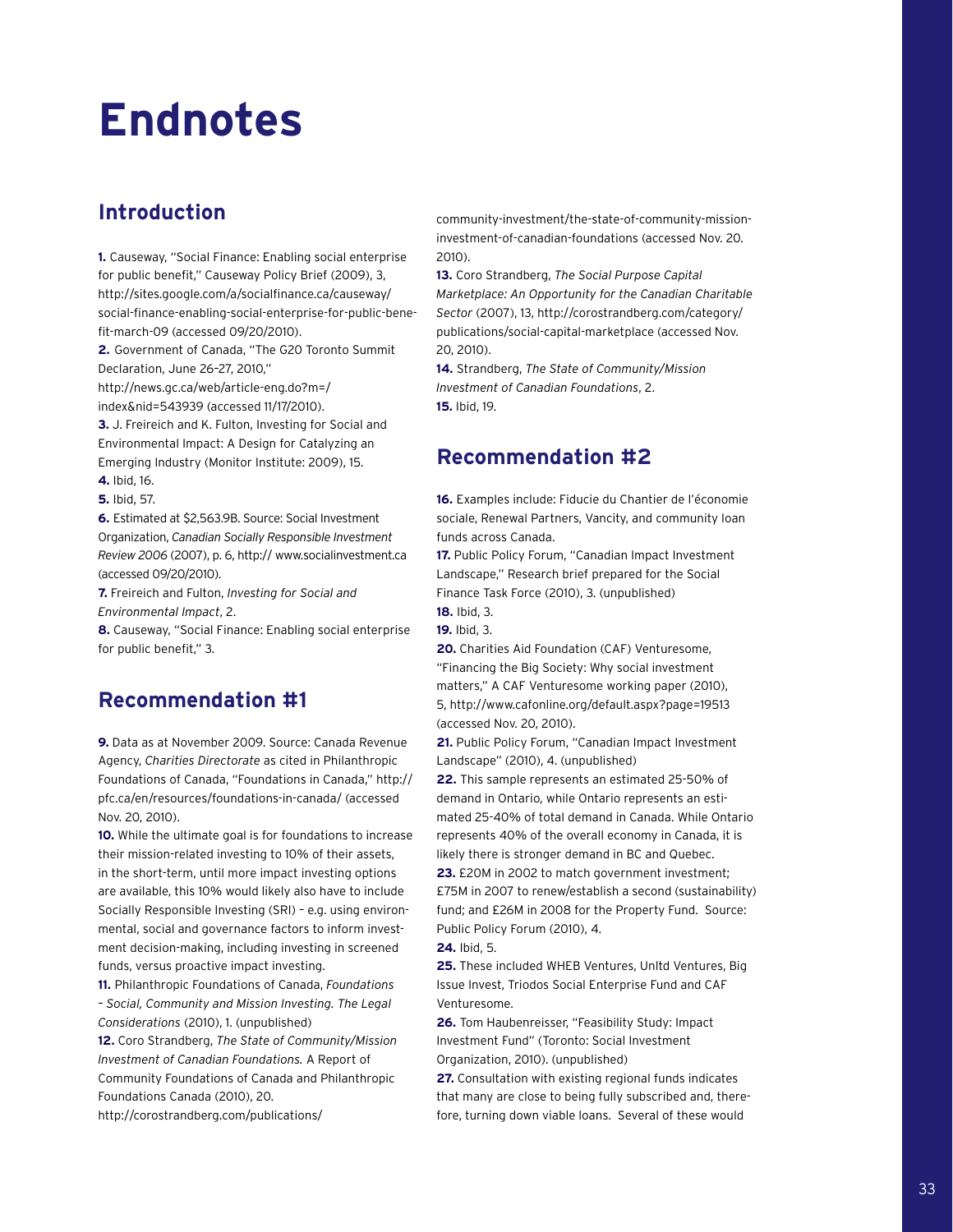be willing to take on additional capital at a cost of 1-3%. Source: Public Policy Forum (2010), 2. (unpublished) **28.** Public Policy Forum, "Canadian Impact Investment Landscape," 2.

**29.** Government of Ontario, Breaking the Cycle: Ontario's Poverty Reduction Strategy (2009), http://www.children. gov.on.ca/htdocs/English/documents/growingstronger/ Poverty\_Report\_EN.pdf (accessed Nov. 20, 2010).

# **Recommendation #3**

**30.** Beth Coates, "Provincial initiative to create policy framework and amend legislation to support community bonds," Ontario Nonprofit Network (2010), 1.

**31.** For more information about Ontario Securities Commission's definition of an accredited investor, please refer to:

http://www.osc.gov.on.ca/en/21943.htm (accessed Nov. 20, 2010).

**32.** Ben Fine, Oliver Madison, Emily Paddon, Andrew Sniderman and Tom Rand, *Green Bonds: A Public Policy Proposal* (2008), 8-9, http://www.actioncanada.ca/en/ index.php?s=green+bonds (accessed Nov. 20, 2010).

# **Recommendation #4**

**33.** Pension funds that pool and manage assets under the control of a single Board of Trustees for the benefit of the pension plan beneficiaries.

**34.** Tessa Hebb, *The Role of Institutional Investors in Social Finance* (Ottawa: Carleton Centre for Community Innovation, 2010), 4.

**35.** Phillips, Hager & North, "An Overview of Impact Investing," (2010), 18.

**36.** Karim Harji and Tessa Hebb, *Investing for Impact: Issues and Opportunities for Social Finance in Canada*  (Ottawa: Carleton Centre for Community Innovation, 2010), 6,

http://www.carleton.ca/3ci/3ci\_files/Documents/ Harji%20Hebb%20Impact%20Investing%20for%20 Social%20Finance%20v3.pdf (accessed Nov. 20, 2010). **37.** "In addition to ERISA's five basic provisions governing pension fund investments, the US Department of Labour has established an "all things being equal" test for ETIs. All things being equal, a pension plan may make an investment that bears a collateral or social benefit. The "all things being equal" test has two components:

1. The ETI's expected rate of return must be commensurate with rates of return of alternative investments with similar risk characteristics. (DOL Interpretive Bulletin 94-1); and

2. The ETI must be an appropriate investment in terms of diversification and the plan's investment policy (DOL Interpretive Bulletin 94-1).

*Source:* K. Snow Spalding and M. Kramer, "What Trustees Can Do Under ERISA (the Employee Retirement Income Security Act: A study of permissible trustee activism," 21, http://laborcenter.berkeley.edu/research/erisa.pdf (accessed Nov. 20, 2010).Available at: http://laborcenter. berkeley.edu/research/erisa.pdf

**38.** Lisa Hagerman, "More than a profit? Measuring the social and green outcomes of urban investments," 3, http://urban.ouce.ox.ac.uk/wpg07-17.pdf (accessed Nov. 20, 2010).

**39.** This mirrors legislation in the UK, France, Germany, Denmark and Australia.

**40.** Strong counter-cyclical impact investing performance is reflected in the current microfinance offerings of Blue Orchard, an investment of the large Dutch pension fund ABP and US fund giant TIAA-CREF. Additionally, the targeted private equity portfolio of CalPERS 'California Initiative' has maintained value through this current period.

**41.** In Quebec the existence of successful labour-sponsored pension funds has been a strategic asset for social finance. The Quebec Solidarity Fund (FSTQ), created in 1983 by the Quebec Federation of Labour, manages over \$7B in assets. Over the past four years, the FSTQ has become actively involved in specific investment initiatives for community housing. Fondaction, a labour pension fund created in 1995 by Centrale des syndicats nationaux (CSN), manages \$700M in assets. Investment in social enterprises (co-operatives and non-profits) is an integral part of its mission. Fondaction also plays an important role in supplying capital to specialized local or regional funds, and particularly funds oriented toward investment for women entrepreneurs.

**42.** Lisa Hagerman, Gordon L. Clark and Tessa Hebb, "Revitalizing New York City and State: The Role of Public Pension Funds," Oxford University Centre for Environment, Working Paper, *(2006)*, 5-13.

**43.** Harji and Hebb, "Investing for Impact," 5. **44.** For information on the Principles of Responsible Investing, please visit http://www.unpri.org/principles/ (accessed Nov. 20, 2010).

**45.** Canadian pension fund signatories to the Principles for Responsible Investing include: British Columbia Municipal Pension Plan, Caisse de dépôt et placement du Québec, Canada Pension Plan Investment Board, Comité syndical national de retraite Bâtirente, OPSEU Pension Trust, Public Service Alliance of Canada Pension Fund, Régime de retraite de l'Université de Montréal, Régime de retraite de l'Université du Québec, and Société d'assurance-vie inc.

# **Recommendation #5**

**46.** 1% of our \$3T in total assets under management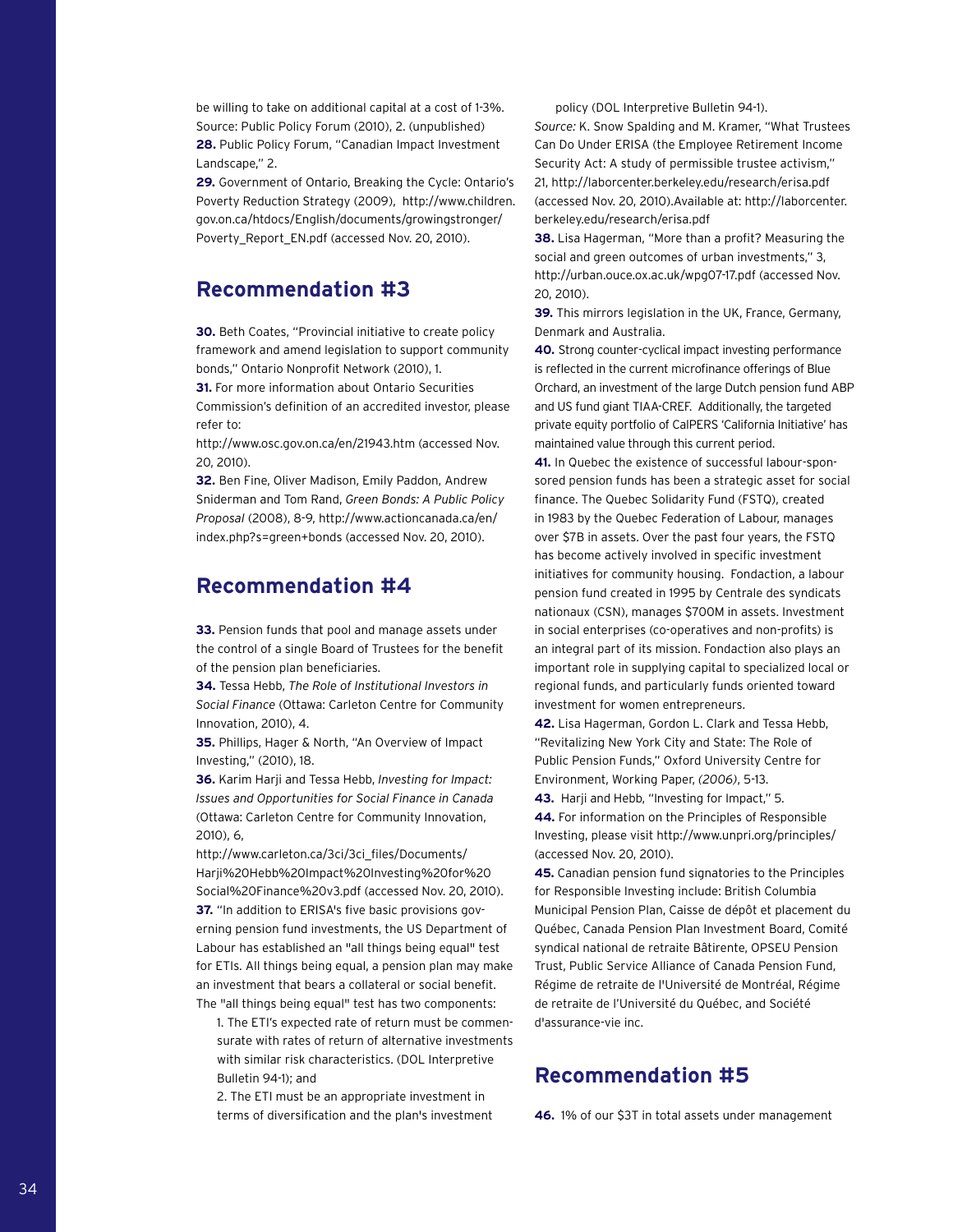would amount to approximately \$30B available for public benefit enterprise.

**47.** SFU Centre for Sustainable Community Development, "Backgrounder re: social enterprise legal structures in Canada," (2010), 5.

**48.** Peter Luxton, *The Law of Charities* (New York: Oxford University Press Inc., 2001), 732, quoted in Terrance Carter and Theresa Man in *Canadian Registered Charities: Business Activities and Social Enterprise – Thinking Outside the Box*, National Centre on Philanthropy and the Law Annual Conference Paper (2008), 17.

**49.** Ideally, if desired, this would mean a single national hybrid corporate form; however, it is possible that provincial governments will also want to introduce their own variants.

**50.** In contrast to traditional co-operatives that are primarily oriented toward members' interests, social co-operatives were developed in Italy in 1991 to serve broader community interests and often combine different types of stakeholders in their membership (paid workers, volunteers and other supporting members, etc.). Social co-operatives have proven extremely popular, with more than 7,300 established in Italy alone by 2005, and have become widespread in Europe.

**51.** CICs are governed by an independent regulator and must pass a "community interest test." They are community owned and led and while they offer a capped profit to investors, their assets are permanently "locked" within the CIC for community use. CICs are taxed like other companies but some are eligible for the same tax credits as those for small businesses. Since the introduction of CICs, over 4,000 have been registered in the UK. For a list of CICs, visit http://www.cicregulator.gov.uk/ coSearch/companyList.shtml (accessed Nov. 20, 2010). **52.** In the US, several states have established L3Cs that are similar in many respects (including taxation) to limited liability companies, but have charitable and educational purposes as their primary goal, with profit as a secondary objective.

**53.** Nine US states have adopted or drafted benefit corporation legislation providing a corporate form that ensures for-profit companies provide public benefit, entrench their social mission, conduct an independent third party standard assessment, and produce an annual benefit report. The corporate form also ensures that Directors can make decisions that are not solely profitmaximizing, taking into account shareholders, stakeholders, employees, and the environment.

**54.** Richard Bridge and Stacey Corriveau, "Legislative Innovations and Social Enterprise: Structural Lessons for Canada" (Abbotsford: BC Centre for Social Enterprise, 2009).

**55.** The following are illustrative elements of a potential CEC model that might be considered:

1. Legally binding public benefit objectives that cannot be changed without regulatory approval; 2. Expansion of fiduciary duty of directors to include stakeholder and community interests;

3. Annual public reporting on activities, financial and other outcomes inherent to the organization's objectives;

4. Legally binding asset lock precluding the sale of assets at less than market value, but permitting their transfer to another asset-locked body (e.g. CEC, charity, municipality) with comparable public benefit objectives;

5. Legally defined cap on dividends and interest paid to investors/lenders;

6. A taxation rate and investor tax credits that recognize the CEC's public benefit mission and the restrictions above;

7. Eligibility to apply for "qualified donee" status for the purpose of receiving grants and/or programrelated investments from foundations, charities and governments;

8. Access to the government programs targeting SMEs; and

9. Opportunity to donate 100% of profits to a registered charity.

# **Recommendation #6**

**56.** As of June 2008, the Quebec Regional Capital Tax Credit has raised \$880M, with over 121,000 shareholders, and has partially capitalized two funds:

1. Desjardins Capital régional et coopératif (DCRC) – Total commitments reached \$477M in 213 companies, co-operatives and funds contributing to the retention of over 30,000 jobs (December 2008); and 2. The Chantier de l'économie sociale Patient Capital Trust – \$11.2M has been invested over the first two years in 38 social economy enterprises that operate

in different sectors and regions around Québec. US New Market Tax Credit partially capitalized ShoreBank Enterprises Cascadia (SBEC), which has invested over \$60M in 400 business, social and civic ventures that represent new strategies for economic security and environmental health, creating or preserving more than 3,058 jobs, and leveraging an additional \$255M in investment by others.

**57.** Imagine Canada, "Supporting Innovation and Resiliency in the Charitable and Non-profit Sector," Prebudget brief submitted by Imagine Canada to the House of Commons Standing Committee on Finance (August 2010). **58.** Non-profit societies and co-operatives would be added to the list of eligible investees, which currently includes only for-profit corporations. Prescribed business activities would include: provision of affordable housing;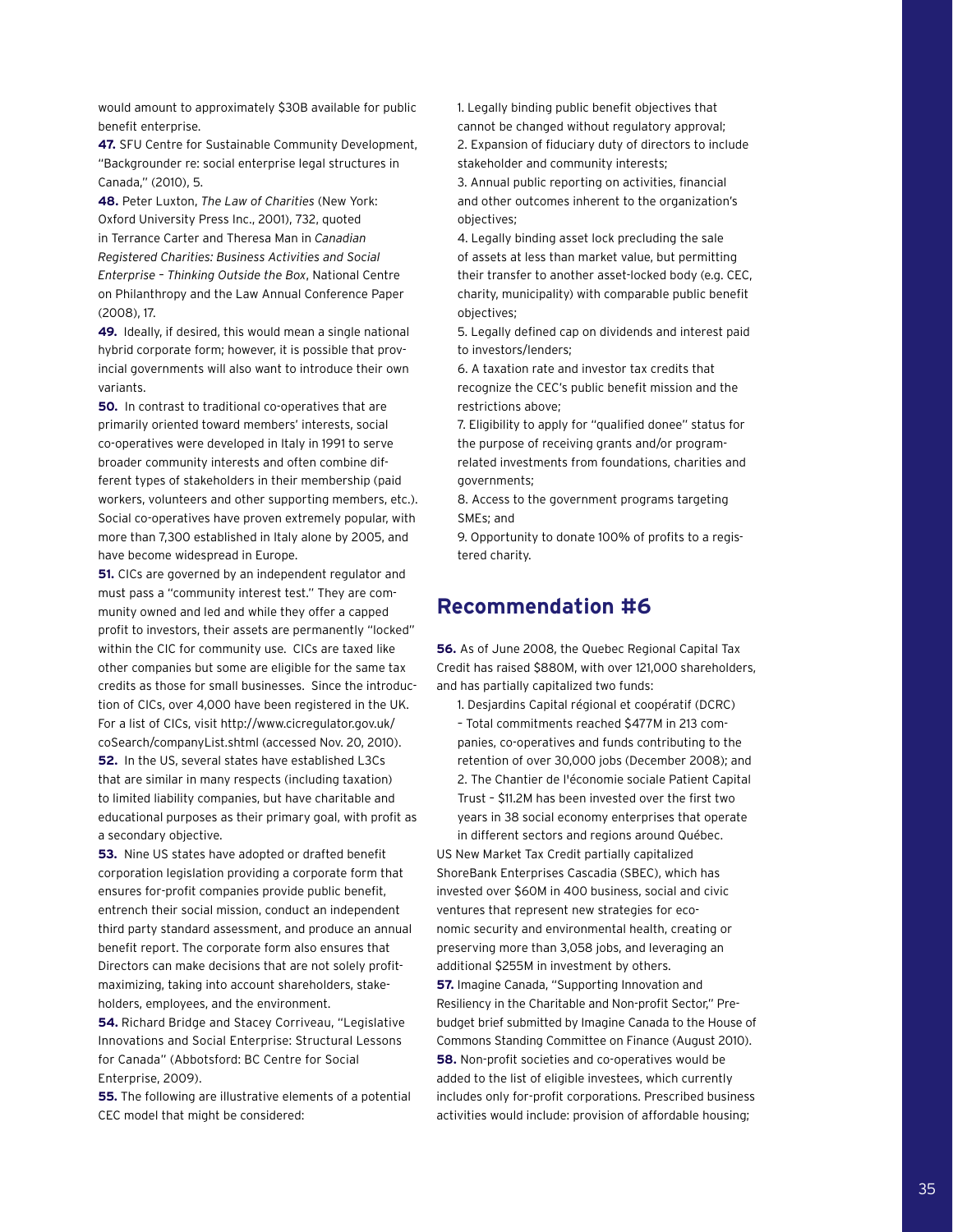creation of training and employment opportunities for persons with barriers to employment, including disabilities; and delivery of essential social, cultural and environmental services to the community. Source: BC Social Venture Partners, Enterprising Non-Profits, PLAN, Renewal Partners, Vancity, Vancouver Foundation, YWCA Vancouver, *Social Innovation Investment Tax Credit*, December 16, 2009. (unpublished) **59.** Research on the current BC Investment Tax Credit indicates that this program has succeeded in catalyzing a 60% increase in new venture investment and that companies receiving tax-credited investment demonstrated higher revenue and employment growth and lower debt/equity ratios than early stage ventures generally. Critically for governments, the tax revenue generated to date by benefiting companies is 130% of the public dollars invested. See: James A. Brander, Edward J. Egan and Anthony E. Boardman, "The Equity Capital Program in British Columbia – An assessment of capital availability, program efficiency, and policy alternatives" (Vancouver: Sauder School of Business, University of British Columbia, 2005), http://www.llbc.leg.bc.ca/public/ pubdocs/bcdocs/379237/ecpapril2005.pdf (accessed Nov. 20, 2010).

**60.** Ontario Social Economy Roundtable, "A Financing Framework for Social Enterprises in Ontario" (2010). (unpublished)

**61.** Stewart E. Perry and Garry Loewen, "Equity Tax Credits as a Tool of CED," *Making Waves*, Vol. 20, no. 3 (2009), 21-25.

**62.** This credit would be similar in design to existing film tax credits.

**63.** A recent cross-sector collaboration parallel was the consultation on the successful rollout of the Registered Disability Savings Plan (RDSP).

**64.** Ashoka, "The G20 SME Finance Challenge: Unlocking Private Finance for Small and Medium Enterprises," Press Release (June 26, 2010), http://www.ashoka.org/ g20-competition (accessed Nov. 20, 2010).

**65.** The Pan West Community Futures Network has developed a special training module to help local Community Futures boards understand the needs of social enterprises so they can support them better. See: CFBD Training Committee, "Our Boards … Our Future: Are we there yet?" *Module 11: Social Economy* (Pan West Community CF Network, 2005), cited in Wanda Wuttunee, Russ Rothney, and Lois Gray, "Financing Social Enterprises: A Scan of Financing Providers in the Manitoba, Saskatchewan, and Northwestern Ontario Region," A research report prepared for the Northern Ontario, Manitoba, and Saskatchewan Regional Node of Social Economy Suite (2008), http://www.usaskstudies. coop/socialeconomy/files/LLL\_Final\_Reports/Report\_ CL2\_02a.pdf (accessed Nov. 20, 2010).

## **Further Reading**

**1.** Alex Nichols, *"The Landscape of Social Investment: A Holistic Topology of Opportunities and Challenges,"* Skoll Centre for Social Entrepreneurship (2008). www.sbs.ox.ac.uk

**2.** CAF Venturesome, *"Financing the Big Society: Why social investment matters,"* A CAF Venturesome working paper, (2010) www.cafonline.org

**3.** Causeway Social Finance, *"Building the Case for Social Finance,"* (2009). www.socialfinance.ca

**4.** Chung, Convery, Golden, Hewitt, *"MaRS, Social Entrepreneurship Series: Legislative Innovations"*, (2010) www.marsdd.com

**5.** Coro Strandberg,*"The State of Community/Mission Investment of Canadian Foundations: A Report of Community Foundations of Canada and Philanthropic Foundations Canada,"* (2010) www.corostrandberg.com

**6.** Jed Emerson, *"From Fragmentation to Function: Critical Concepts and Writings on Social Capital Markets' Structure, Operation, and Innovation,"* (2007). www.blendedvalue.org

**7.** J Freireich and K Fulton, *"Investing for Social and Environmental Impact – A Design for Catalyzing an Emerging Industry"*, Monitor Institute, (2009) www.monitorinstitute.com

**8.** Kerri Golden, Allyson Hewitt, Michael Lewkowitz, Michelle McBane, Lisa Torjman, *"Social Entrepreneurship – Part 1: Social Venture Finance Enabling Solutions to Complex Social Problems"*, MaRS Whitepaper Series, (2009) www.marsdd.com

**9.** Phillips, Hager & North, *"An Overview of Impact Investing,"* (2010) www.socialfinance.ca

**10.** Richard Bridge, Stacey Corriveau, *"Legislative Innovations and Social Enterprise: Structural Lessons for Canada"*, (2009) www.socialfinance.ca

**11.** Social Innovation Generation, *"Social Impact Bonds: Potential Application in Canada,"* (2010). www.socialfinance.ca

**12.** Social Investment Task Force, *"Social Investment Ten Years On,"* (April 2010)

www.socialinvestmenttaskforce.org

**13.** Tessa Hebb, *"Engaging Institutional Investors in Social Finance,"* Making Waves, (2010) www.cedworks.com

**14.** Tim Brodhead, *"On Not Letting A Crisis Go To Waste: An innovation agenda for Canada's community sector"*, J.W. McConnell Family Foundation, (2010) www.mcconnellfoundation.ca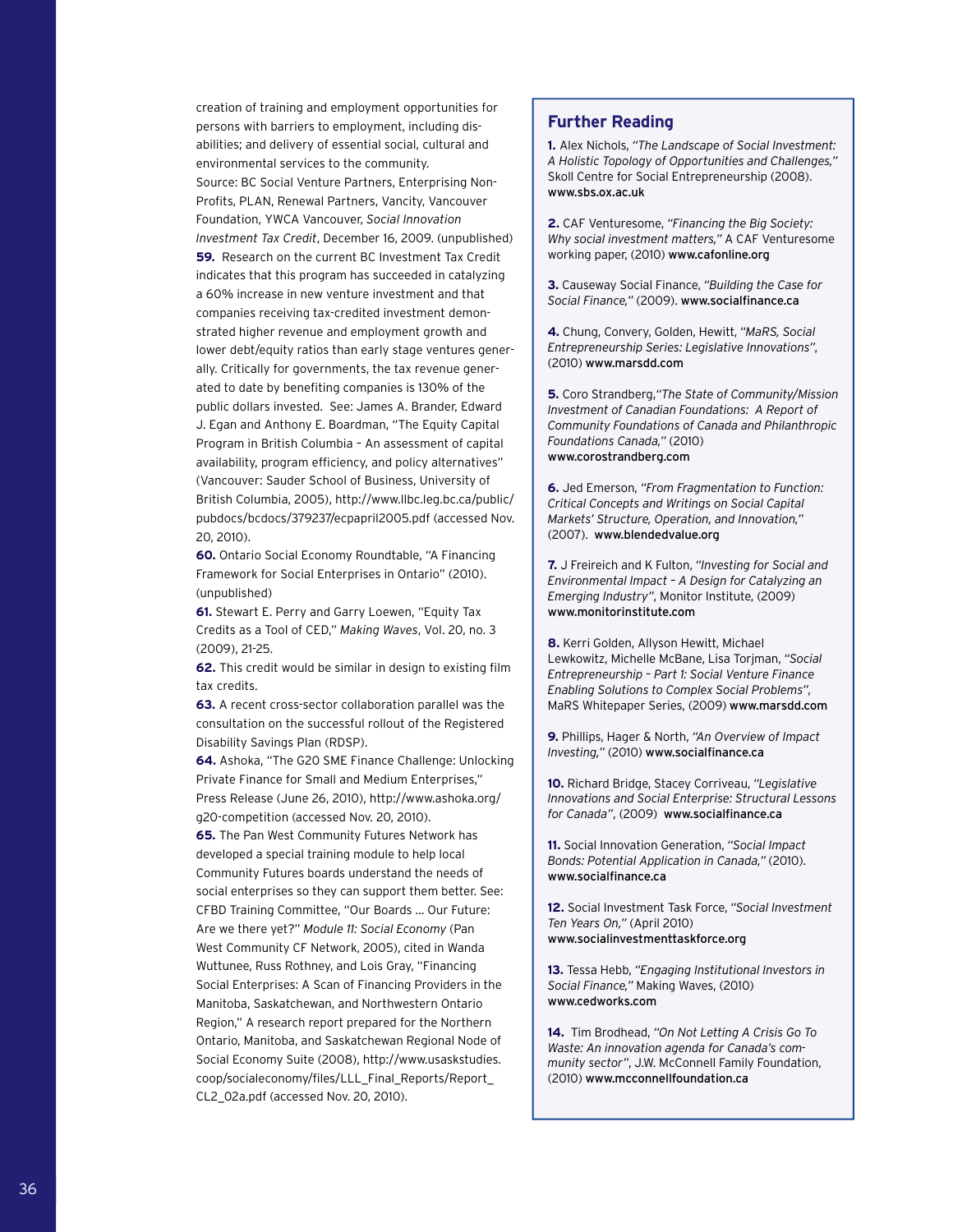**The Task Force on Social Finance would like to recognize and thank the many people who provided insight and advice in the development of this report.** It should be noted that the recommendations within are the responsibility of the Task Force members and are not attributable to these individuals.

Adam Spence, *Social Venture Exchange, SiG@MaRS* Al Etmanski, *PLAN Institute for Caring Citizenship, SiG@PLAN* Andrew Wharton, *Government of British Columbia* Ann Jackson, *Phillips Hager & North* Annie Malhotra, *Social Venture Exchange, SiG@MaRS* Antony Bugg-Levine, *Rockefeller Foundation* Beth Coates, *Canadian Alternative Investment Cooperative* Betsy Martin, *Community Foundations Canada*  Brian Iler, *Iler Campbell LLP* Coro Strandberg, *Strandberg Consulting* David Berge, *Vancity* David LePage, *Enterprising Nonprofits British Columbia* Ed Waitzer, *Stikeman Elliot* Eugene Ellmen, *Social Investment Organization* George Brown, *Ottawa Community Loan Fund* Hilary Pearson, *Philanthropic Foundations Canada* James Morrisey, *Ernst and Young* John Anderson, *Canadian Cooperative Association* John Brodhead, *Metrolinx* John Evans, *MaRS Discovery District*

John Pepin, *JPA Europe Ltd.* Karim Harji, *Social Capital Partners* Kerri Golden, *MaRS Discovery District* Lynn Eakin, *Ontario Nonprofit Network and Metcalf Innovation Fellow* Marcel Lauziére, *Imagine Canada* Michael Lewkowitz, *Igniter* Michael Shapcott, *Wellesley Institute* Monica Patten, *Community Foundations Canada* Peter Chapman, *SHARE* Phillip Nicholson, *J Phillip Nicholson Policy and Management Consultants* Rebecca Pearson, *Vancity* Richard Blickstead, *Wellesley Institute* Richard Bridge, *Charity lawyer* Sean Geobey, *SiG@Waterloo* Sean Moore, *SiG Fellow*  Seth Asimakos, *St. John Community Loan Fund* Shari Austin, *RBC* Stacey Corriveau, *Resilient Communities Resource Society of Canada* Tim Nash, *Strategic Sustainable Investments* Tom Rand, *MaRS Discovery District* Tonya Surman, *Centre for Social Innovation*

The Task force would also like to thank the many individuals in different levels of government across Canada who have provided on-going guidance and advice.

And a special thank you to the MaRS, SiG, and Socialfinance.ca staff, Designer Lola Landekic and Editor Dilys Leman.

A comprehensive list of related resources is available at www.socialfinancetaskforce.ca

## **Contact:**

Social Innovation Generation MaRS Centre 101 College Street, Suite 100 Toronto, ON M5G 1L7 Email: adam.jagelewski@sigeneration.ca Website: www.socialfinancetaskforce.ca

## **A Cross-section of the Canadian Social Finance Infrastructure**

Aboriginal Capital Corporations Access Community Capital Fund Alterna Credit Union Ashoka Canada Assiniboine Credit Union Changemakers BC Centre for Social Enterprise Bealight Foundation Caisse d'économie solidarie Caledon Institute of Social Policy Calgary Chambers of Voluntary Organizations Canadian Alternative Investment Cooperative Canadian Community Investment Network Cooperative Canadian Cooperative Association Canadian Economic Development Network (CEDNet) Canadian Social Economy Roundtable Canadian Business Ethics Research Network Canadian Environmental Grantmakers Association Cape Fund Carleton Centre for Social Innovation Centre for Social Innovation Chantier de l'économie sociale City of Montreal City of Toronto ClearlySo Community Forward Fund Community Foundations Canada Community Opportunity & Innovation Network Peterborough Concordia University Conseil québécois des entreprises adaptées Desjardins Capital EcoTrust Canada Économie solidarie de l'ontario Edmonton Social Enterprise Fund Enterprising Nonprofits BC Environmental Grant Makers Fondaction de la CSN fonds de solidarité Hamilton Community Foundation Hamily Credit Union Jantzi Sustainalytics Hollyhock Human Resources Skills Development Canada Imagine Canada Investeco Investissement Québec The J. W. McConnell Family Foundation Le Réseau de développement économique et d'employabilité (RDÉE) MaRS Meritas Montreal Community Loan Association New Dawn Enterprises Ontario Council of Alternative Businesses Ontario Nonprofit Network Ontario Social Economy Roundtable Ontario Trillium Foundation Ottawa Community Loan Fund Paro Centre for Women's Enterprise Philips Hager and North Plan Institute Public Policy Forum Québec Local Development Funds Renewal2 Réseau d'investissement social du Québec (RISQ) Rotman School of Management Royal Bank of Canada Rural Community Economic Development Sauder School of Business, Centre for Sustainability and Social Innovation Shareholder Association for Research and Education Social Capital Partners Social Economy and Sustainabililty Research Network Social Economy Centre, Ontario Institute for Studies in Education Social Economy Resource Hub Social Enterprise Council of Canada Social Innovation Generation Social Investment Organization Social Sciences and Humanities Research Council of Canada Social Services Housing Corporation Social Venture Exchange Social Venture Partners SocialFinance.ca SRI in the Rockies St. John Community Loan Fund Strandberg Consulting The Maytree Foundation The Wellesley Institute Toronto Atmospheric Fund Toronto Enterprise Fund University of Toronto Vancity Credit Union Vancover Foundation YWCA Toronto YWCA Vancouver